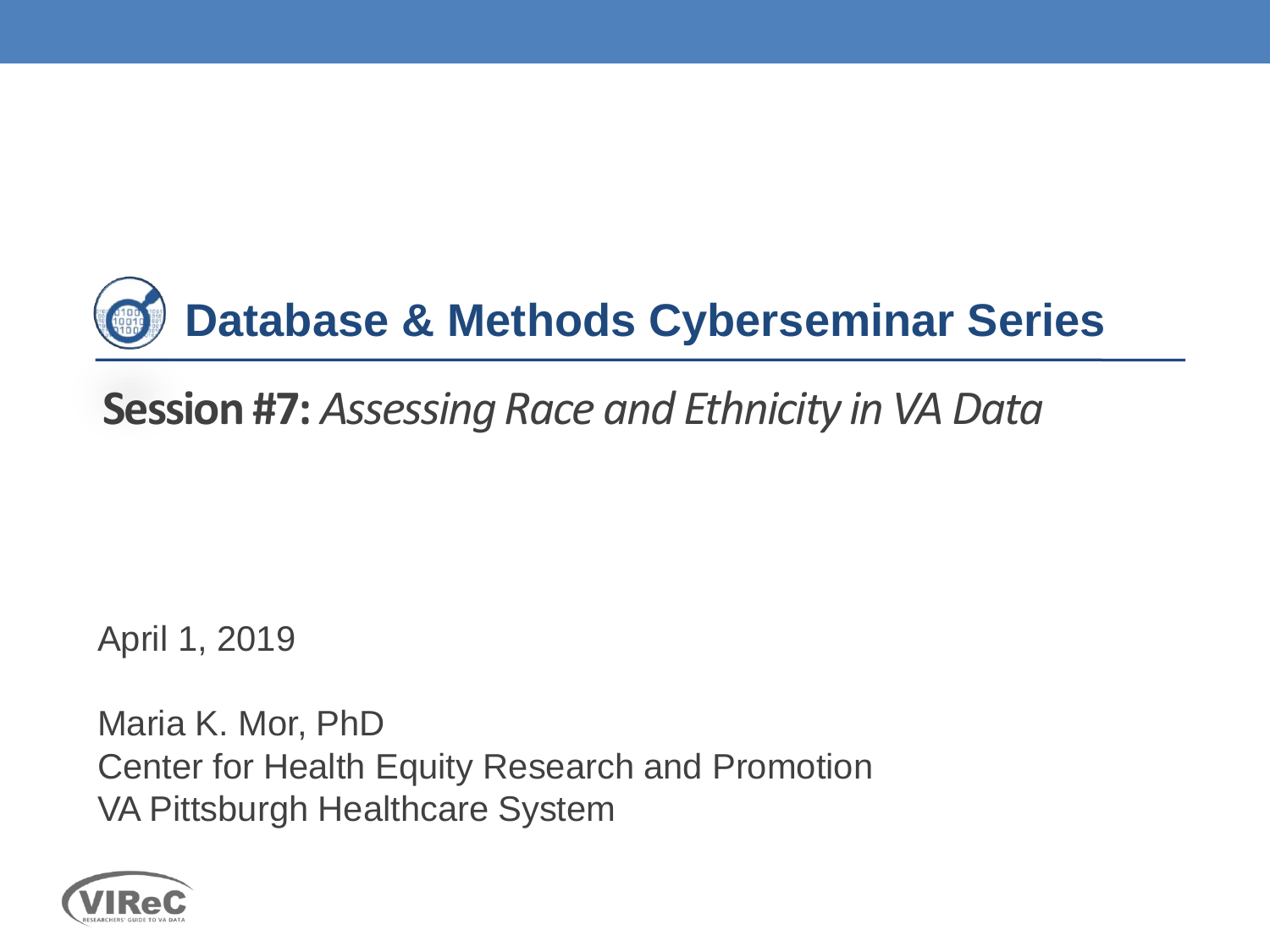#### *By the end of this session, attendees will be able to:*

- $\bullet$ Locate race and ethnicity in VA and Medicare data
- Assess the quality of VA race and ethnicity data  $\bullet$
- $\bullet$ Create SQL code to use race and ethnicity data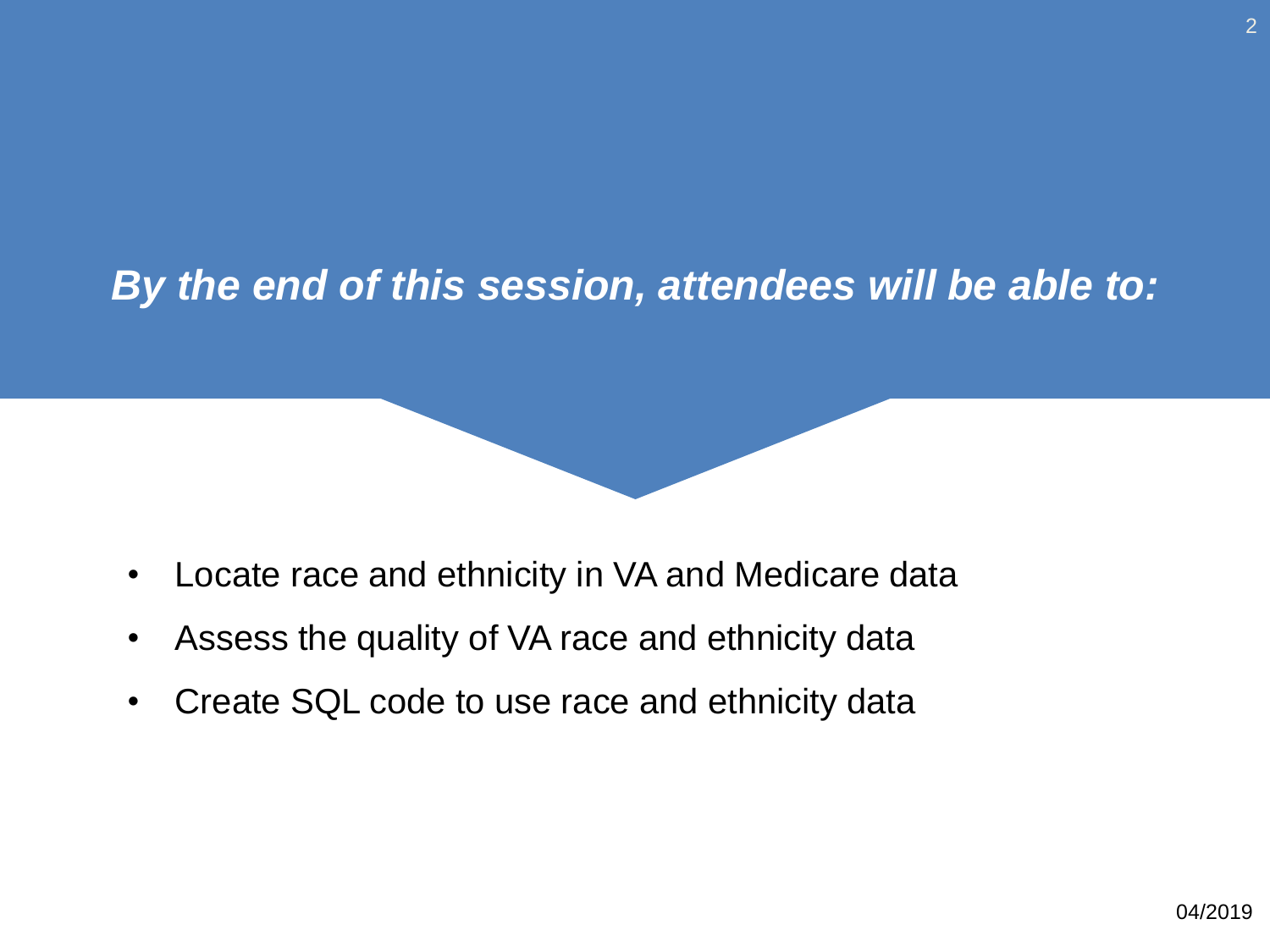### **Session Outline**

- Introduction
- Locating race and ethnicity in VA data
- Locating race and ethnicity in Medicare/Medicaid
- Quality of VA race/ethnicity data
- Examples
- Recommendations to address data quality issues
- Where to go for more help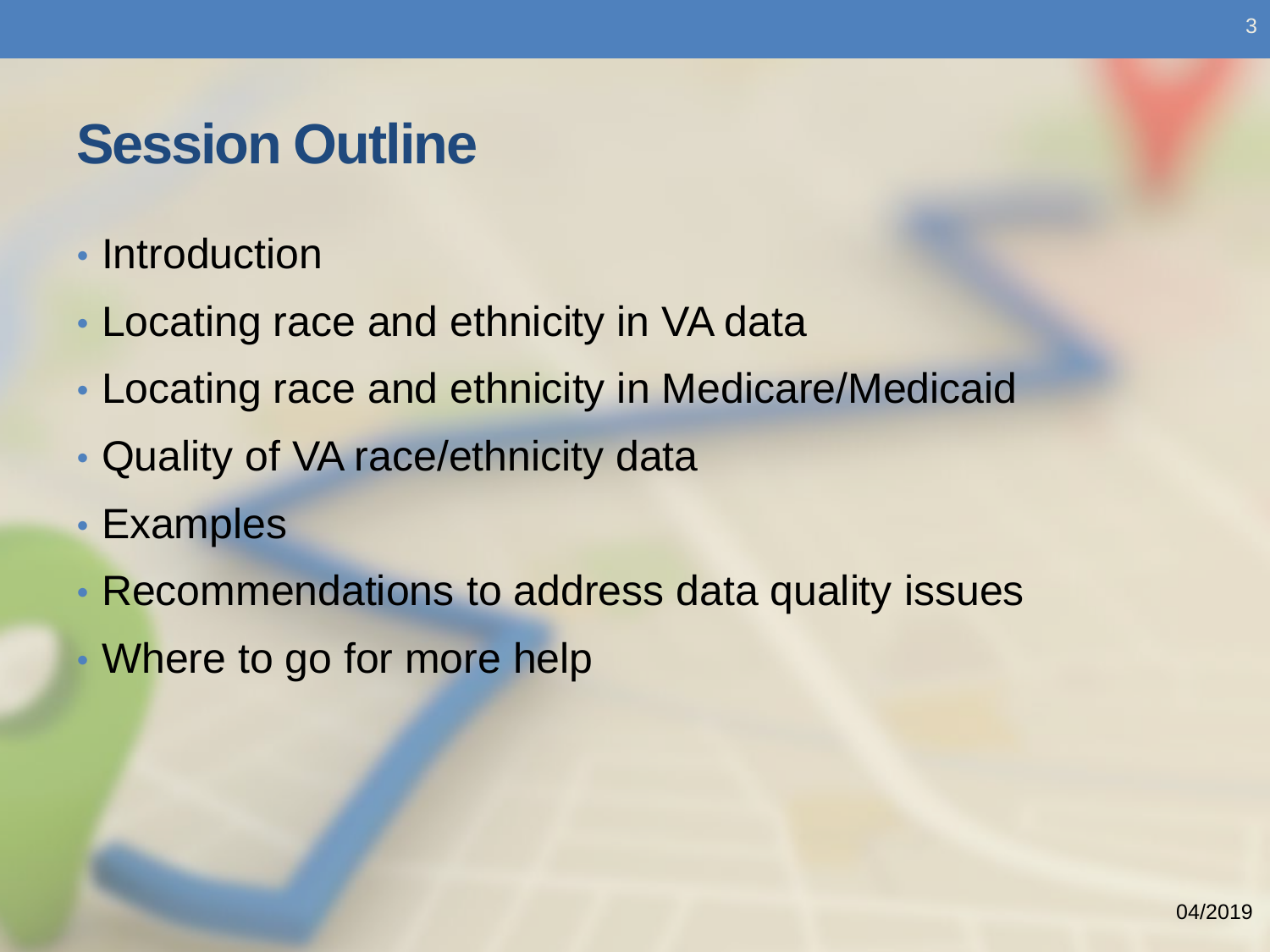## **Poll Question #1**

#### **What is your role in research and/or quality improvement?**

- Investigator, PI, Co-I
- Data manager, analyst, or programmer
- Project coordinator
- Other please describe via the Q&A function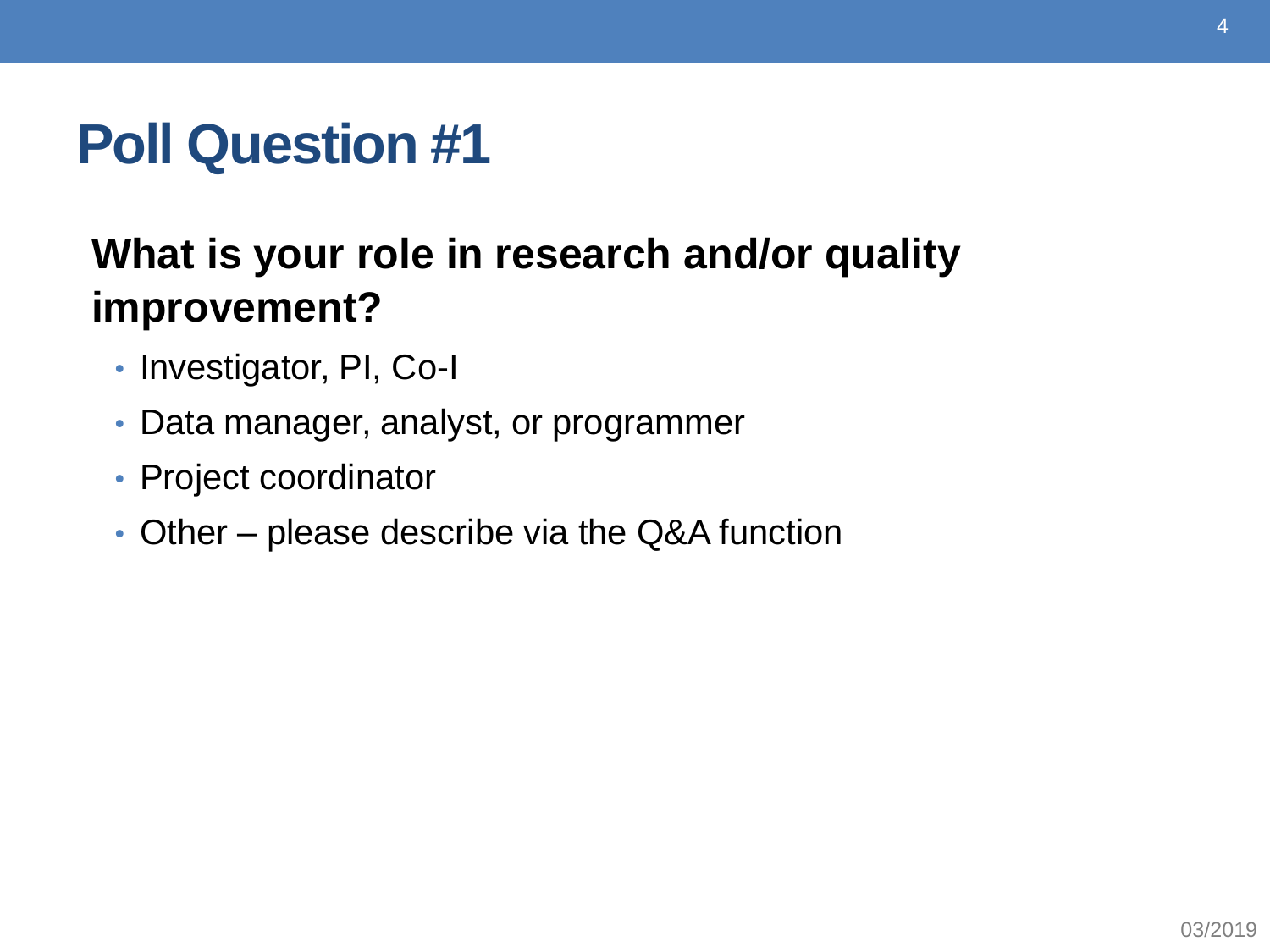## **Poll Question #2**

#### **Have you ever used VA Race/Ethnicity Data?**

- Yes
- No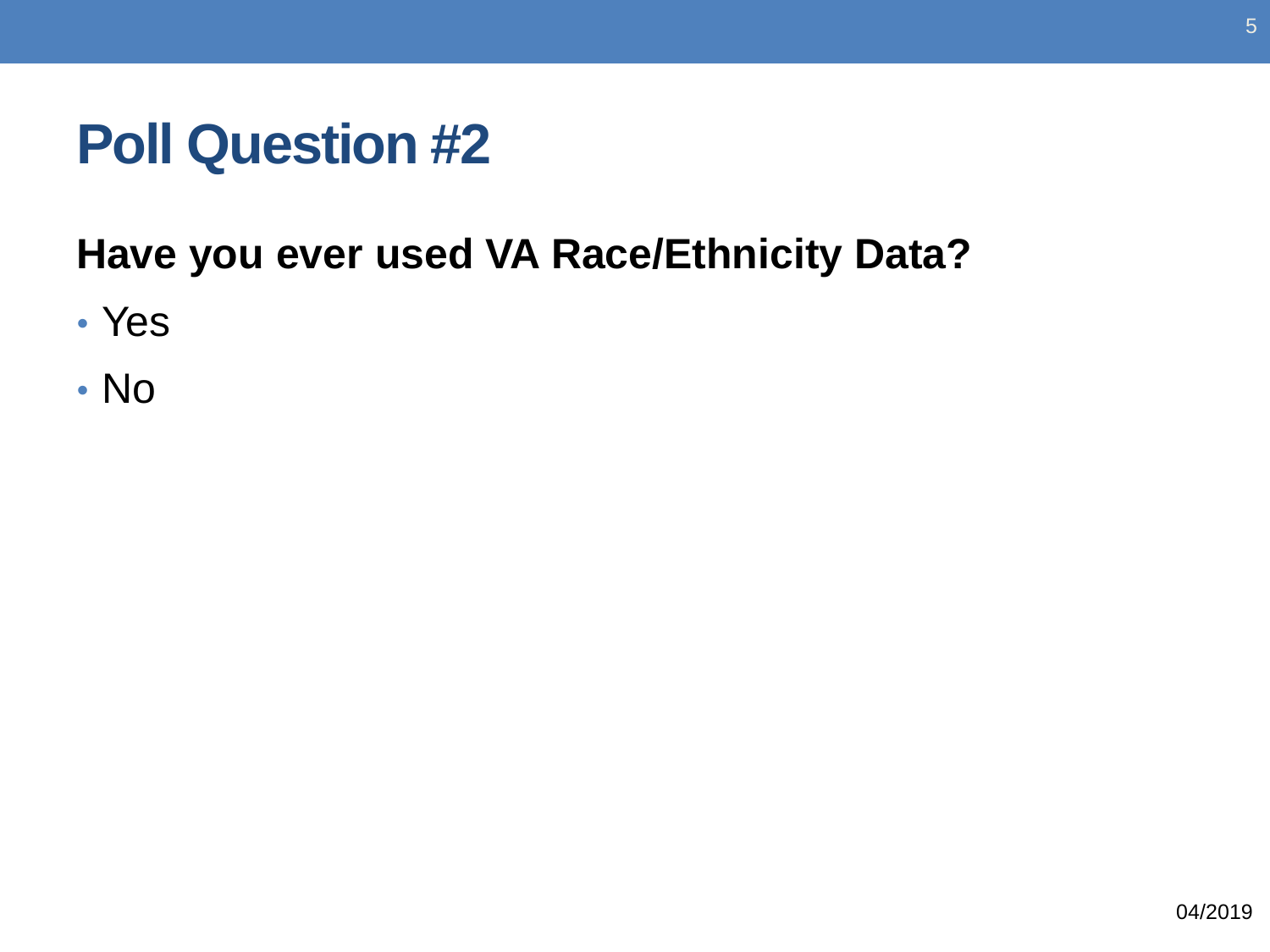## **Session Outline**

#### • **Introduction**

- Locating race and ethnicity in VA data
- Locating race and ethnicity in Medicare/Medicaid
- Quality of VA race/ethnicity data
- Examples
- Recommendations to address data quality issues
- Where to go for more help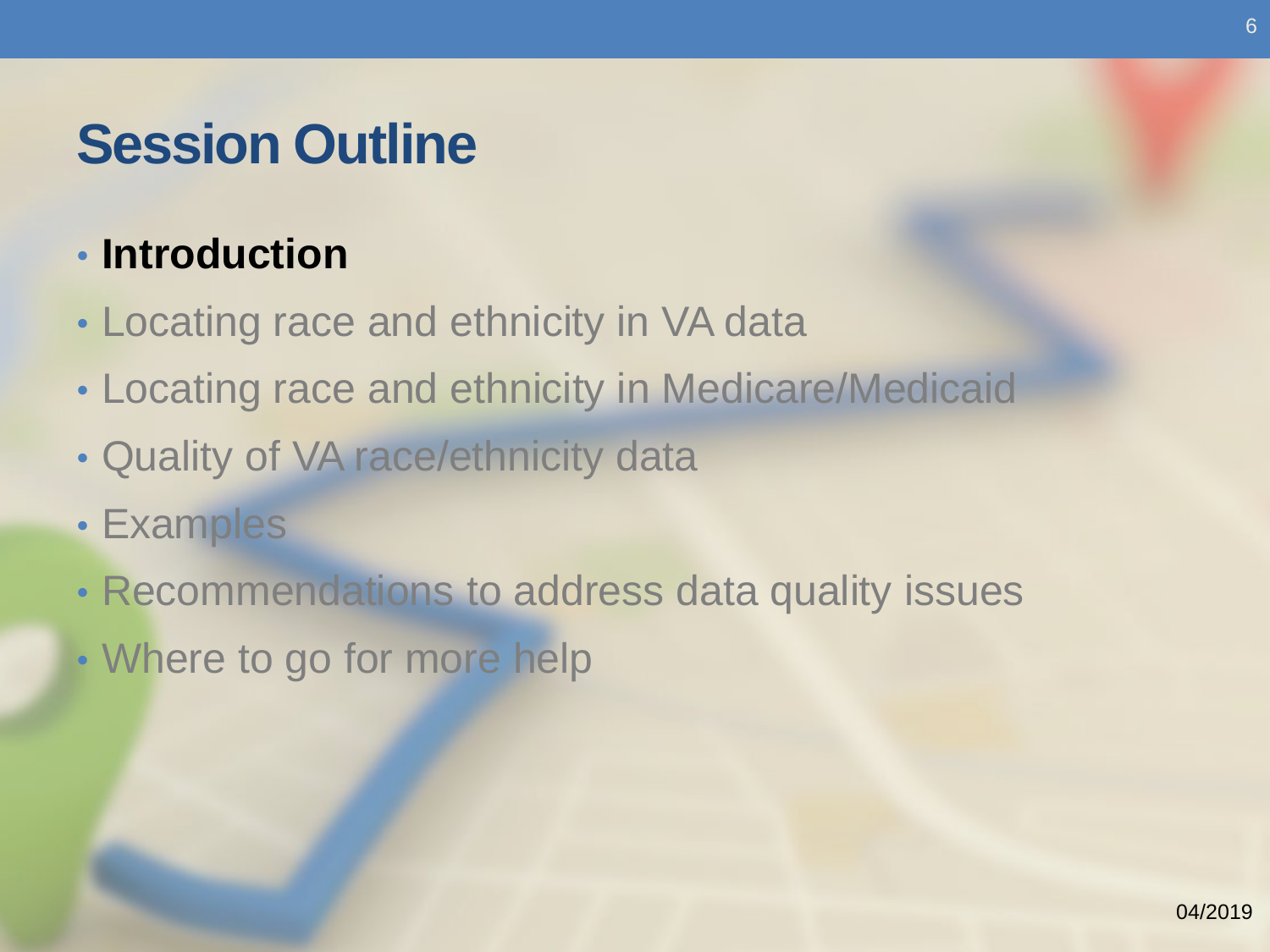## **Racial/ethnic disparities in health and health care persistent in US and in VHA**

#### **In US**

- Disparities in measures for access and quality vary by racial/ethnic group
- Improved trends with disparities in some measures improving for Blacks, Asians, and Hispanics, **most disparities have not changed or have worsened for other racial/ethnic groups** *(AHRQ 2018)*

#### **In VHA**

- Racial/ethnic disparities persist even though financial barriers to receiving care are minimized
- **observed in clinical outcomes** *(Trivedi 2011)*  • Although quality has improved, **significant within-facility disparities**

 **More research to detect, understand, and address disparities in health and health care is needed**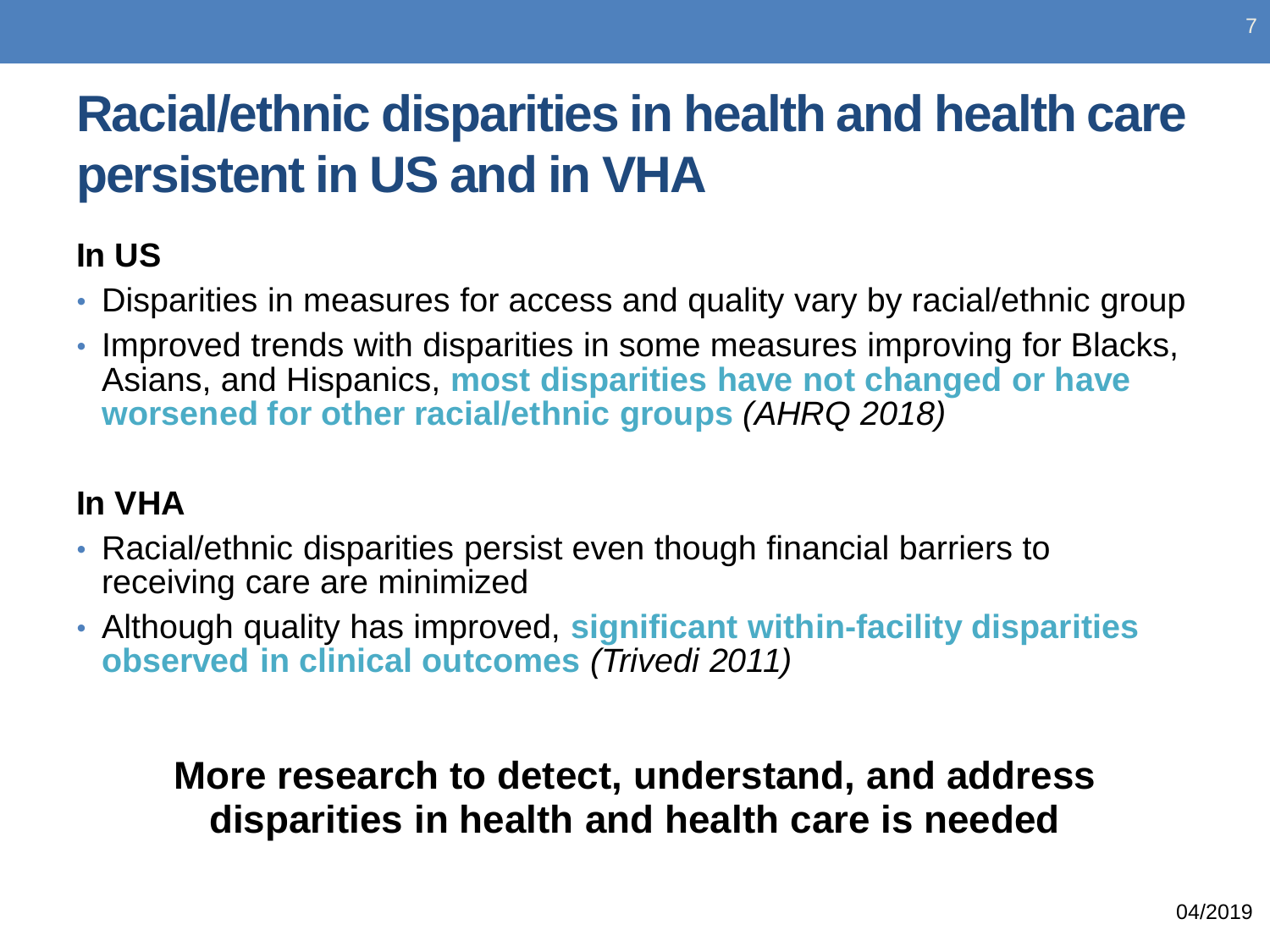## **Problems with Race/Ethnicity Data in VA**

Accurate race/ethnicity data are essential to disparities research and research on clinical factors associated with race/ethnicity.

Problems with race/ethnicity data in the VA:

- **Incomplete**
- **Inaccuracies**
- **Inconsistent over time**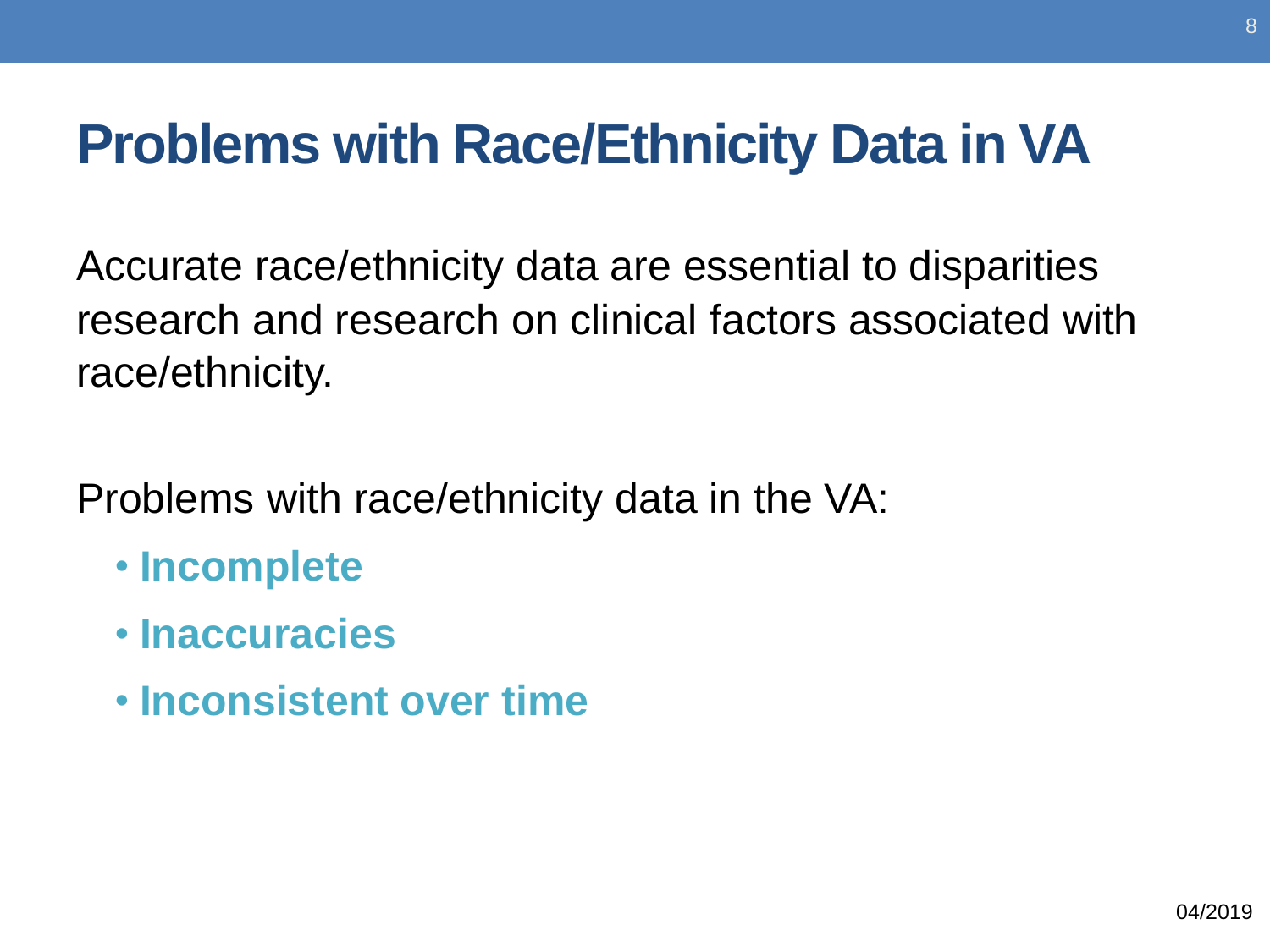## **Racial/Ethnic Distribution of Veterans**



#### **Use of VA health care differs by race and service connection**

Asian Veterans **less likely** to use regardless of service connection Black, and AIAN races more likely to use VHA services

 National Center for Veterans Analysis and Statistics 2017 Minority Report ([https://www.va.gov/vetdata/docs/SpecialReports/Minority\\_Veterans\\_Report.pdf\)](https://www.va.gov/vetdata/docs/SpecialReports/Minority_Veterans_Report.pdf)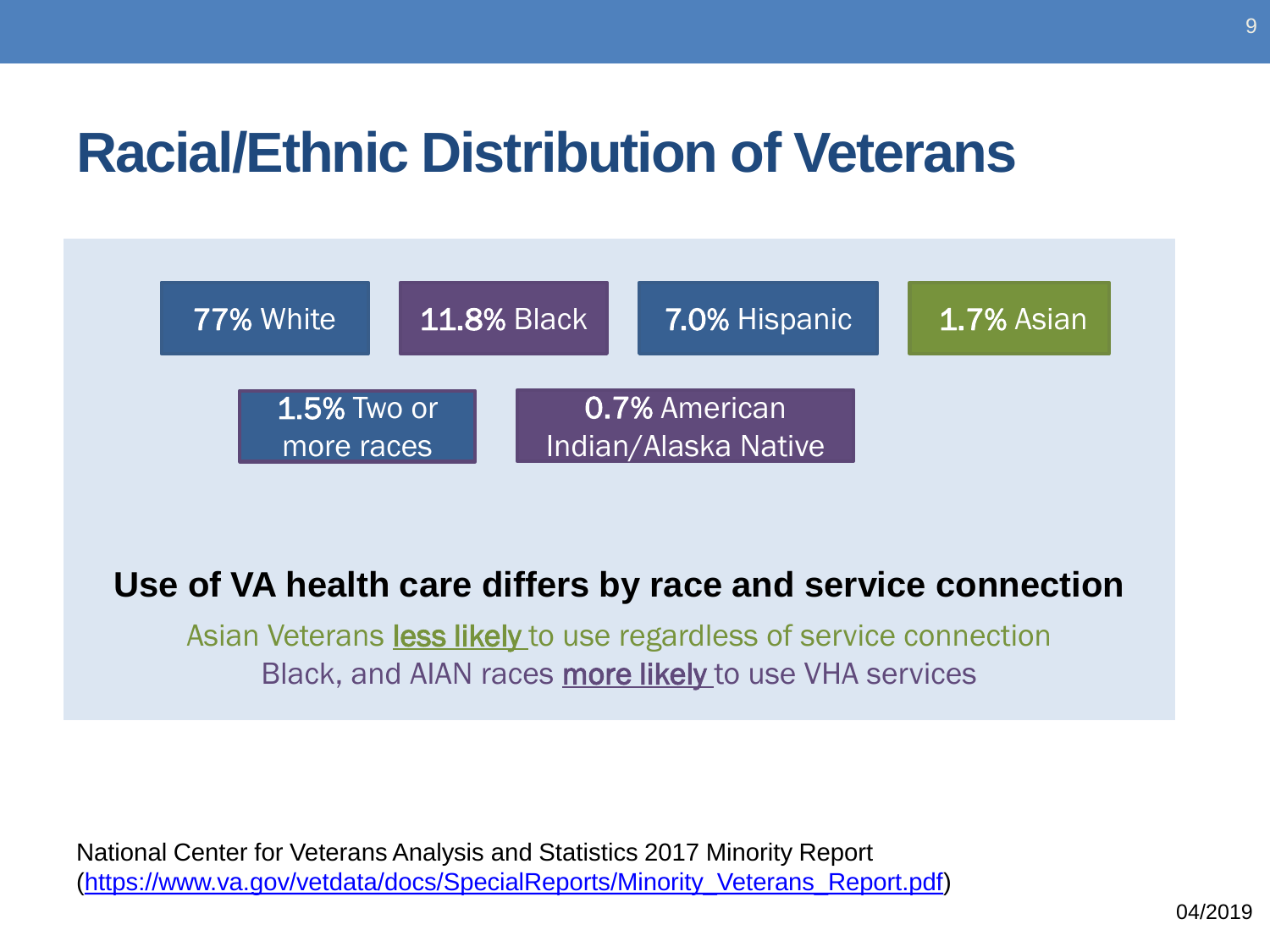# **VA Race and Ethnicity Categories**

#### *VHA Handbook [1601A.01](https://1601A.01) (2009)*

|                                 | Spanish                                             |
|---------------------------------|-----------------------------------------------------|
| <b>Ethnicity</b>                | Hispanic                                            |
|                                 | Latino                                              |
|                                 | American Indian or Alaska Native                    |
| Race<br>$($ >1 may be selected) | Asian                                               |
|                                 | <b>Black or African American</b>                    |
|                                 | Native Hawaiian or Other Pacific Islander           |
|                                 | White                                               |
|                                 | <b>Unknown by Patient</b>                           |
| <b>Current reporting method</b> | 2 question format: ethnicity, race<br>Self-reported |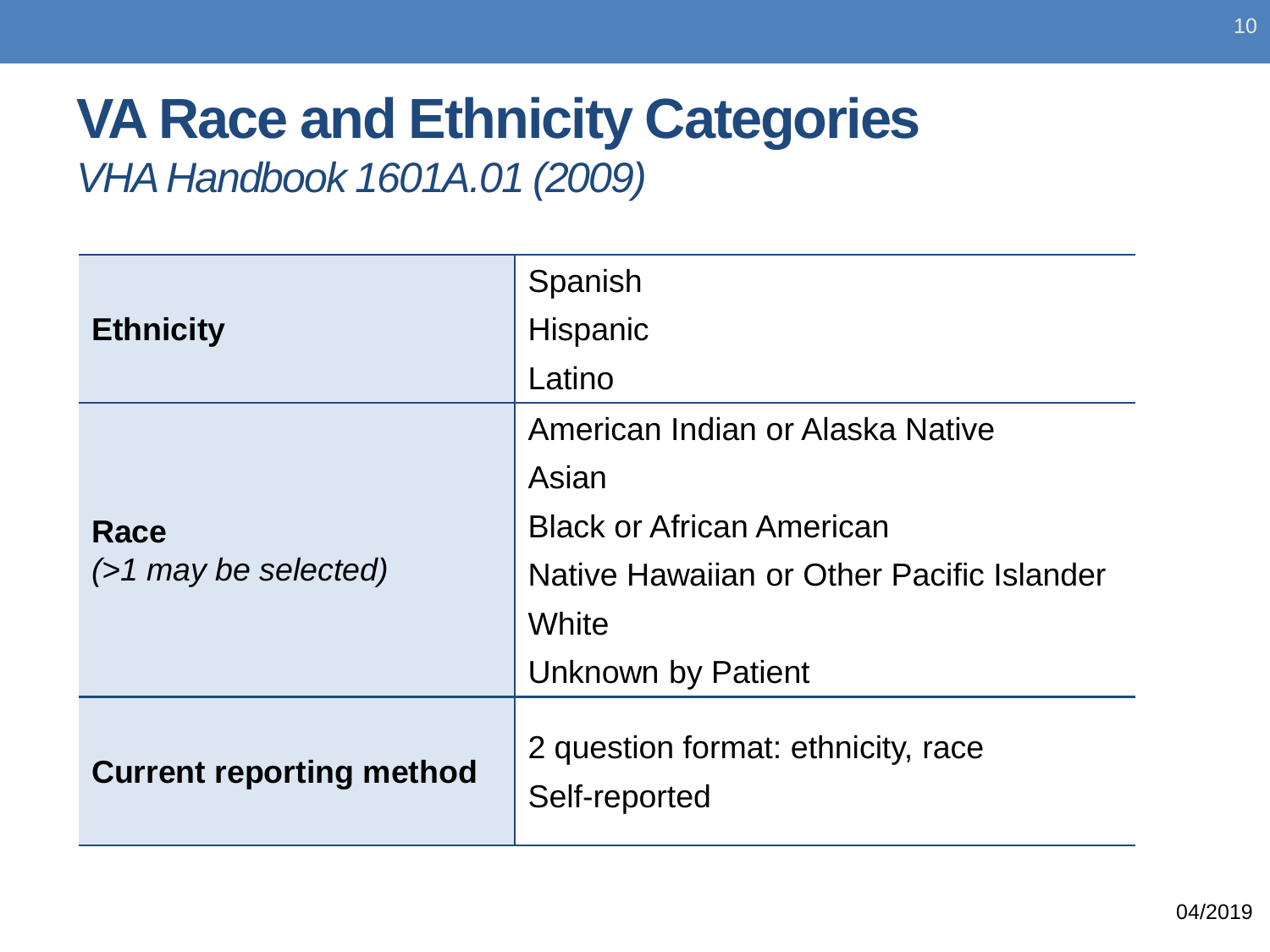## **Acquisition of Race/Ethnicity Data in VHA**

| How are these data acquired?  | Patient (self-report)<br>Proxy<br><b>VHA Enrollment Coordinator or Clerk</b>                                                    |
|-------------------------------|---------------------------------------------------------------------------------------------------------------------------------|
| When are these data acquired? | VA Form 10-10EZ Application for Health<br>Benefits (on-line, paper, interview)<br>Inpatient or outpatient visit to VHA facility |

**Data are entered directly into VistA**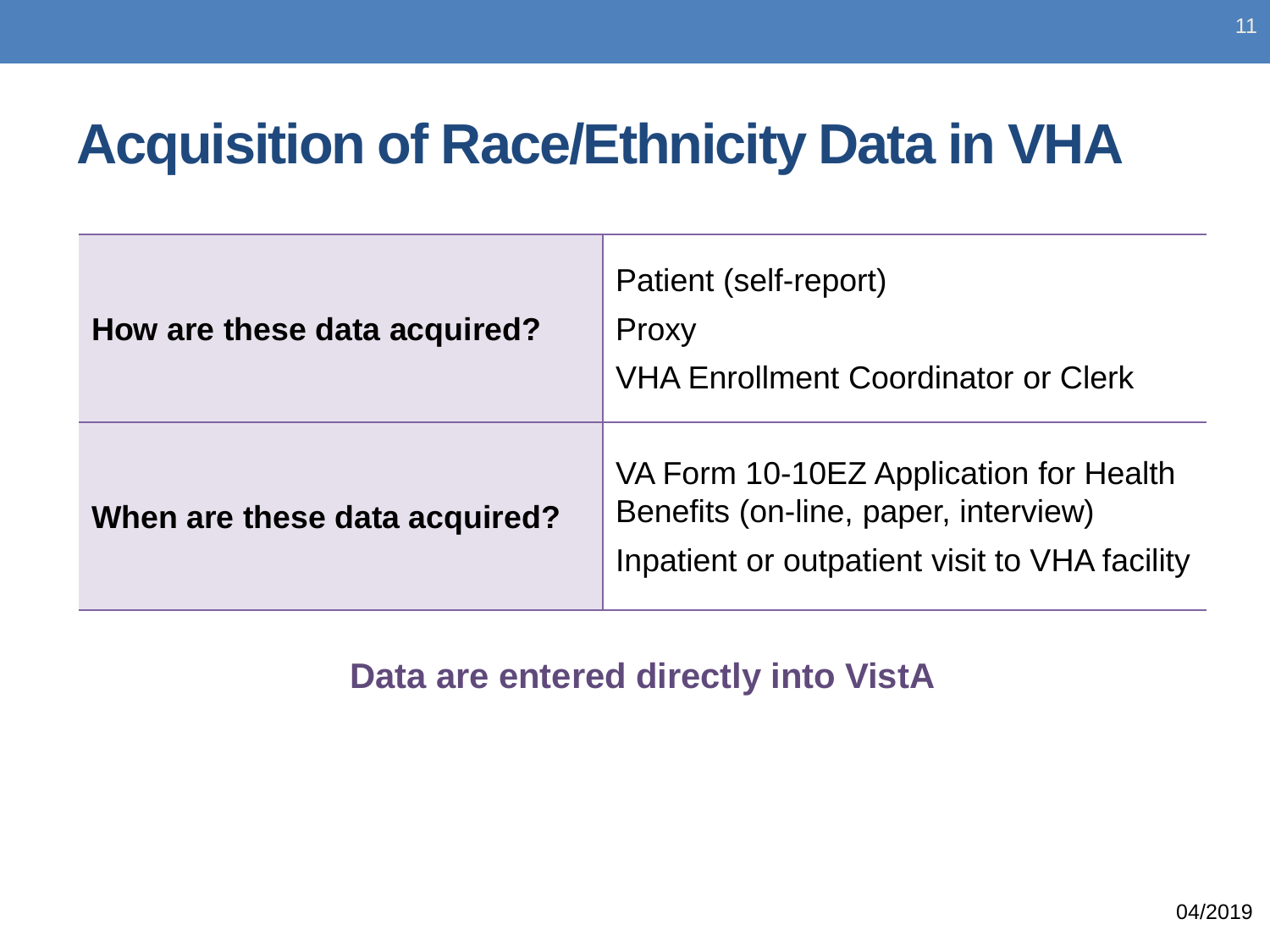### **Session Outline**

- Introduction
- **Locating race and ethnicity in VA data**
- Locating race and ethnicity in Medicare/Medicaid
- Quality of VA race/ethnicity data
- Examples
- Recommendations to address data quality issues
- Where to go for more help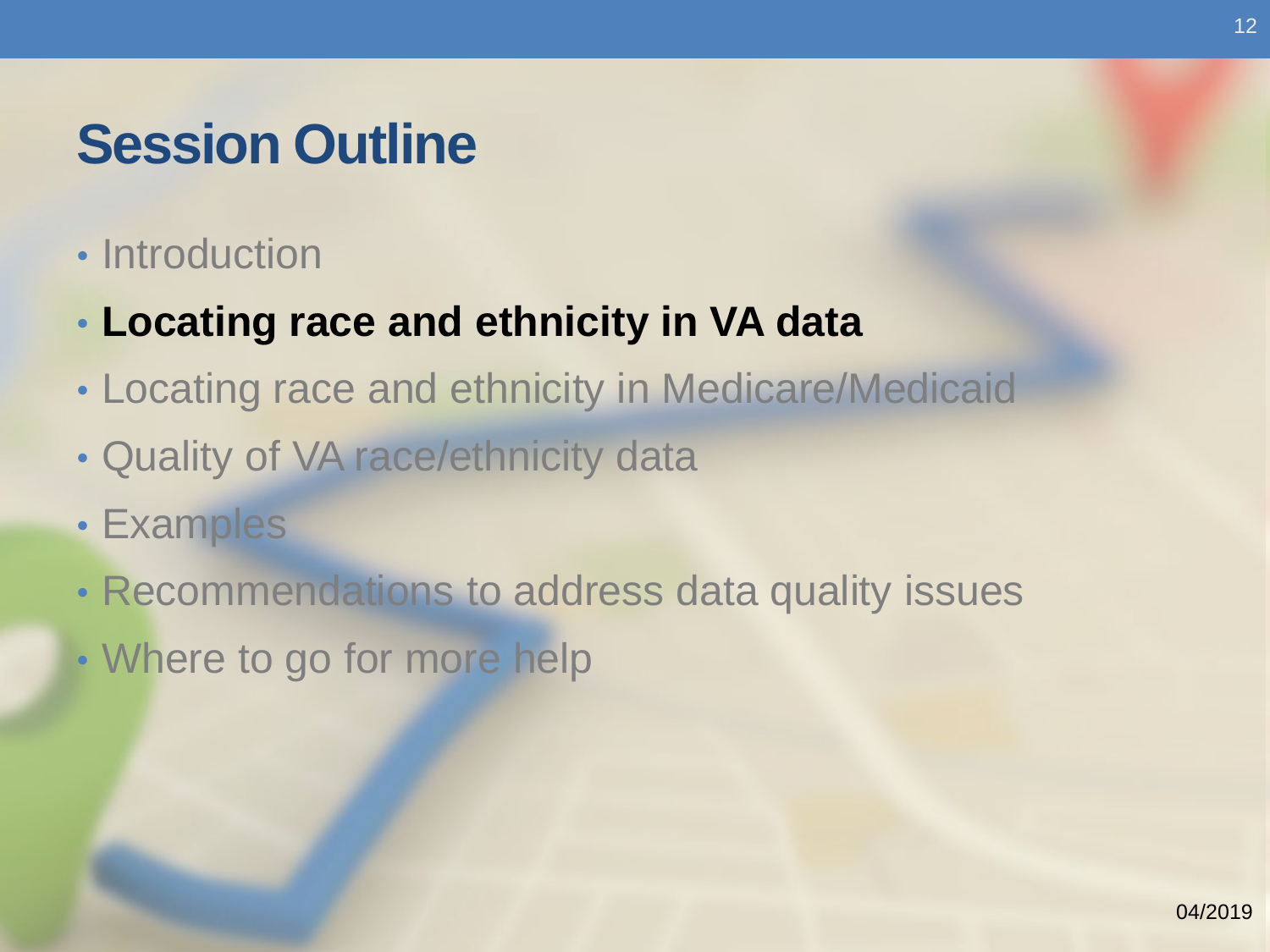## **Poll Question #3**

### **What sources of VA race/ethnicity data have you used? (check all that apply)**

- Never used race/ethnicity data
- CDW
- OMOP
- MedSAS files
- DOD (VADIR, DaVINCI)
- Other VA data sources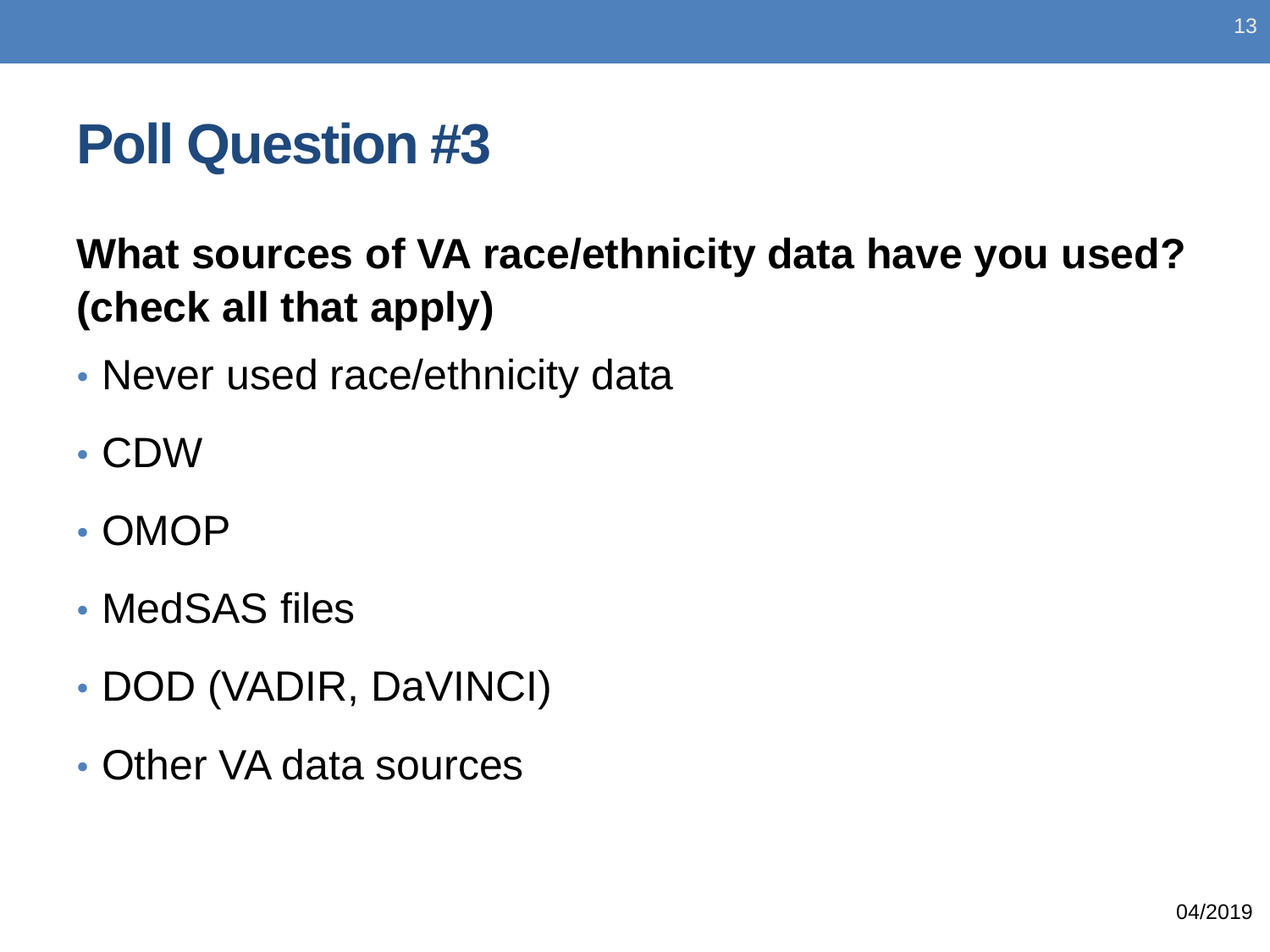## **Race/Ethnicity Variables in MedSAS**

#### **Prior to FY2003 (old data collection methods)**

- Race and ethnicity captured jointly in the variable RACE
- Single value allowed for race/ethnicity

#### **After FY2003 (new data collection methods)**

- Multiple races captured in RACE1-RACE7
- Single value for ethnicity captured in ETHNIC
- RACE1-RACE7 and ETHNIC have a length of 2 characters
	- First character has race or ethnicity
	- Second character has method of data collection

#### **Location**

- Inpatient: Main (PM) file, 1976-present
- Outpatient: Visit (SF) and Event (SE) files, 1997/1998- present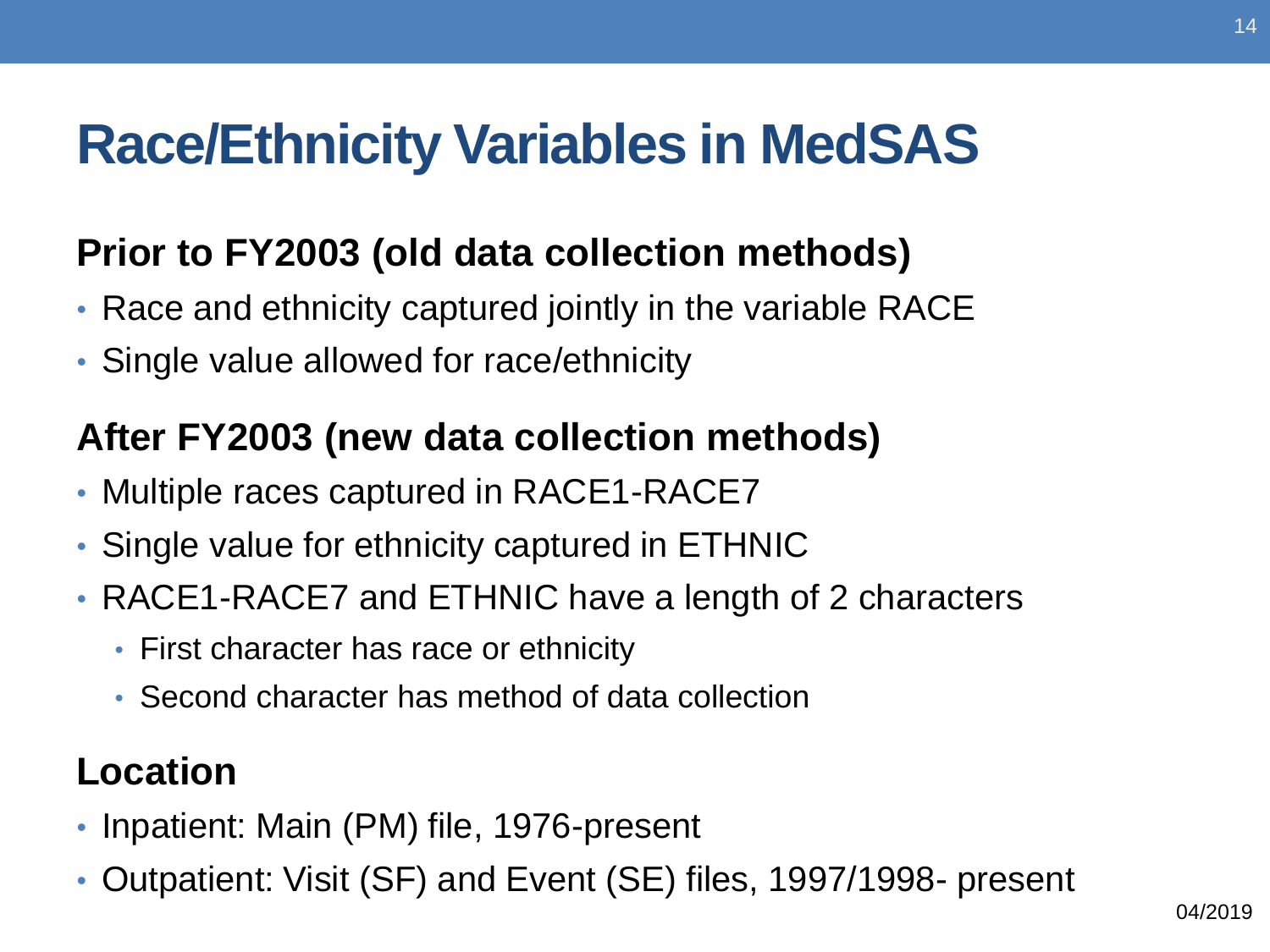#### **Medical SAS Datasets: Race/Ethnicity Values (Pre-2003)**

#### *RACE: Single value for race and ethnicity*

| <b>Value</b> | <b>Description</b> |
|--------------|--------------------|
| 1            | Hispanic, white    |
| $\mathbf{2}$ | Hispanic, black    |
| 3            | American Indian    |
| 4            | <b>Black</b>       |
| 5            | Asian              |
| 6            | White              |
| 7 or missing | Unknown            |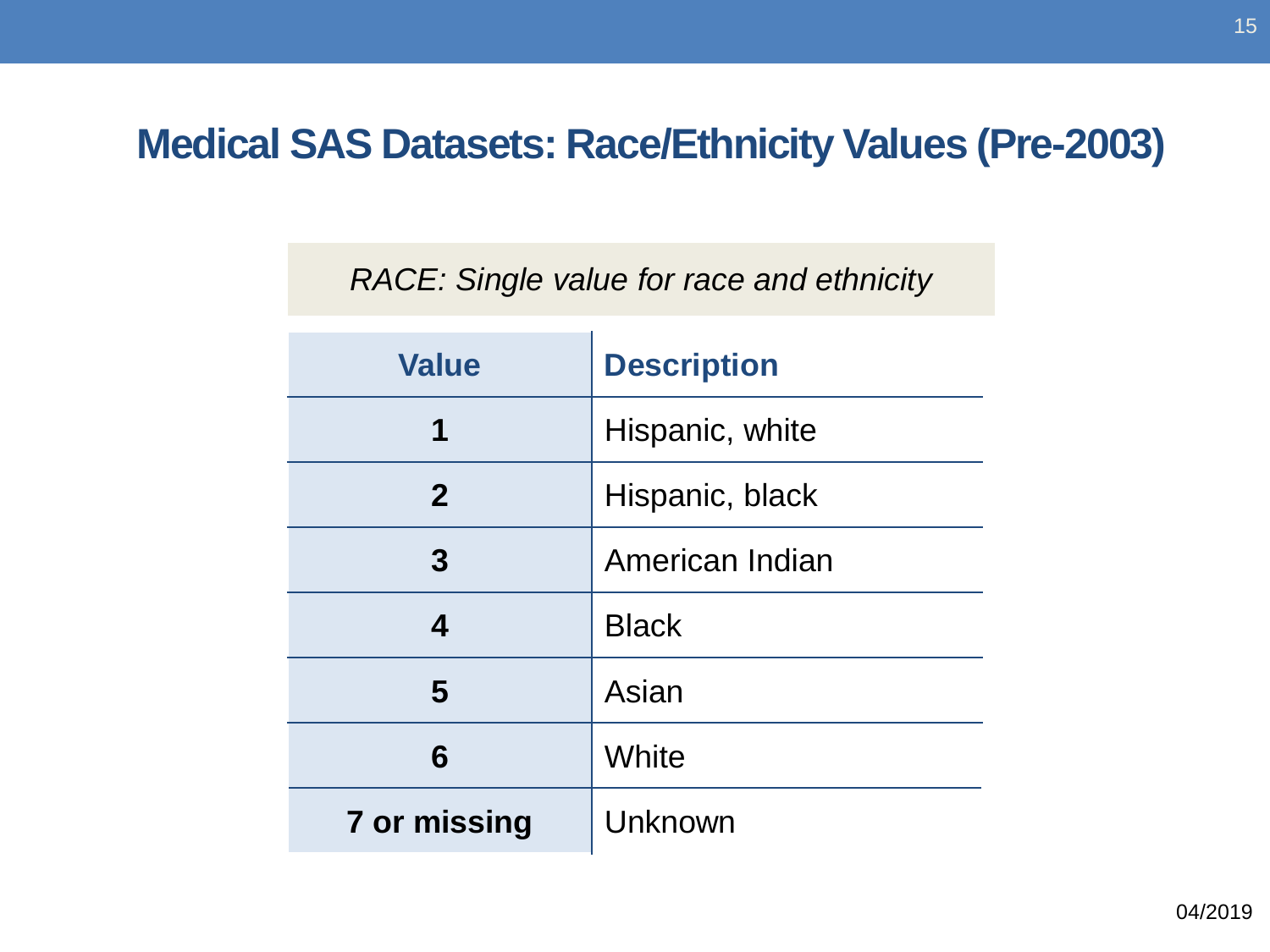#### **Medical SAS Datasets: Race Values (Post-2003)**

*RACE1-RACE7: Race and method of data collection First character specifies race* 

| 1 <sup>st</sup> Character | <b>Description</b>                        |
|---------------------------|-------------------------------------------|
| 3                         | American Indian Or Alaska Native          |
| 8                         | Asian                                     |
| 9                         | <b>Black or African American</b>          |
| A                         | Native Hawaiian or Other Pacific Islander |
| B                         | White                                     |
| C                         | Declined to Answer                        |
| D                         | Unknown                                   |
| (blank)                   | <b>Missing</b>                            |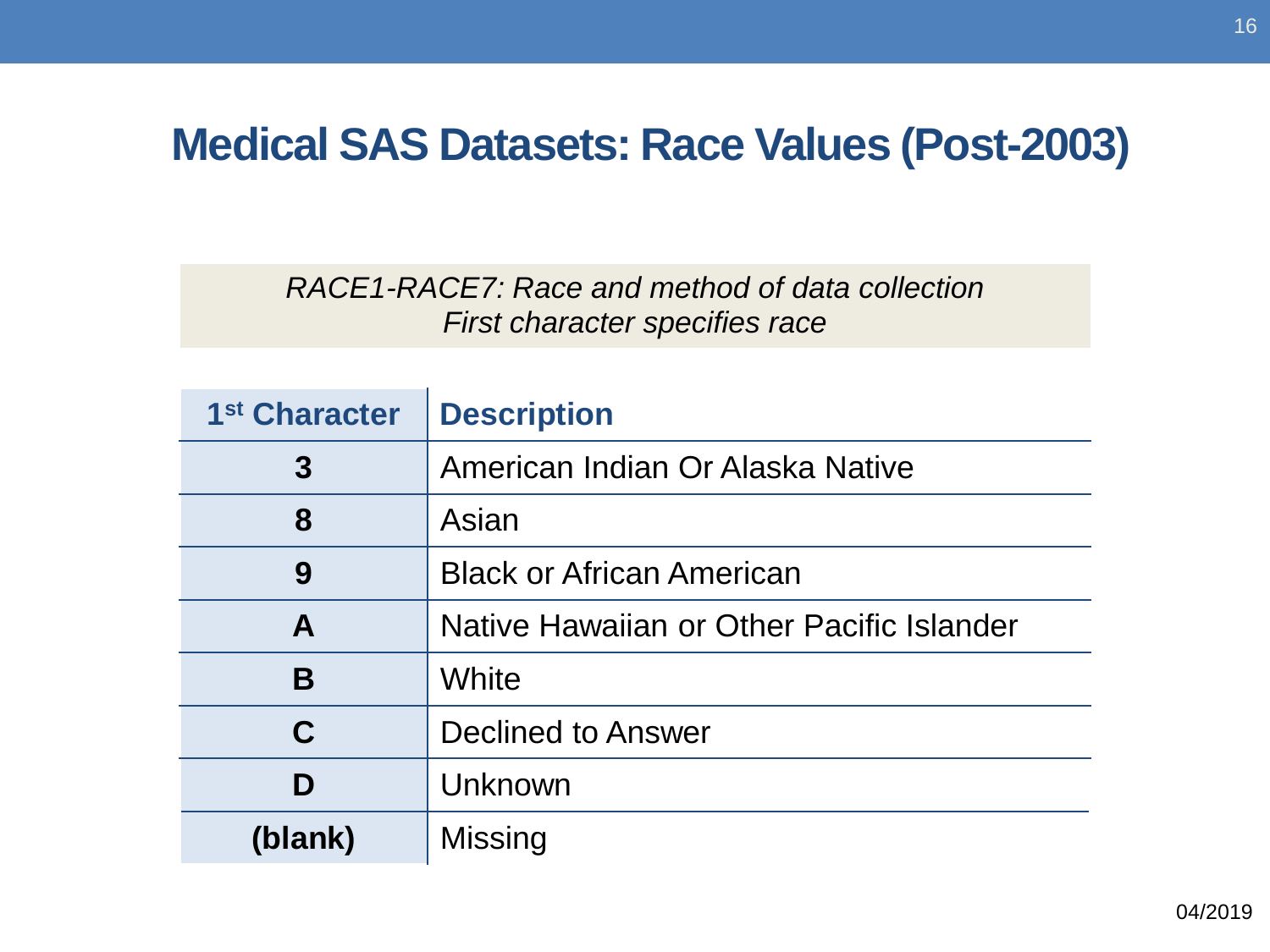#### **Medical SAS Datasets: Ethnicity Values (Post-2003)**

*ETHNIC: Ethnicity and method of data collection The first character captures ethnicity* 

| 1 <sup>st</sup> Character | <b>Description</b>        |
|---------------------------|---------------------------|
| D                         | <b>Declined To Answer</b> |
| Н                         | <b>Hispanic or Latino</b> |
| N                         | Not Hispanic or Latino    |
| U                         | Unknown                   |
| (blank)                   | <b>Missing</b>            |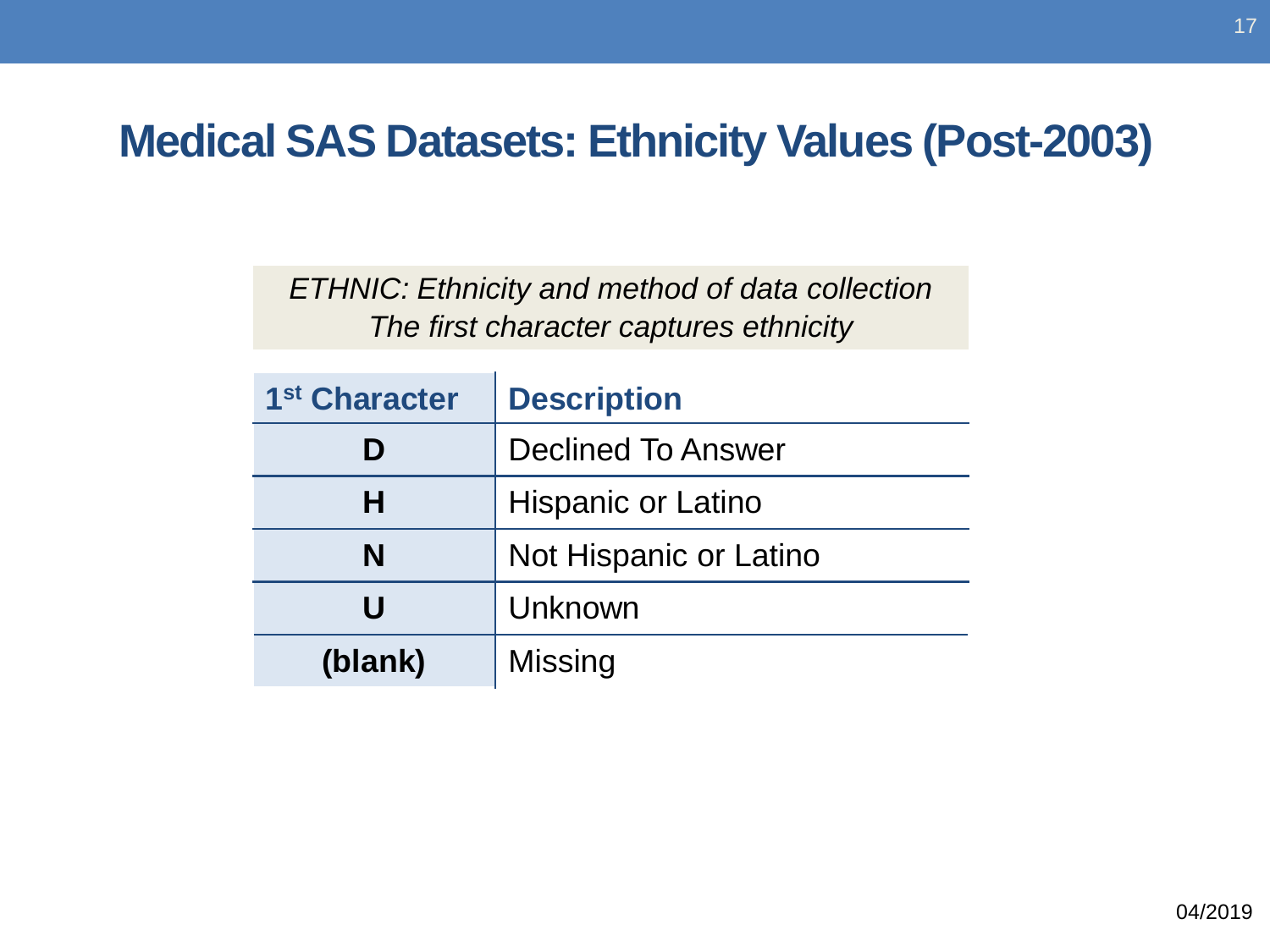#### **Medical SAS Datasets: Race and Ethnicity Source (Post-2003)**

#### *RACE1-RACE7, ETHNIC The second character specifies method of data collection*

| 2 <sup>nd</sup> Character | <b>Description</b>        |
|---------------------------|---------------------------|
| (blank)                   | Missing                   |
| O                         | <b>Observer</b>           |
| Р                         | Proxy                     |
| S                         | Self-identification       |
|                           | <b>Unknown By Patient</b> |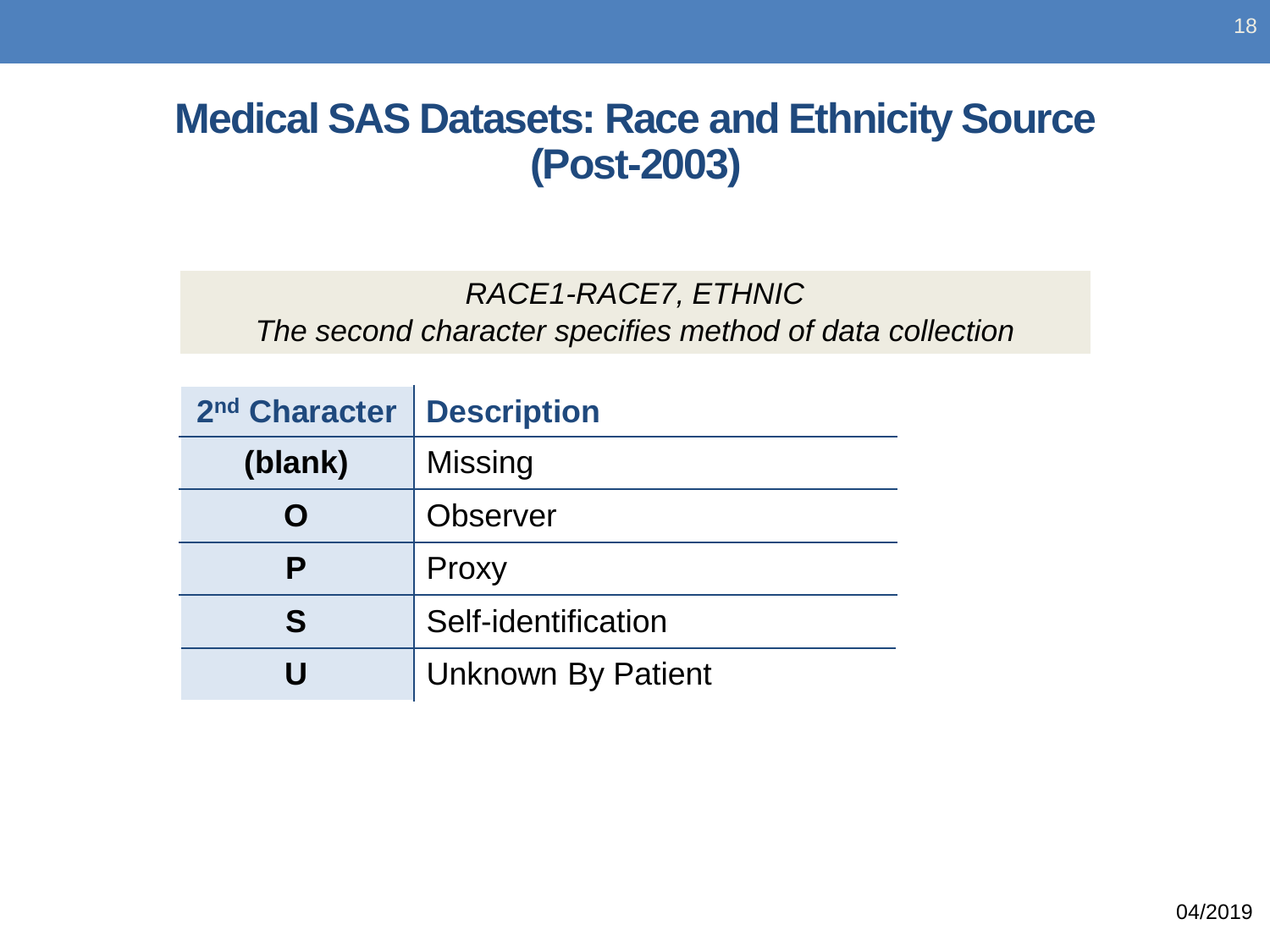## **Corporate Data Warehouse (CDW)**

- National repository of data from VistA Patient File with race and ethnicity data from October 1999 to present
- Contains 1 demographic record for each VA station a Veteran has visited
- Contains standard and nonstandard race values
- Racial data available PatSub.PatientRace
	- Race (newer collection standards)
	- LegacyRace (older collection standards)
	- **Use both variables to obtain all available race data**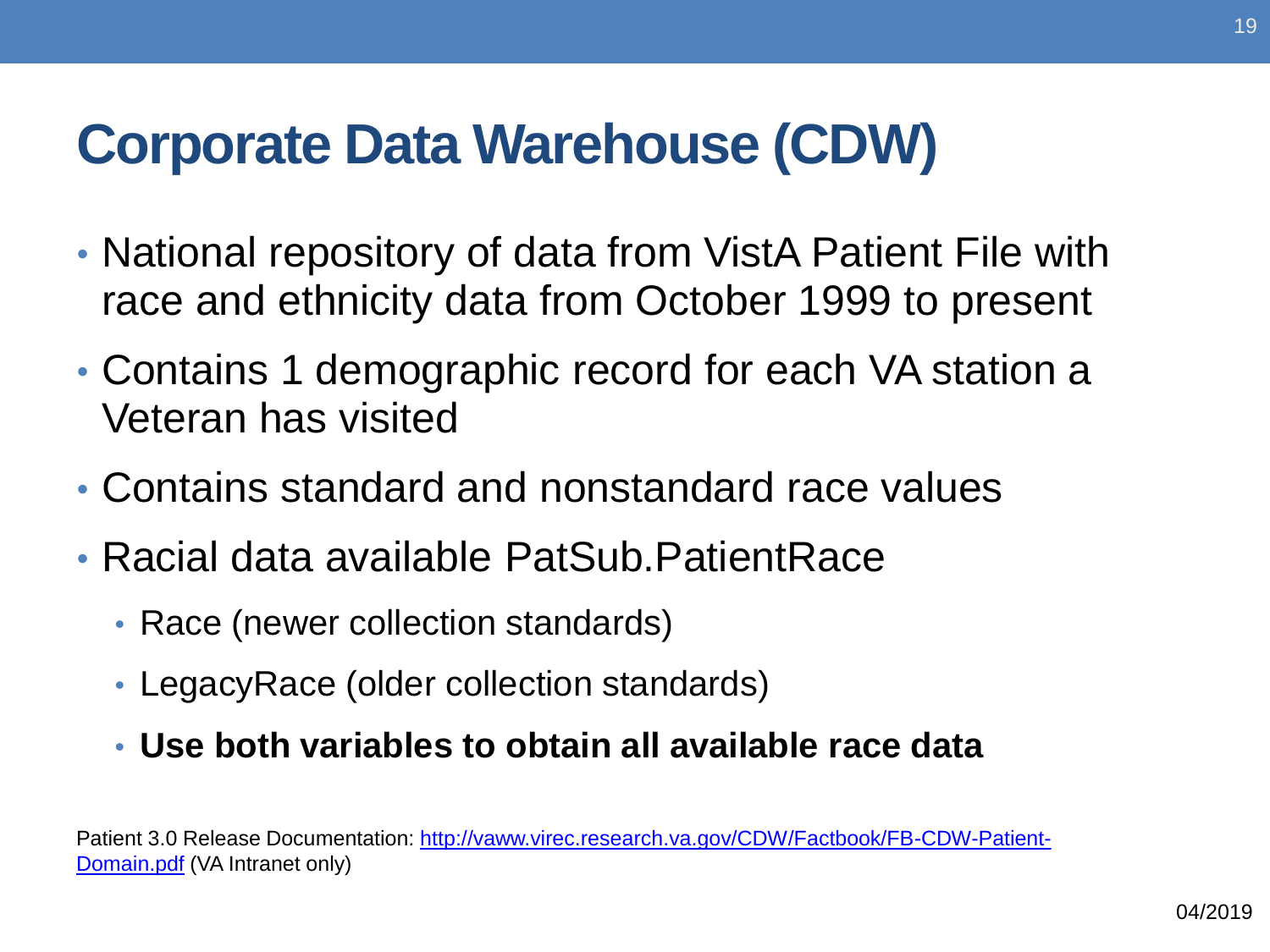# **CDW Race Table Changes**

The structure of the CDW data is subject to periodic changes.

As of January 2018, **none of the available CDW documentation for race and ethnicity match the current data structure.** 

Patient 3.0 Domain VIReC Factbook **documents the current** data structure

Changes in the business rules for extraction have also led to some differences in the underlying race data stored in CDW.

 *CDW documentation may refer to race from older collection methods as being located in other CDW tables.* 

| <b>Patient.Patient or</b>       | RaceSID contained the SID for the patient race                                                                                                                                                                 |
|---------------------------------|----------------------------------------------------------------------------------------------------------------------------------------------------------------------------------------------------------------|
| <b>SPatient.SPatient tables</b> | Would link to CDWWork.Dim.Race to map to race                                                                                                                                                                  |
| <b>Patsub.PatientRace</b>       | Currently contains the fields LegacyRace and LegacyRaceSID<br>Previously, all race values were stored in the variable Race but those<br>from older collection methods had a value of Null for CollectionMethod |

 *Best Practices Guide: Race Data* (Data Quality Report):

[http://vaww.vhadataportal.med.va.gov/Portals/0/DataQualityProgram/Reports/Best\\_Practices\\_Guide\\_Race\\_Data.pdf](http://vaww.vhadataportal.med.va.gov/Portals/0/DataQualityProgram/Reports/Best_Practices_Guide_Race_Data.pdf) (VA Intranet only) 04/2019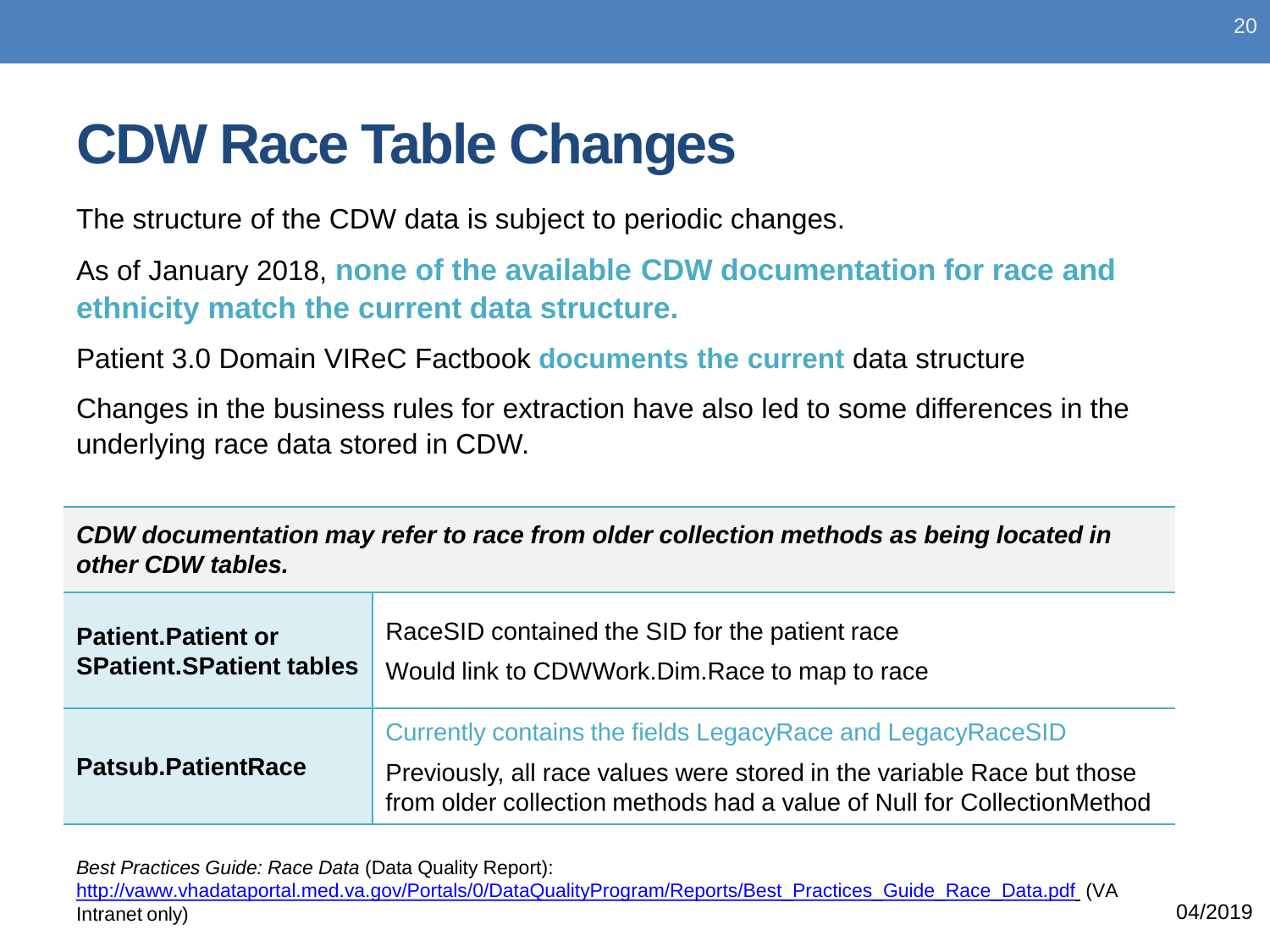## **Race Tables in CDW**

All race data are contained in PatSub.PatientRace

Data are at the Patient/STA3N level with the most recent data available for the patient

| Race       | Contains patient race from newer collection methods.<br>Multiple records if more than one race identified.                                                                                                                                                                                                                                             |
|------------|--------------------------------------------------------------------------------------------------------------------------------------------------------------------------------------------------------------------------------------------------------------------------------------------------------------------------------------------------------|
|            | <b>CollectionMethod</b>   Contains method of data collection for Race                                                                                                                                                                                                                                                                                  |
| LegacyRace | Contains patient race from the older collection methods<br>Does not allow for multiple races<br>- The same value of LegacyRace will be contained on all<br>records for a single Patient SID if that patient has multiple<br>values of Race recorded.<br>Most patients have values of "*Missing*", indicating the<br>presence of no data on LegacyRace. |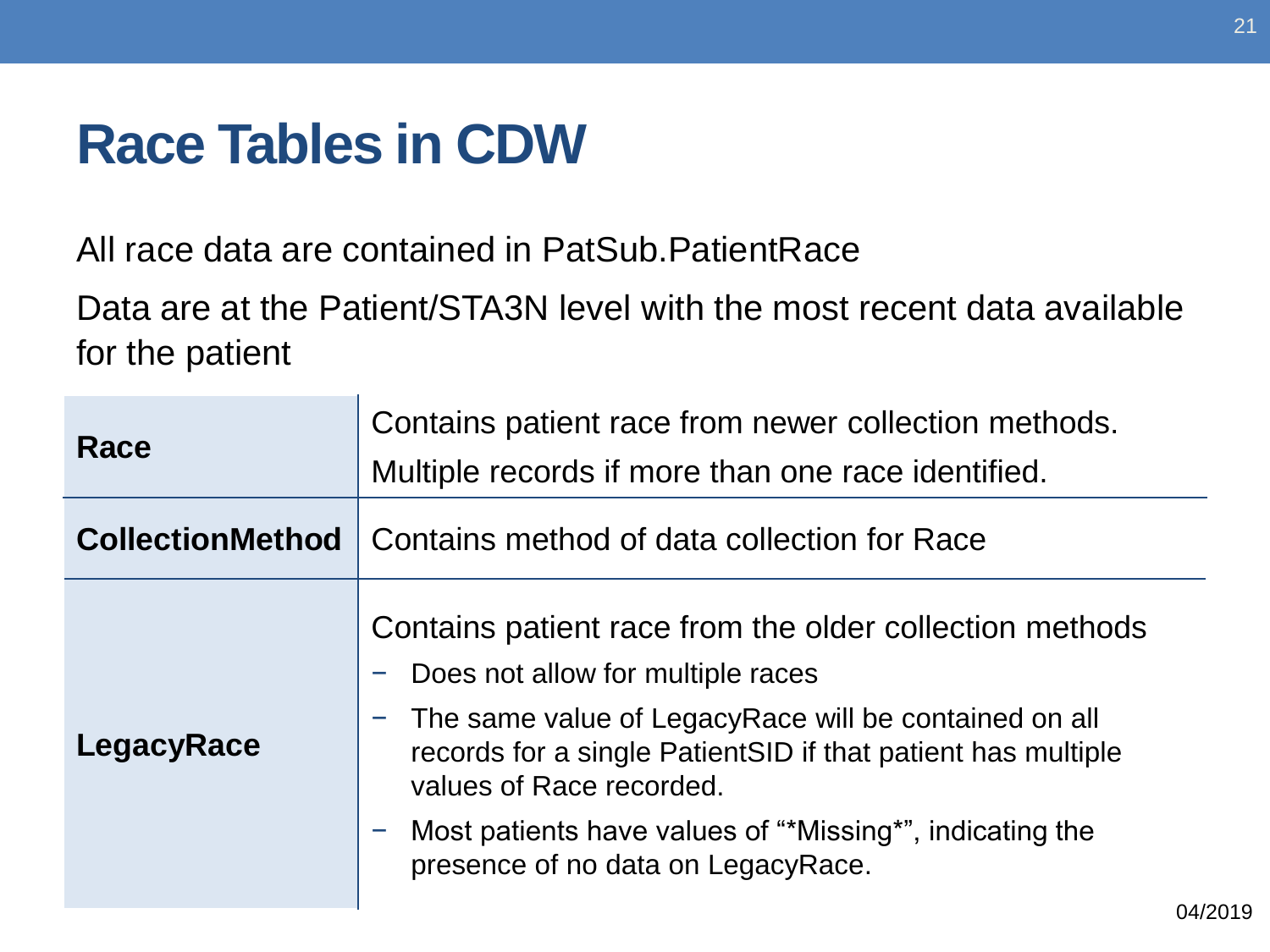## **Non-standard Race Values in CDW**

26 of 31 non-standard races can be mapped to 4 standard races

#### **Examples**

| <b>Non-standard Race</b>                                                          | <b>Standard Race</b>                                       |
|-----------------------------------------------------------------------------------|------------------------------------------------------------|
| Amer Indian or Alaskan Native, American Indian, American<br>Indian/Alaskan Native | American Indian or Alaska<br><b>Native</b>                 |
| Black; Black Not of Hisp orig; Black, Non Hispanic;<br><b>Hispanic Black</b>      | <b>Black or African American</b>                           |
| White Not of Hisp orig; White, Not Hispanic; Hispanic<br><b>White: Caucasian:</b> | White                                                      |
| Pacific Islander                                                                  | <b>Native Hawaiian or Other</b><br><b>Pacific Islander</b> |

#### **Non-standard values rarely used in Race (<1%) Current standard values rarely used in LegacyRace (<1%)**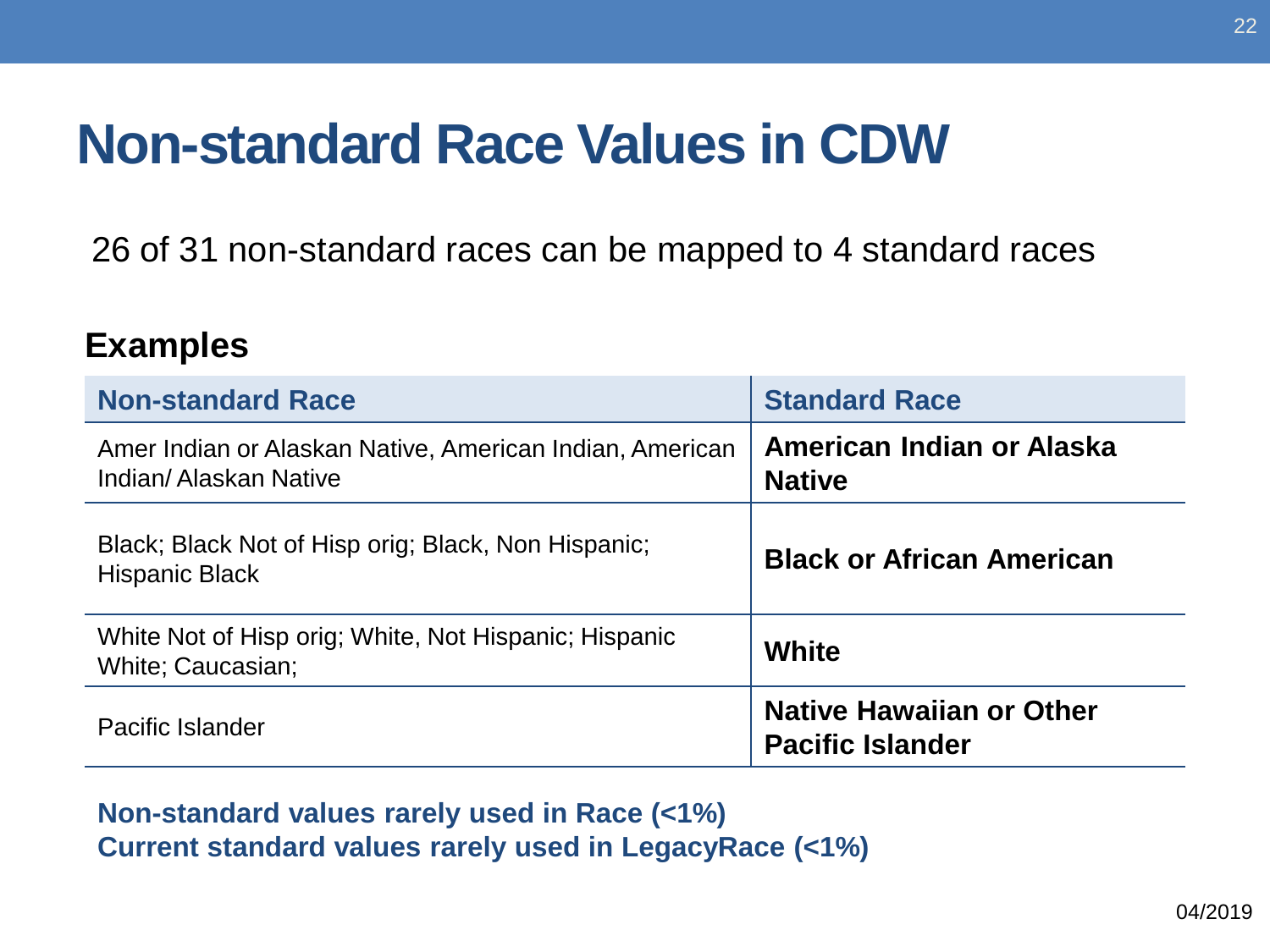## **Non-mapped Values in CDW**

5 values are not mapped to standard values

4.6% of data fall into 1 of these 5 categories (2012)

#### **Non-mapped values**

Asian or Pacific Islander Asian Pacific Islander Asian/Pacific Islander Mexican American Unknown

#### **As of March 2019**

- 17.6% of non-missing LegacyRace fall into 1 of these categories
- 96.7% of these non-mapped values are Unknown
- 3.0% of non-mapped values indicate Asian or Pacific Islander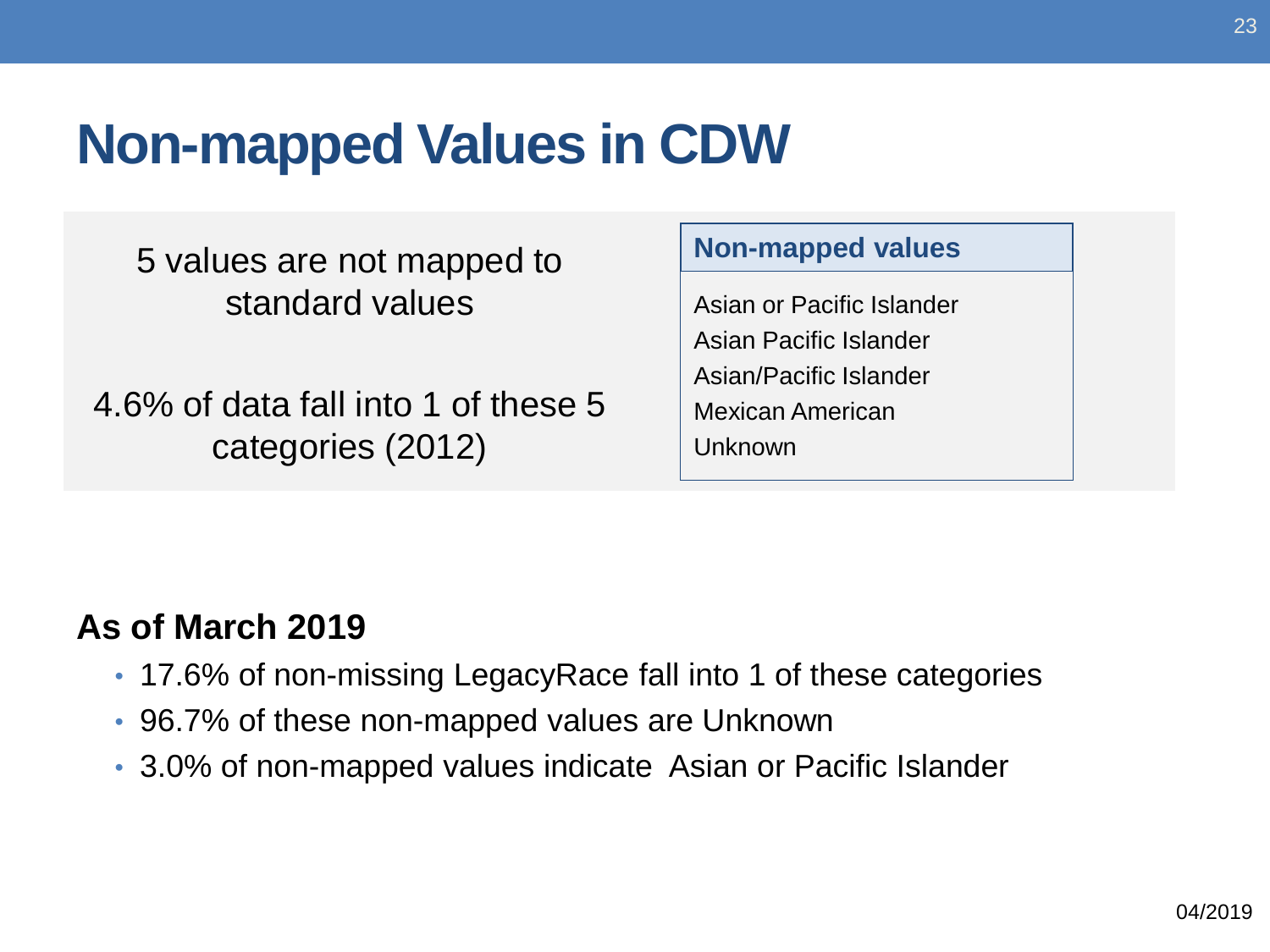## **Multiple Race Values in CDW**

- Approximately 1.7% of patients linked to a standard race have **more than 1 standard race** (2013)
- Not possible to identify most recent record for a patient
- Recommendation for multiple values
	- − Use only self-identified races (if recorded)
	- − Use all recorded races for patients without self-identified race

 *CDW Race Data and Multiple Races* (Data Quality Report): **and Multiple Races.pdf (VA Intranet only)** [http://vaww.vhadataportal.med.va.gov/Portals/0/DataQualityProgram/Reports/CDW\\_Race\\_Data](http://vaww.vhadataportal.med.va.gov/Portals/0/DataQualityProgram/Reports/CDW_Race_Data_and_Multiple_Races.pdf)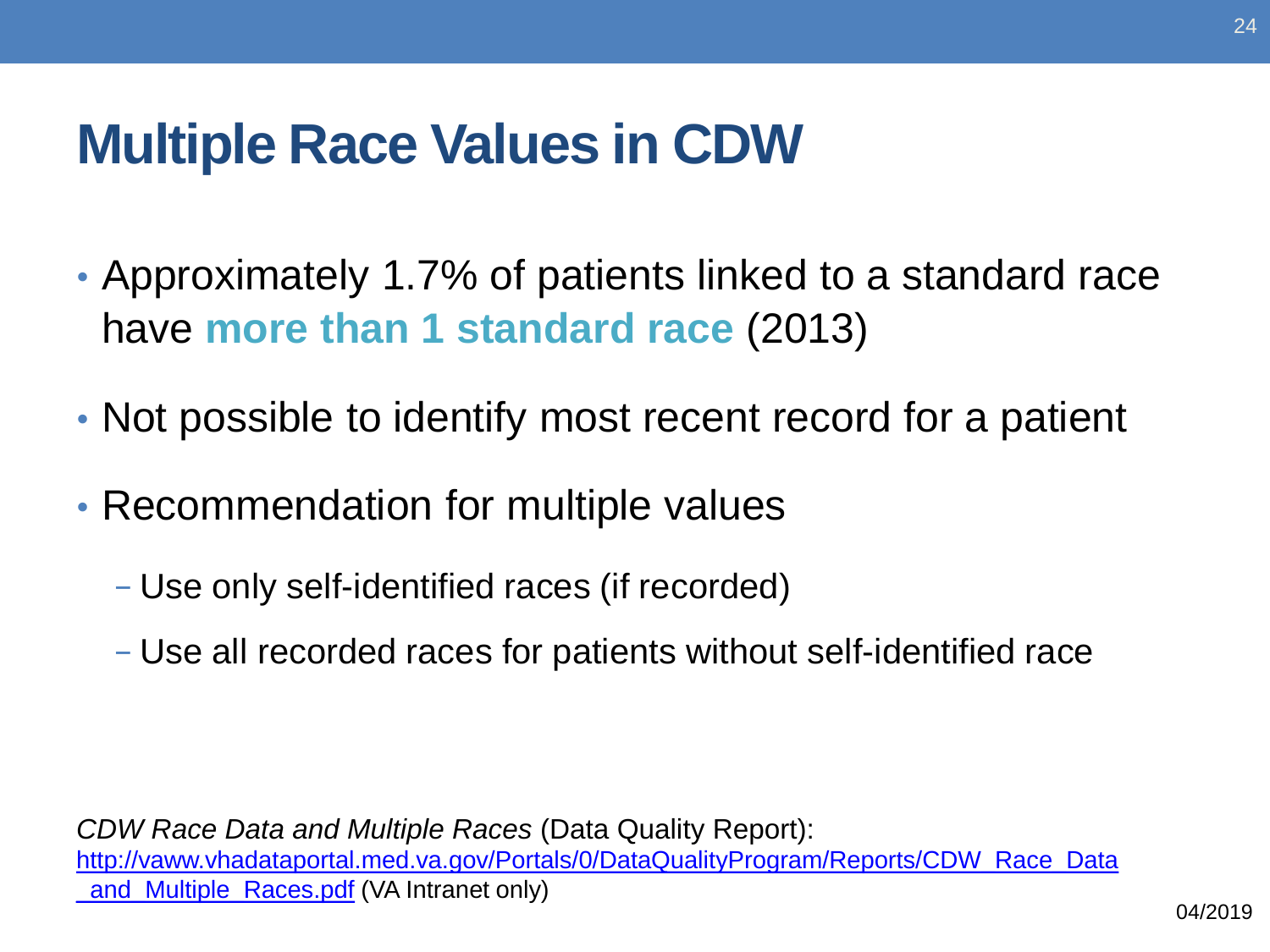# **Ethnicity in CDW**

Ethnicity data found in 2 CDW tables

**PatSub.PatientEthnicity -** *new method* 

'HISPANIC OR LATINO' / 'NOT HISPANIC OR LATINO'

**PatSub.PatientRace** (LegacyRace or rarely Race) **-** *old method* 

Hispanic race/ethnicity (e.g., HISPANIC, WHITE; HISPANIC, BLACK)

 Non Hispanic race/ethnicity (e.g., WHITE NOT OF HISP ORIG; BLACK NOT OF HISP ORIG)

Not all race/ethnicity values indicate ethnicity (e.g., ASIAN, BLACK)

 *CDW Ethnicity Data* (Data Quality Report) ata.pdf (VA Intranet only) http://vaww.vhadataportal.med.va.gov/Portals/0/DataQualityProgram/Reports/CDW\_Ethnicity\_D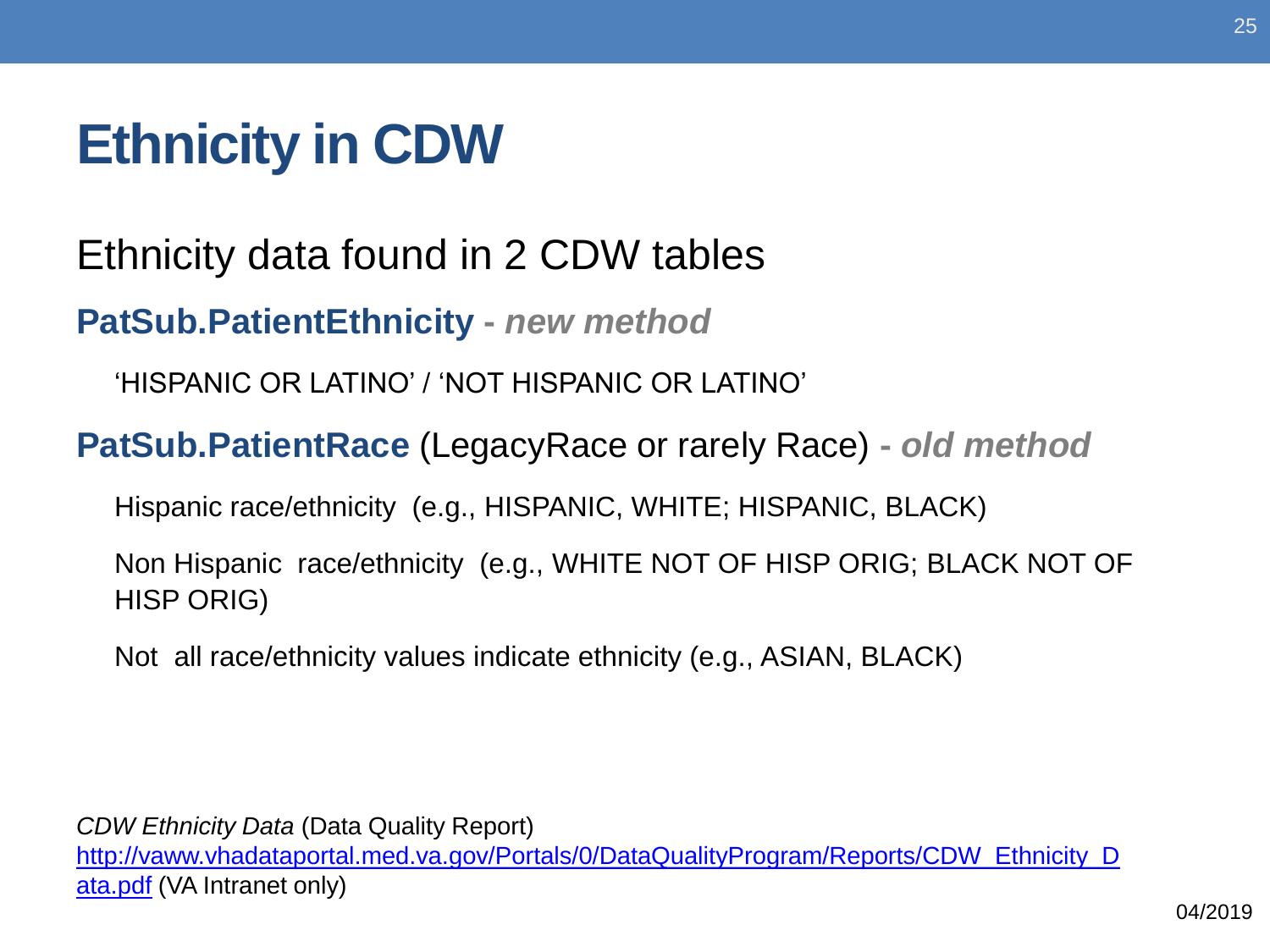## **VINCI OMOP Version 5**

- VINCI Observational Medical Outcomes Partnership (OMOP) seeks to use a Common Data Model (CDM) to map and standardize data
- Data on Race and Ethnicity are contained in the **OMOPV5.Person table**
- Contains one standard value for Race and Ethnicity for each PERSON\_ID  $\bullet$ 
	- • OMOPV5MAP.PERSON\_SPatient\_Spatient will link PERSON\_ID to other CDW identifiers
	- See documentation regarding those without PatientICN or other potential linkage issues with patient identifiers
	- Excludes non-veterans, test patients, and possible test patients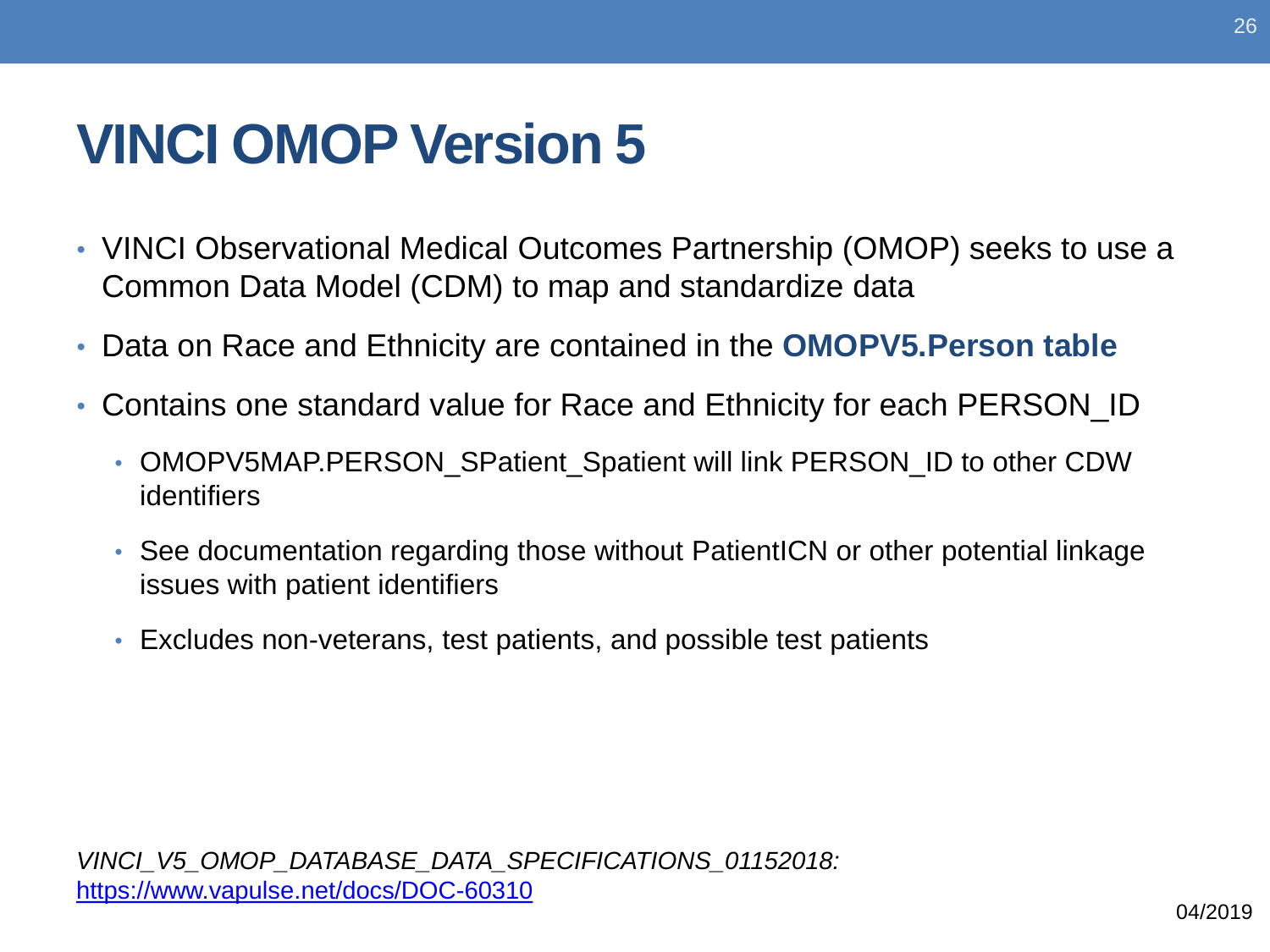# **Race in OMOP**

OMOP CDM follows VA Data Quality Program's "Race Data and Multiple Races Report" and VIReC's Researcher's Notebook "Using SQL to "Sort Out" Race in CDW"

| Source data                       | Source.SPatient_SPatient (now LegacyRace in<br>Patsub.PatientRace)<br>Source.Patsub_PatientRace                                                |
|-----------------------------------|------------------------------------------------------------------------------------------------------------------------------------------------|
| <b>Six categories</b><br>for race | White<br><b>Black or African American</b><br>Asian<br>American Indian or Alaska Native<br>Native Hawaiian or other Pacific Islander<br>Unknown |

"CDW Race Data and Multiple Races:"

http://vaww.vhadataportal.med.va.gov/Portals/0/DataQualityProgram/Reports/CDW\_Race\_Data\_and\_Multiple Races.pdf

 "VIReC Researcher's Notebook: Using SQL to "Sort Out" Race in CDW": <http://vaww.virec.research.va.gov/Notebook/RNB/RNB6-CDW-SQL-to-Sort-Out-Race-CY16.pdf>04/2019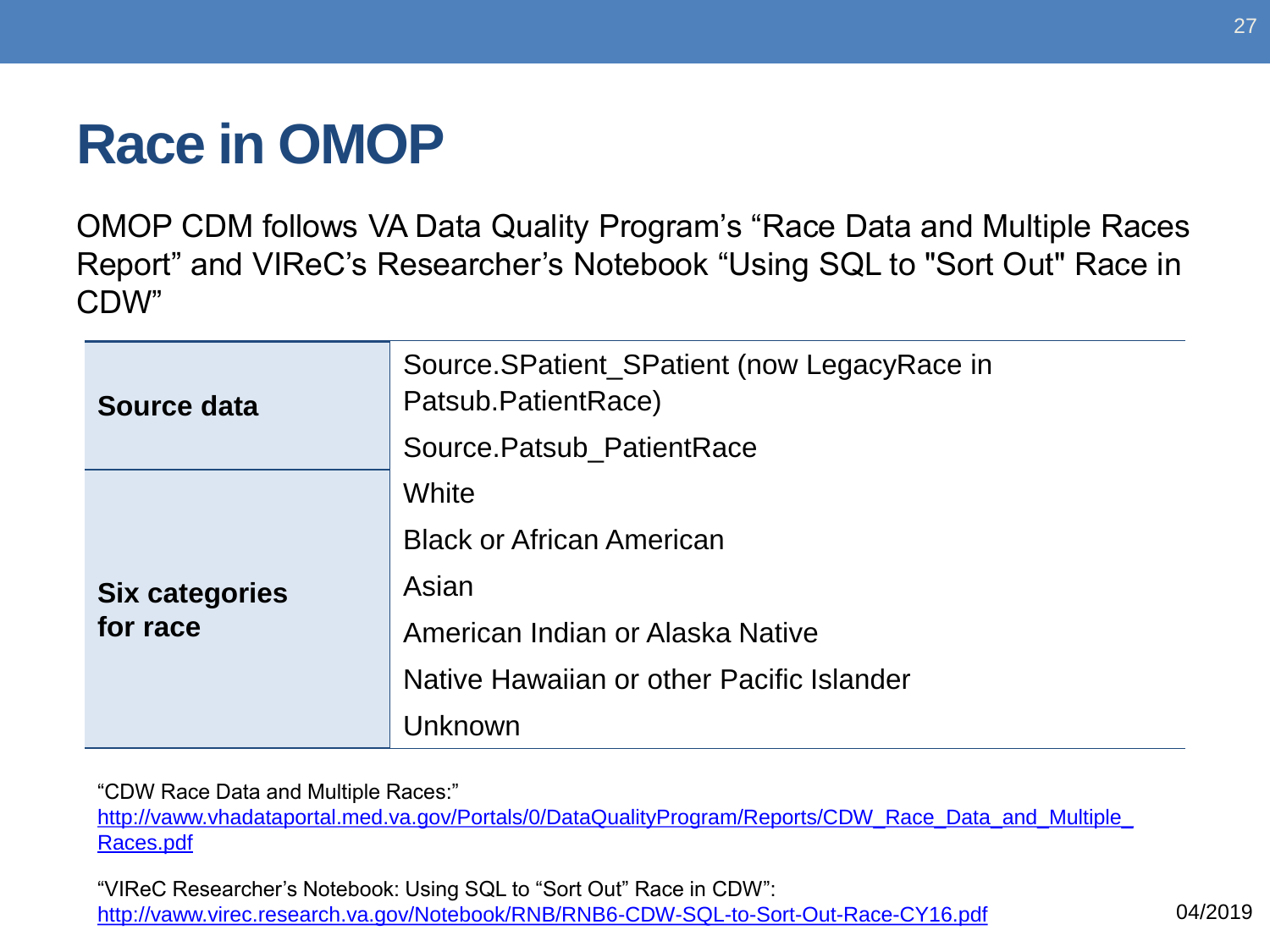# **Race Logic in OMOP**

- 1. Identify records as self-report or non-self-report and count distinct values.
- 2. Select the most frequently occurring self-reported race value.
- 3. If no self-reported race or counts of self-reported race (not including unknown or null) are equal, then select the most frequent non-self-reported race.
- 4. If there isn't a most frequent value, then select the race value found on record at the patient's preferred institution.
- 5. If that is null, then select the value edited most recently as determined by ETLBatchID in the SPatient file.
- If no most frequent or recent non-null value is available, then the value is 6. "UNKNOWN"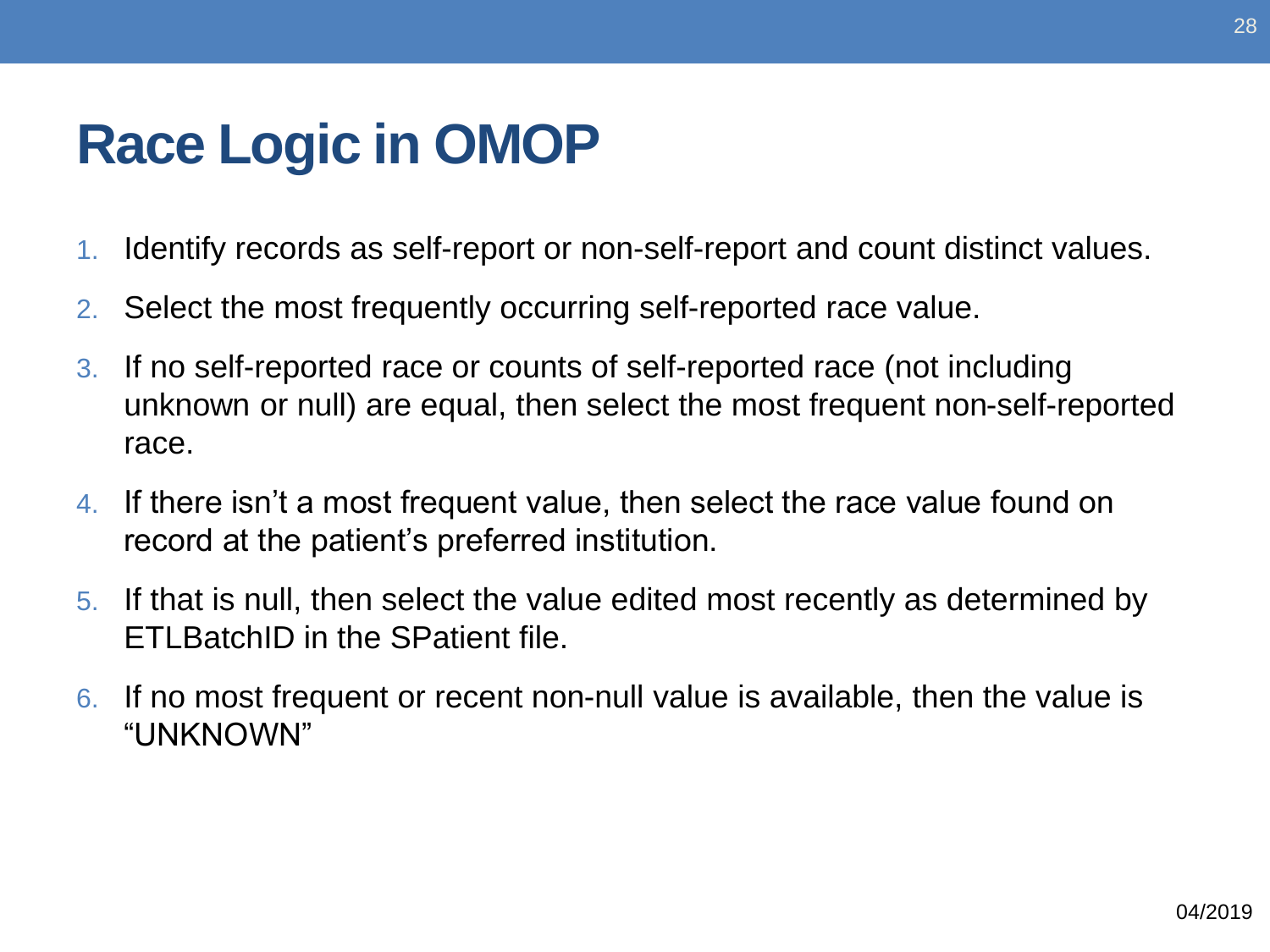# **Ethnicity in OMOP**

OMOP CDM follows the "OMB Standards for Data on Race and Ethnicity" and the VA Data Quality Program's "CDW Ethnicity Data Report."

|                                                     | Hispanic or Latino |
|-----------------------------------------------------|--------------------|
| 3 categories for ethnicity   Not Hispanic or Latino |                    |
|                                                     | Unknown            |

#### **OMOP CDM Logic for Ethnicity**

 OMOP uses only the self-reported information provided under the new collection method, when available

 Otherwise Ethnicity is captured from non-self-reported data provided by the new collection method

 Ethnicity captured under the old collection methods is used when no data are available from the new recording method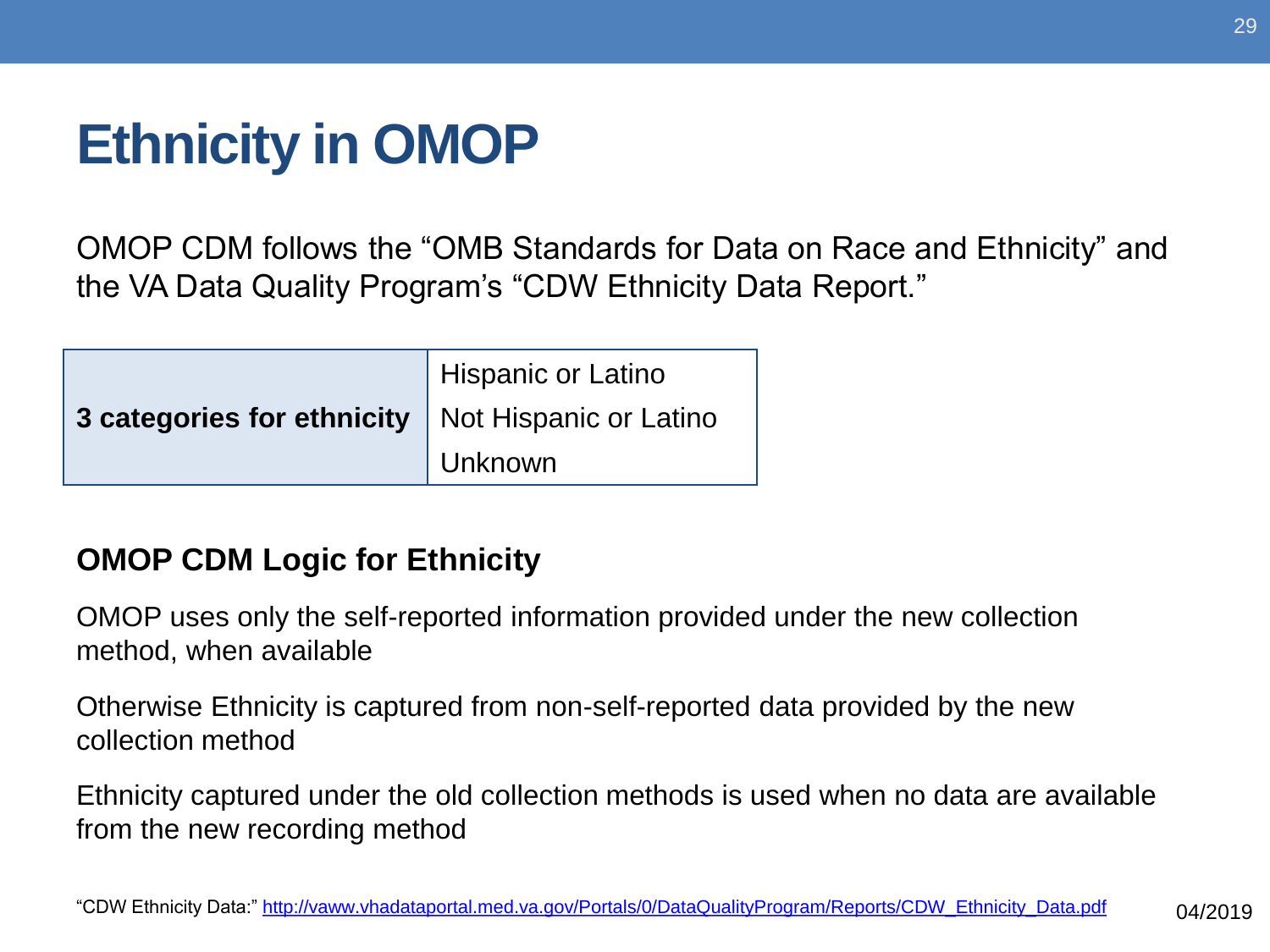# **Race in DaVINCI (Joint DoD and VA data)**

|                | C=White                             |
|----------------|-------------------------------------|
|                | M=Asian or Pacific Islander         |
|                | N=Black                             |
| race cd        | R=American Indian or Alaskan native |
|                | $X = Other$                         |
|                | Z=Unknown                           |
|                | A=American Indian/Alaskan Native    |
|                | B=Asian or Pacific Islander         |
|                | C=Black, not Hispanic               |
| race_ethnic_cd | D=white, not Hispanic               |
|                | E=Hispanic                          |
|                | $X = Other$                         |
|                | Z=Unknown                           |

<https://vaww.vinci.med.va.gov/VinciCentral/DataSources/Index>

https://www.hsrd.research.va.gov/for\_researchers/cyber\_seminars/archives/video\_archive.cfm?SessionID=244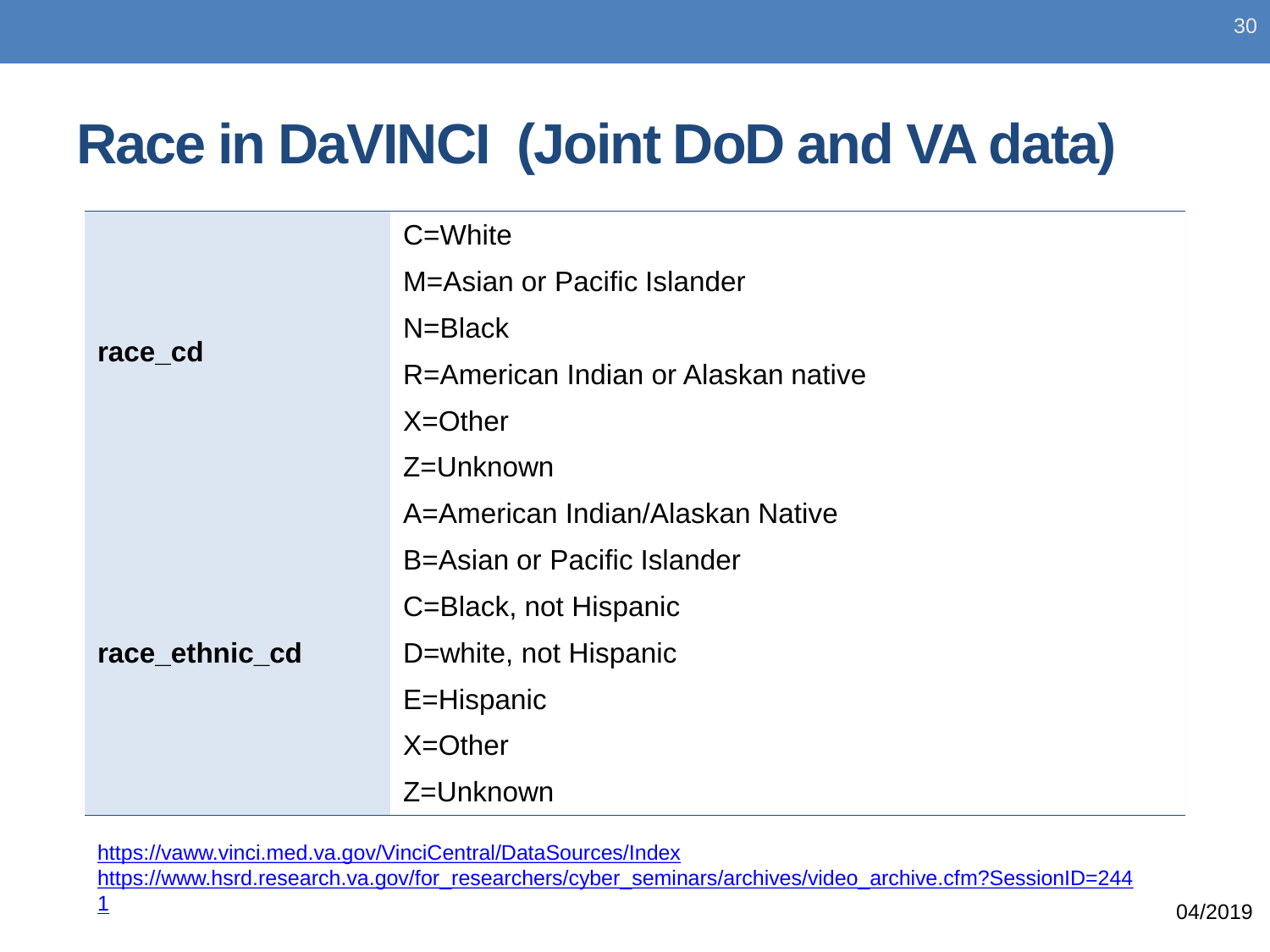## **Session Outline**

- Introduction
- Locating race and ethnicity in VA data
- **Locating race and ethnicity in Medicare/Medicaid**
- Quality of VA race/ethnicity data
- Examples
- Recommendations to address data quality issues
- Where to go for more help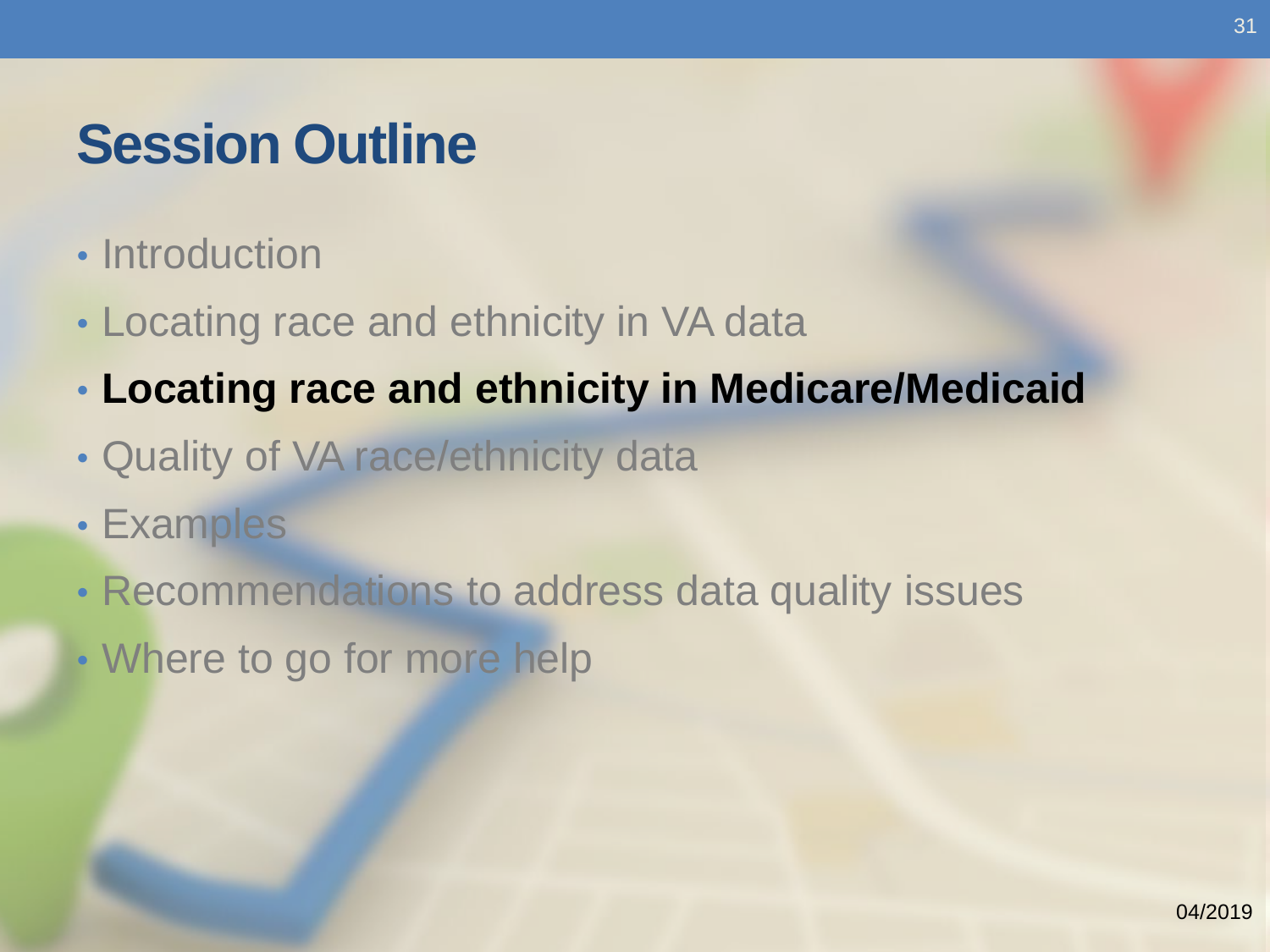# **Sources of Medicare/Medicaid Race in VA**

#### **VA Vital Status File**

- **CMS\_RACE** (Master File only)
- Master File contains one record for each SSN-date of birth (DOB) gender combination found in VA data
- Some SSNs have more than one record

#### **VA Medicare Data**

- Denominator file from Medicare
- **RACE** (same as **CMS\_RACE**)
- **RTI\_RACE**

#### **VA Medicaid Data**

- Medicaid Personal Summary (Enrollment)
- **EL\_RACE\_ETHNCY\_CD**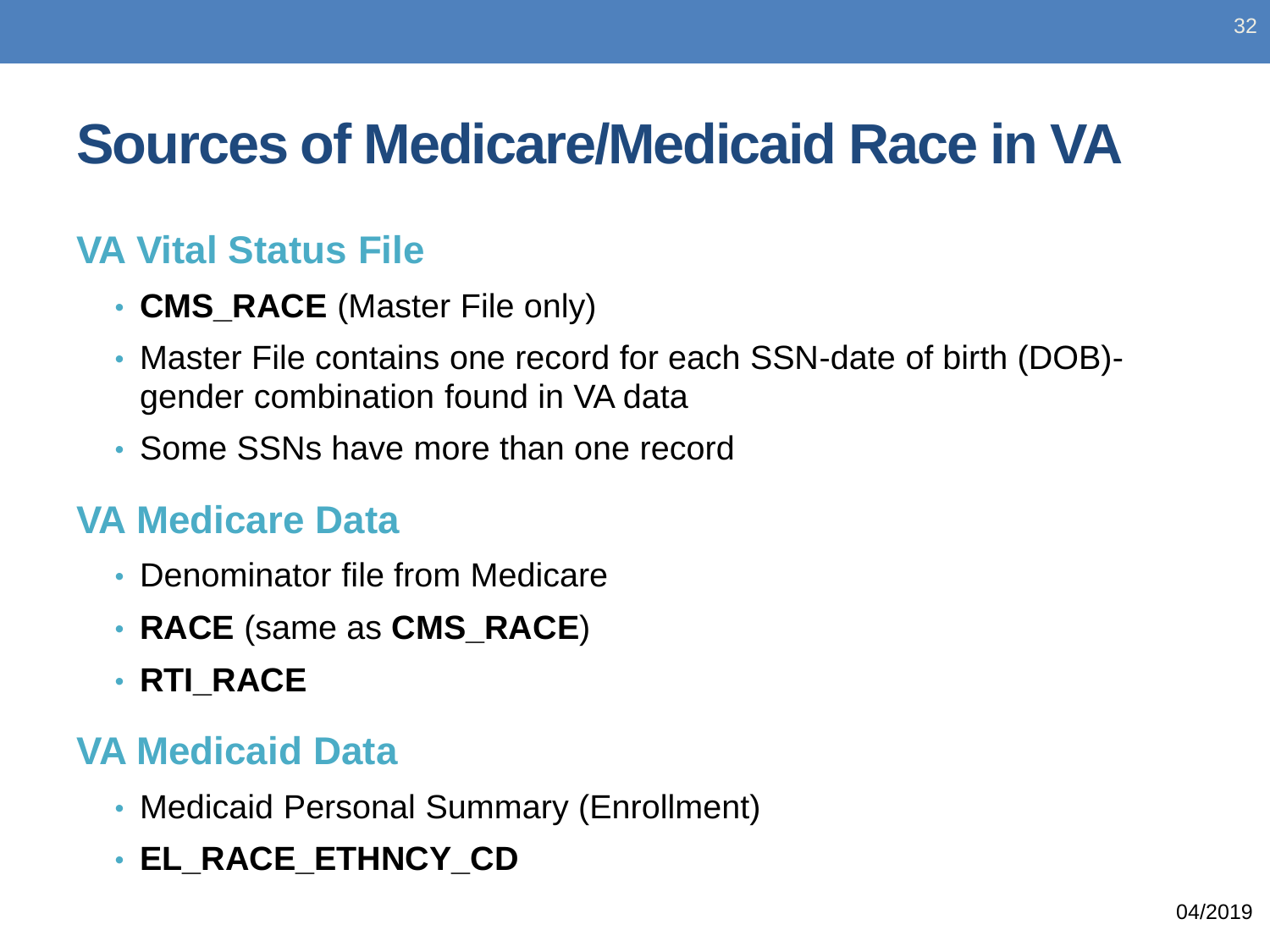## **Medicare Race/Ethnicity Data**

Potentially useful source of data for Veterans enrolled in Medicare, which generally means they are:

- Age 65 and older (>95% of VA elderly)
- Disabled (~20% of VA patients <65 years)
- Diagnosed with end stage renal disease

Derived primarily from Social Security Administration (SSA)

- Obtained at the time of application for SSN and/or replacement card
- Reporting sources: Usually self or family

#### Distinctions from current VA race/ethnicity data

- 'Hispanic' is a race category
- No multiple race reporting **EXACTER 1999 12019** 04/2019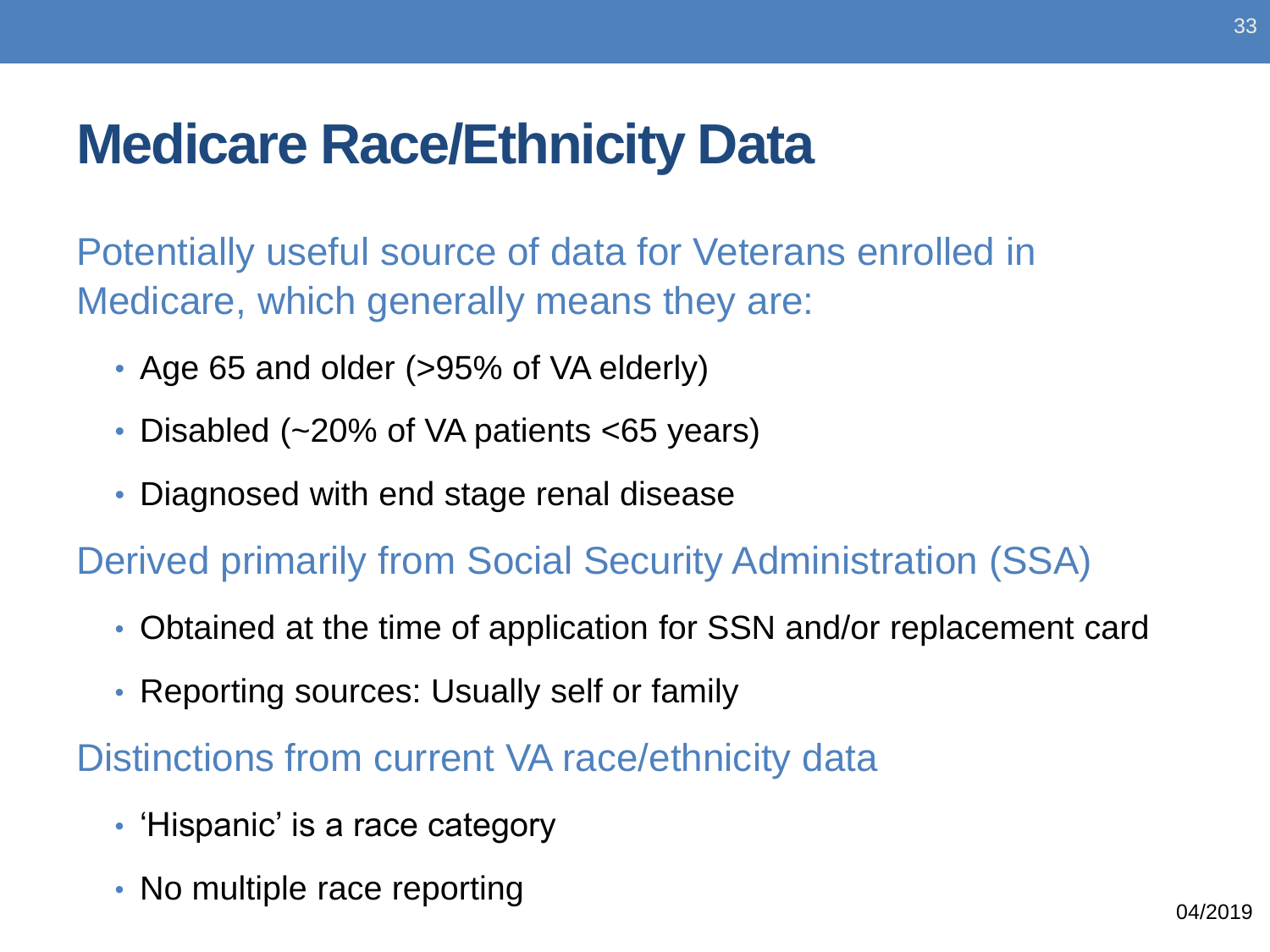## **Medicare Race Data from SSA**

#### Until 1980, only 4 categories collected:

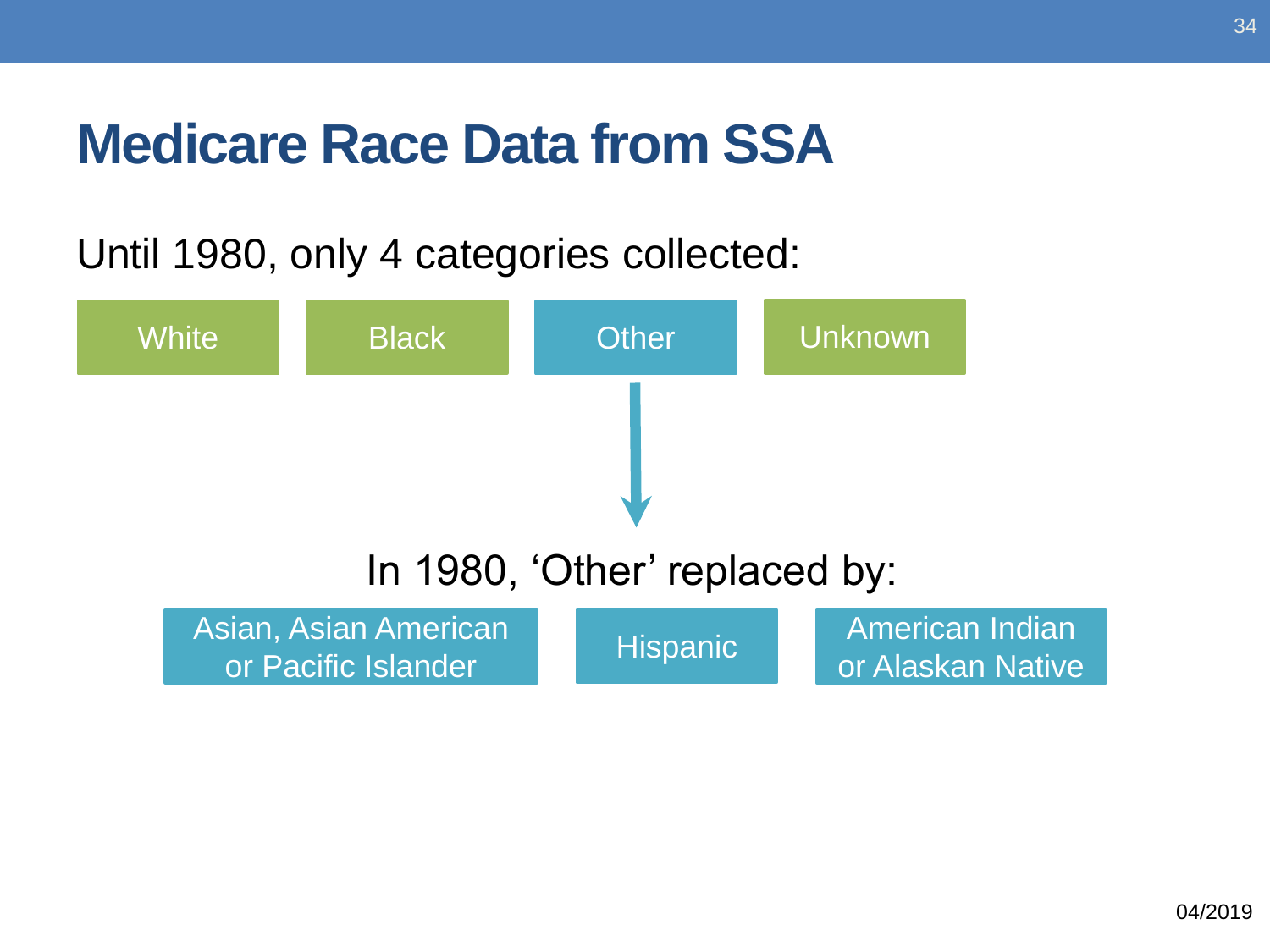## **RTI Race in Medicare**

 *Research Triangle Institute (RTI) created and implemented an algorithm to increase accuracy of race variable, especially for Hispanic and Asian individuals.* 

- **RTI\_RACE** available in Medicare Denominator File
- Algorithm uses first name, last name, preferred language, place of residence
- Improvement in sensitivity of racial codes
	- Increased from 30% to 77% for Hispanic
	- Increased from 55% to 80% for Asian/Pacific Islander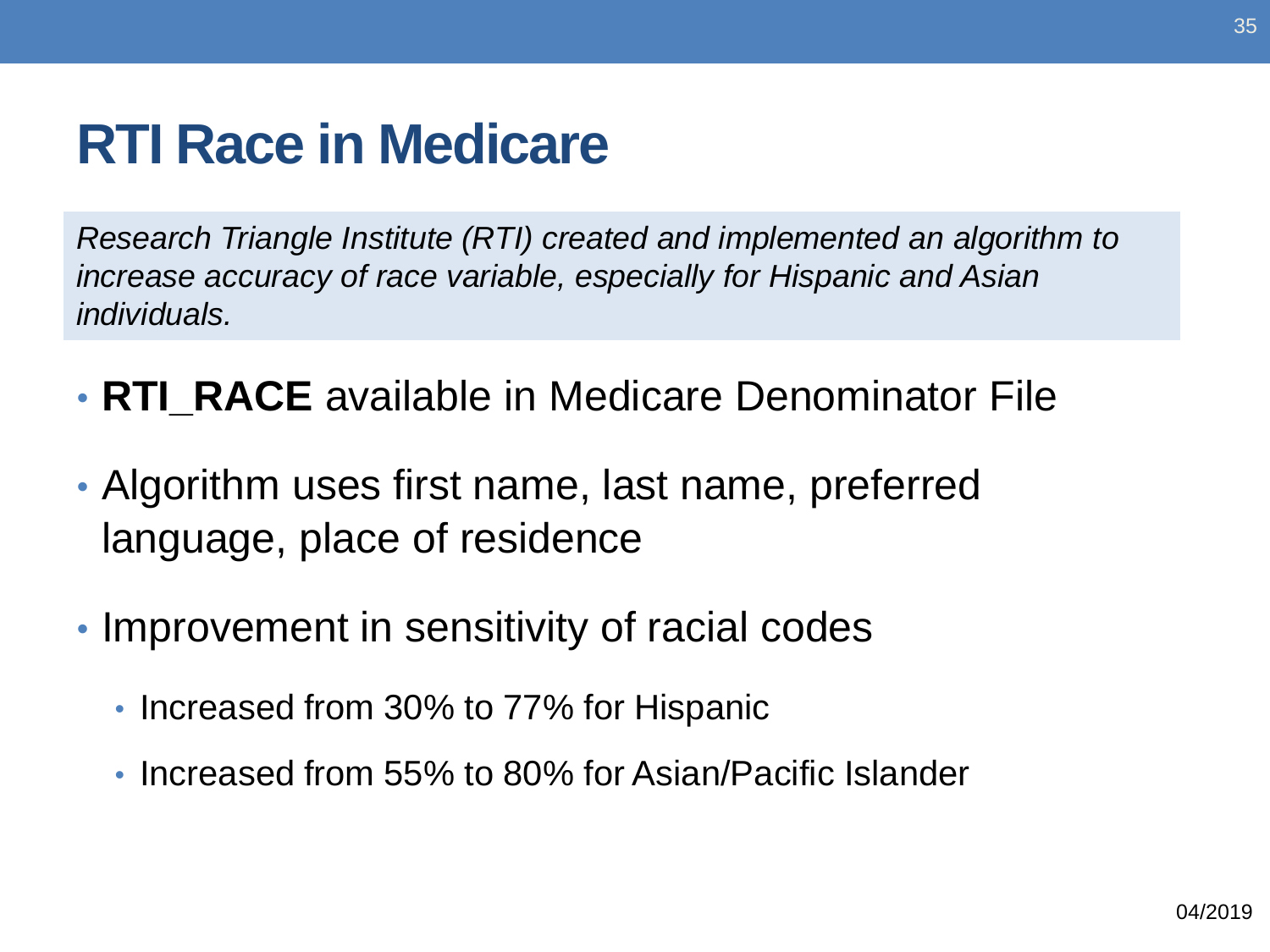# **Medicare Race Data Summary**

#### **Data quality issues**

- Information on most enrollees (those who obtained SSN prior to 1980) limited to original 4 categories
- SSN application form single question format and no multiple race reporting

#### **Initiatives to improve data quality**

- Periodic updates on American Indians and Alaskan Natives from Indian Health Service
- 1997 survey of enrollees classified as 'Other', 'Unknown', or with Spanish surname, requesting race/ethnicity self-report
- RTI Race Algorithm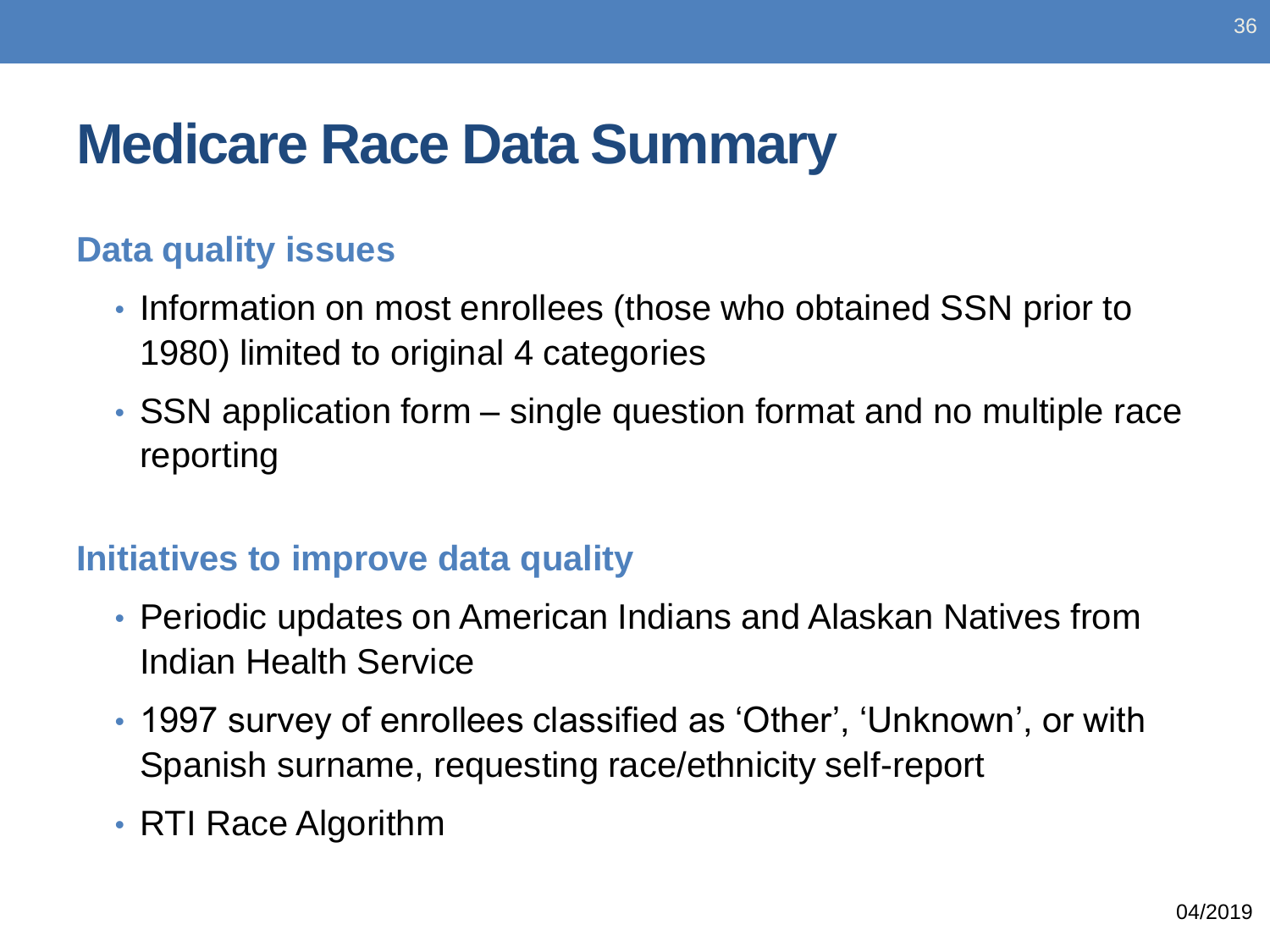## **Medicaid Race/Ethnicity**

#### EL\_RACE\_ETHNCY\_CD

| <b>Value</b>            | <b>Description</b>                                 |
|-------------------------|----------------------------------------------------|
| 1                       | White                                              |
| $\mathbf{2}$            | <b>Black or African American</b>                   |
| 3                       | American Indian or Alaskan Native                  |
| 4                       | Asian                                              |
| $\overline{\mathbf{5}}$ | Hispanic or Latino – No race information available |
| 6                       | Native Hawaiian or Other Pacific Islander          |
| 7                       | Hispanic or Latino and one or more races           |
| 8                       | More than one race                                 |
| 9                       | Unknown                                            |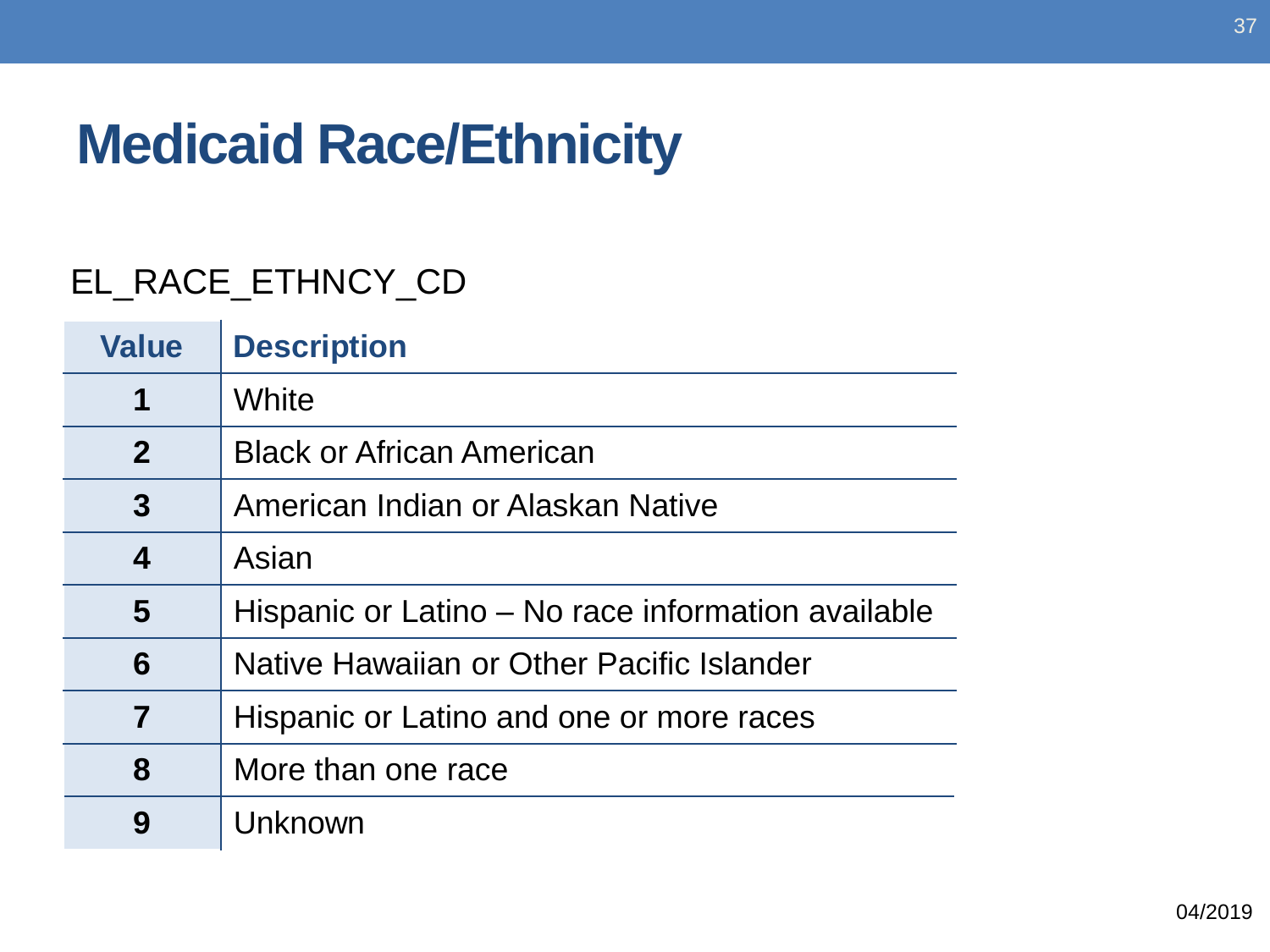## **Medicaid Race/Ethnicity Variables Summary**

Summary variable

**EL\_RACE\_ETHNCY\_CD** 

Individual variables **ETHNICITY\_CODE RACE\_CODE\_1** – **RACE\_CODE\_5** 

*Can identify multiple races and/or race and ethnicity*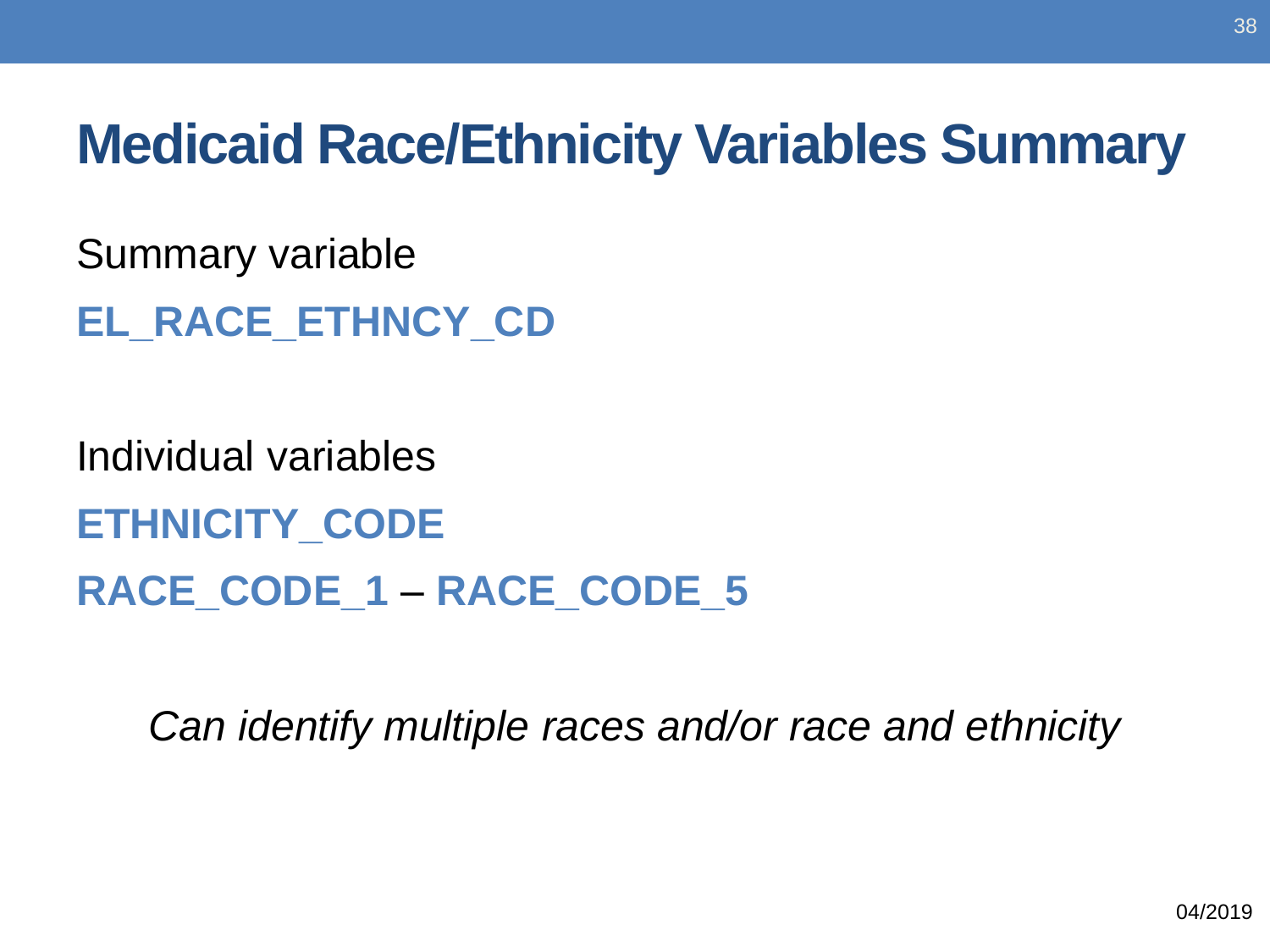## **Medicaid Race/Ethnicity Data Issues**

- Availability lags behind both VA and Medicare
- Fewer enrollees than Medicare (~10%)
- Data collection changes over time
	- − October 1998 many changes/additions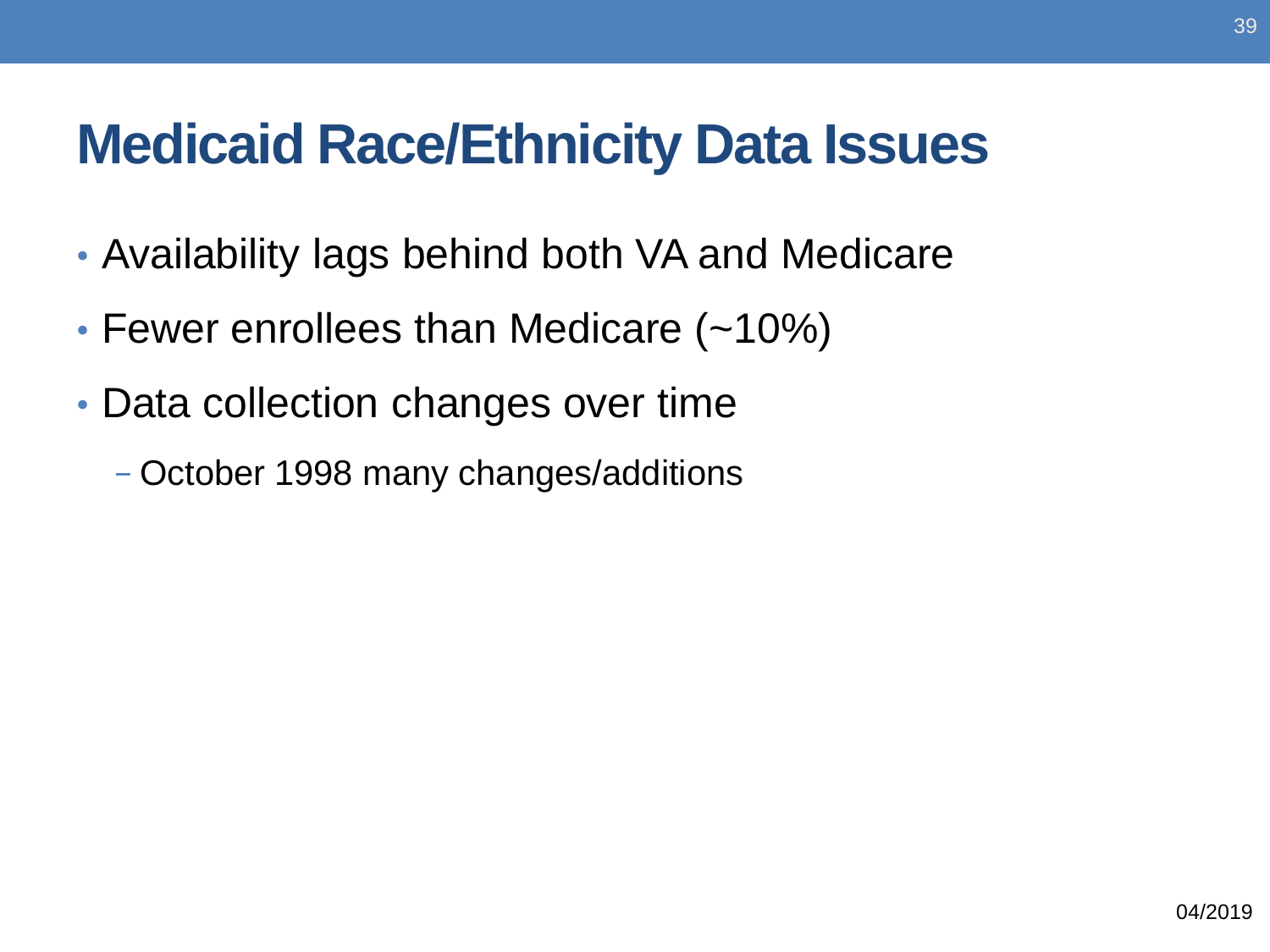## **Session Outline**

- Introduction
- Locating race and ethnicity in VA data
- Locating race and ethnicity in Medicare/Medicaid
- **Quality of VA race/ethnicity data**
- Examples
- Recommendations to address data quality issues
- Where to go for more help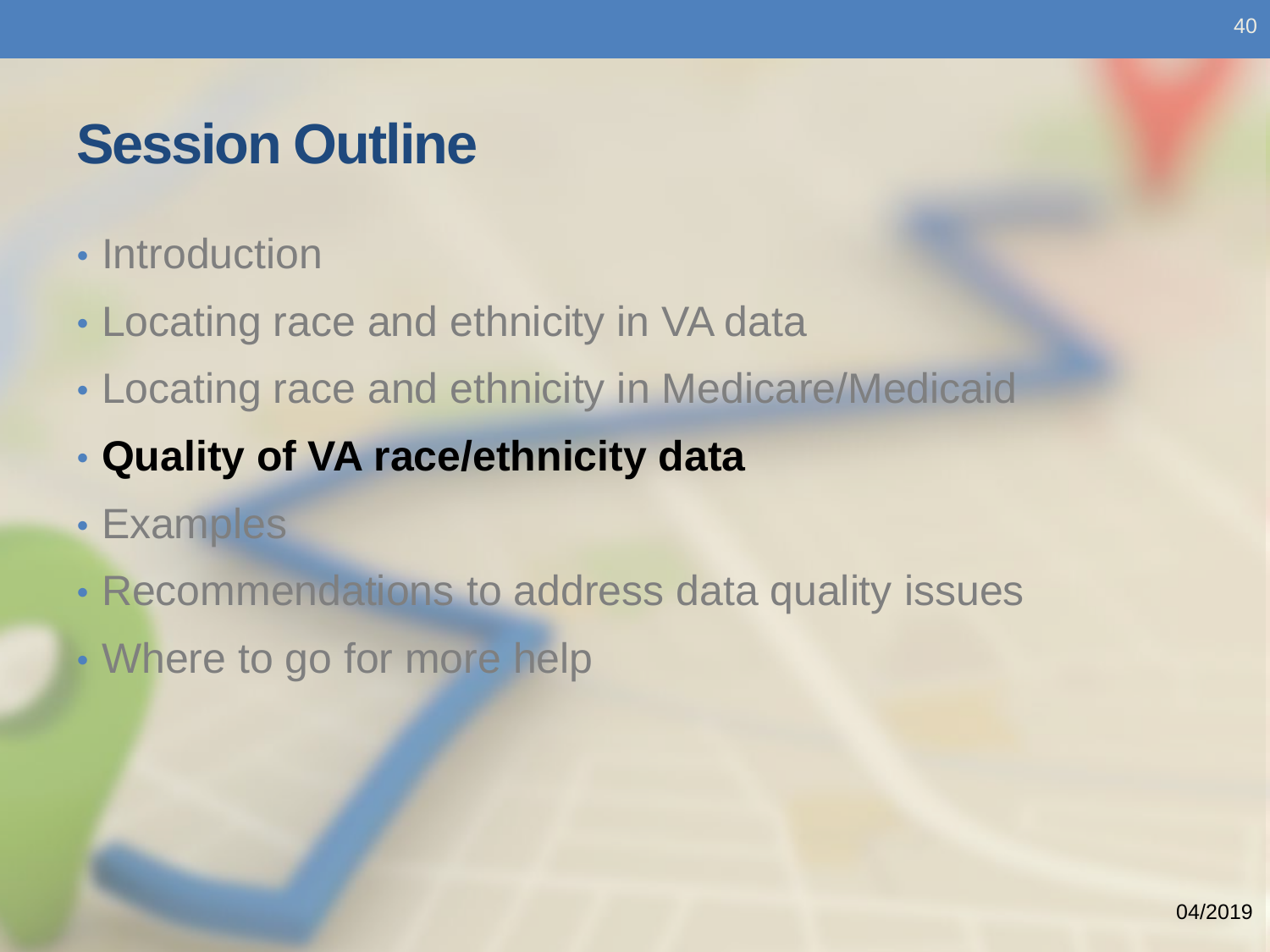#### **Medical SAS Datasets: Completeness of Race and Ethnicity Data**



Completeness varies between inpatient and outpatient files.

#### **Always use both the inpatient and outpatient data to capture race/ethnicity in the MedSAS files.**

*\* A usable race value is any value that is not 'missing' or 'unknown' or 'declined'*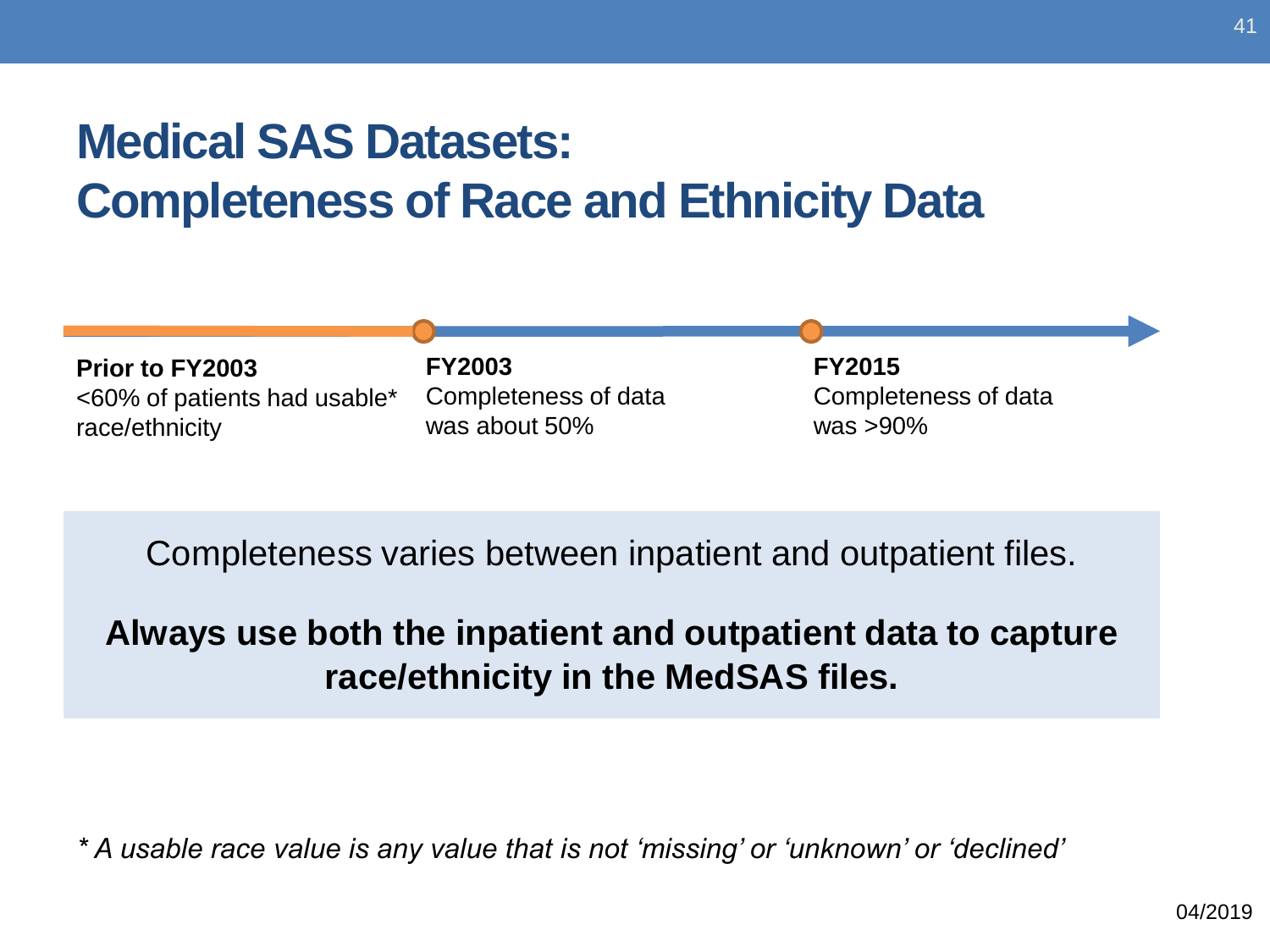#### **CDW Completeness of Race Data**

 Percent of patients with a standard race in the CDW varies by year of most recent healthcare activity

| <b>FY</b> | <b>Standard Race, %</b> | <b>FY</b> | <b>Standard Race, %</b> |
|-----------|-------------------------|-----------|-------------------------|
| 1999*     | 39.0                    | 2006      | 63.0                    |
| 2000      | 42.6                    | 2007      | 65.9                    |
| 2001      | 43.5                    | 2008      | 66.6                    |
| 2002      | 44.1                    | 2009      | 67.2                    |
| 2003      | 48.2                    | 2010      | 68.5                    |
| 2004      | 53.8                    | 2011      | 70.2                    |
| 2005      | 58.7                    | 2012      | 84.6                    |

\*No activity after FY1999

*CDW Race Data and Multiple Races* (Data Quality Report):

and Multiple Races.pdf (VA Intranet only) and Multiple Races.pdf (VA Intranet only) http://vaww.vhadataportal.med.va.gov/Portals/0/DataQualityProgram/Reports/CDW\_Race\_Data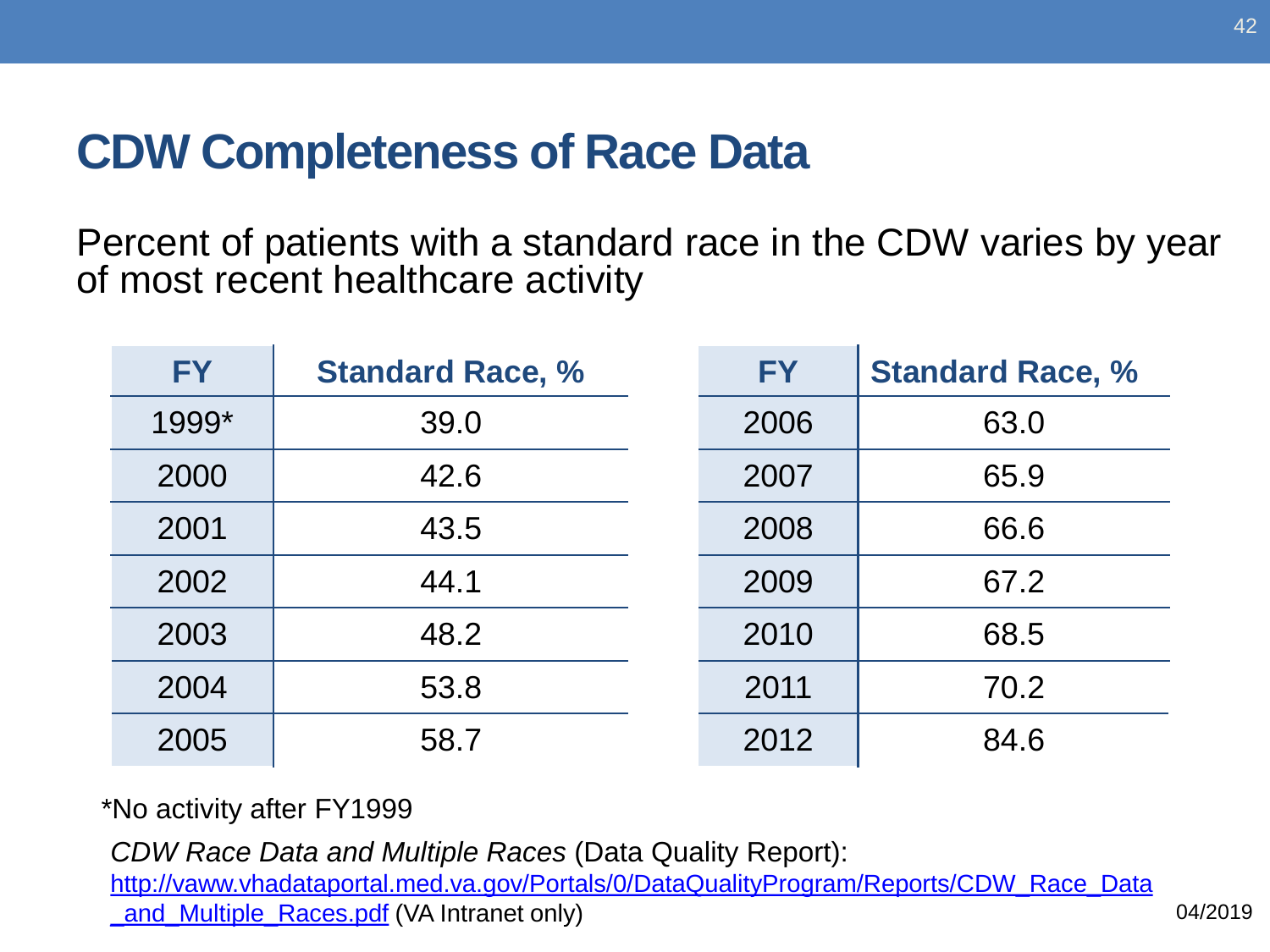## **CDW Completeness of Race Data FY2018**

**92%** of Veterans have standard usable race data available from these new methods

 Almost **1%** with new data are coded as multiracial

**0.3%** have conflicting values

#### New collection methods New Cold collection methods

 **<1%** of Veterans only have older race data

**1.3%** of those have conflicting values

*Unique Veterans with ≥ 1 outpatient visit (NoncountClinicFlag = 'N') in FY2018*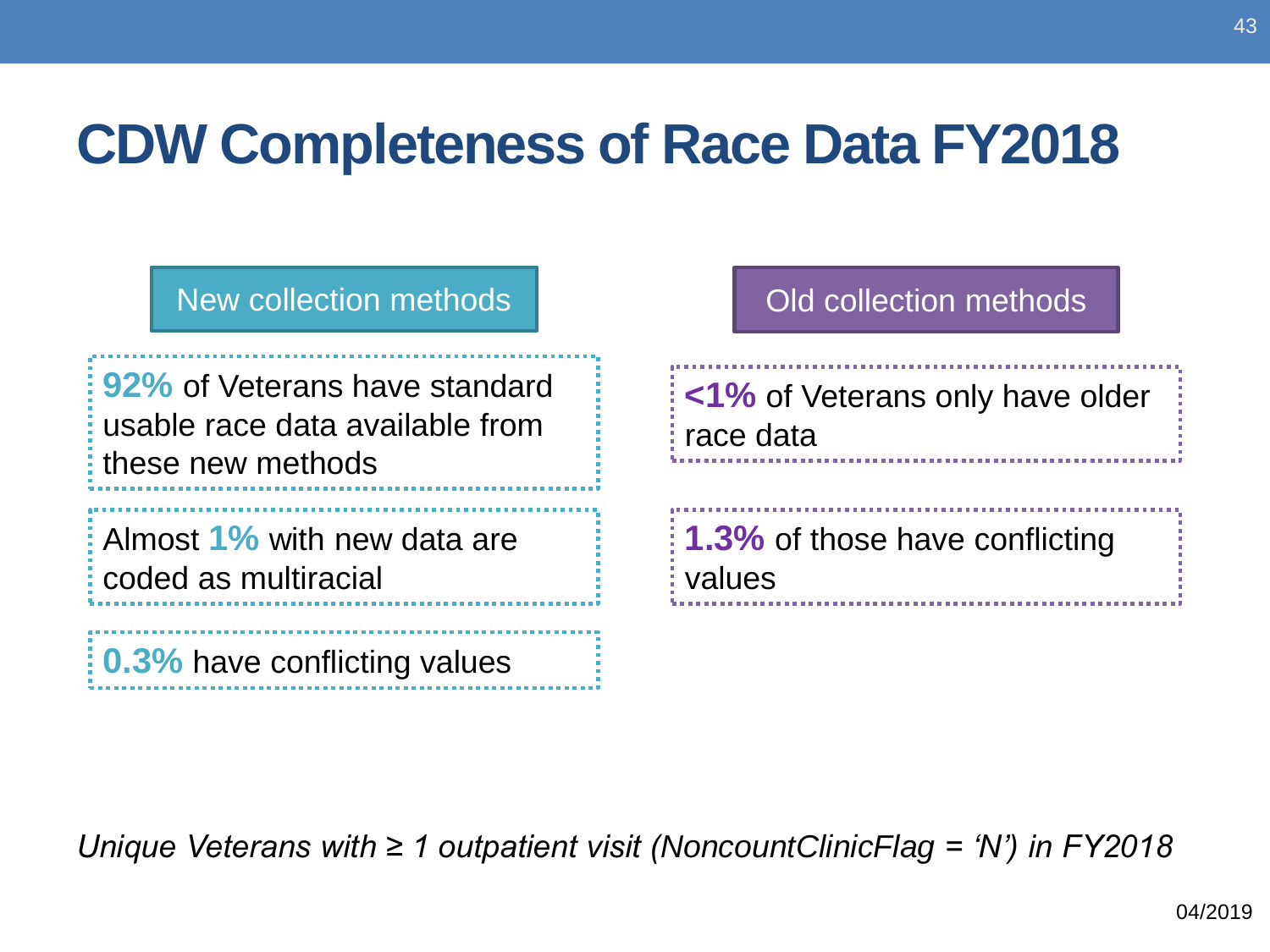## **CDW Completeness of Ethnicity Data**

**61%** of all patients have ethnicity recorded

**88%** with healthcare activity in FY 2012

**78%** with one standard category are self-identified

**1%** have conflicting ethnicity categories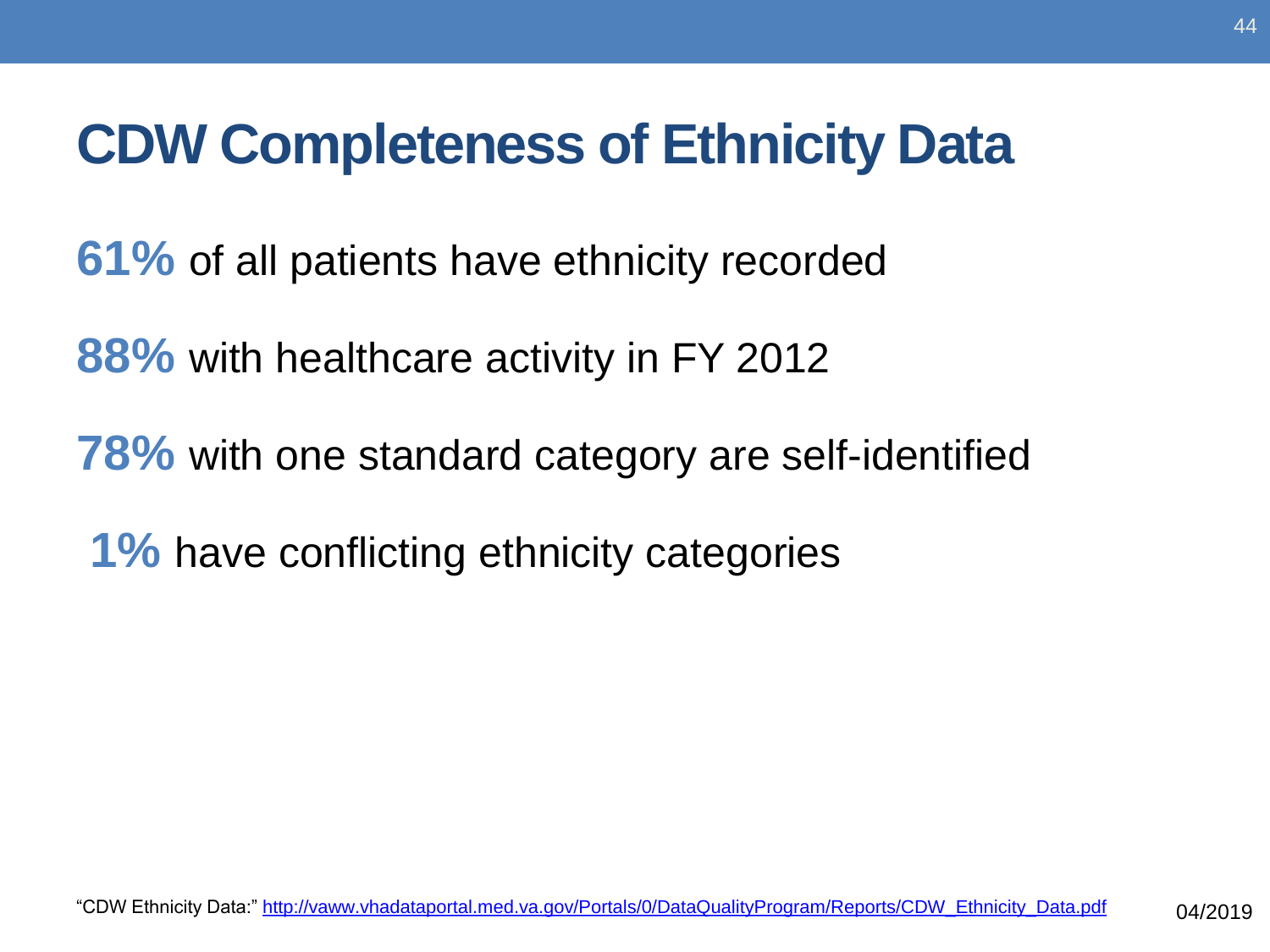#### **Recommendations for Using CDW Ethnicity Data**

- 1. If available, use ethnicity captured through selfidentification
- 2. Otherwise, use ethnicity captured through new recording method (**Patsub.PatientEthnicity**)
- 3. Use older collection methods (**Patsub.PatientRace**, **LegacyRace**, or **Race**) when no other data are available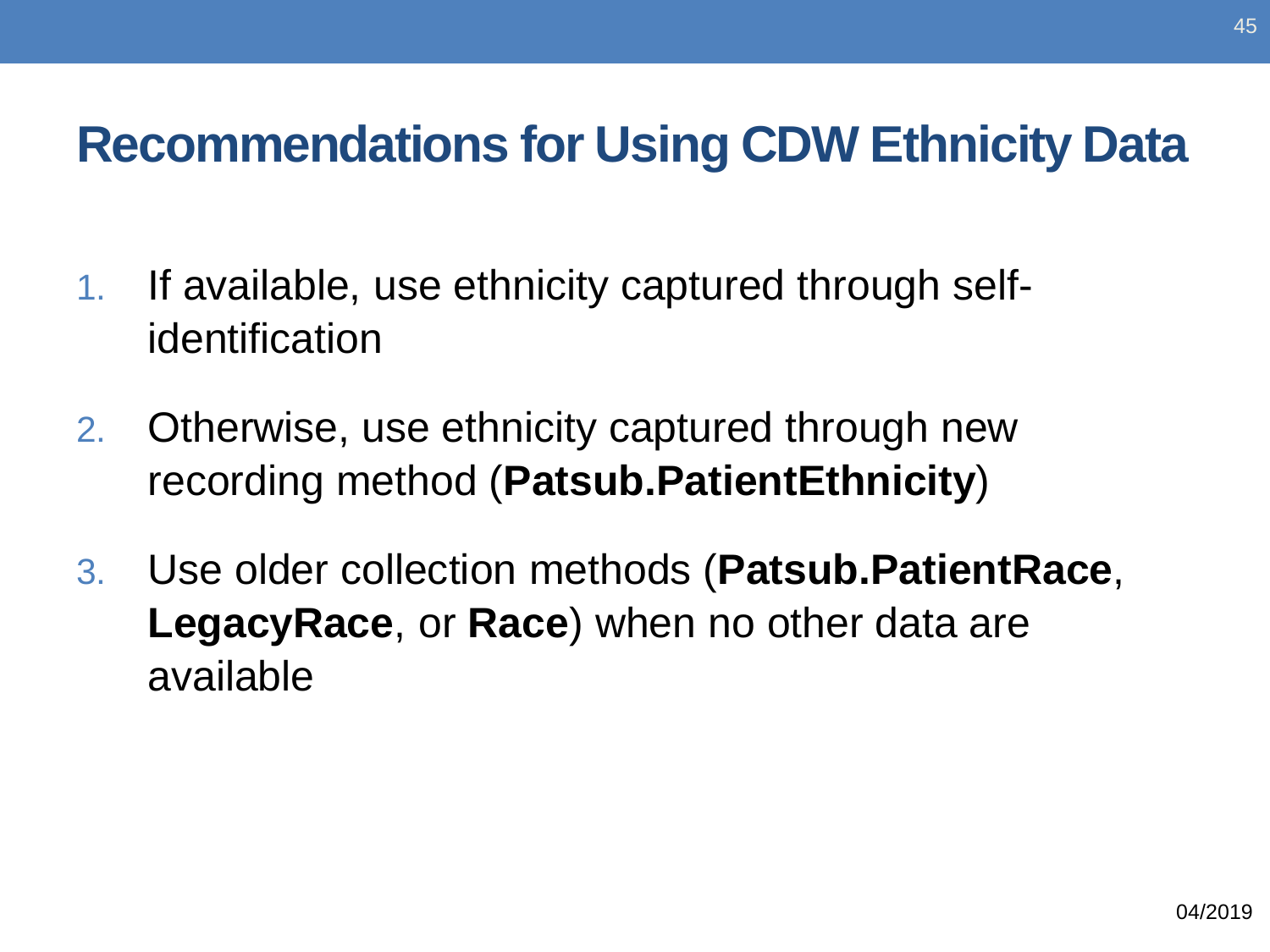## **Comparison to Non-VA Data Sources**

#### **Aims**

- To estimate the extent to which missing "usable" race data in VA MedSAS files can be reduced by using non-VA data sources (Medicare and DoD) 1.
- 2. To evaluate the agreement between VA self-reported race data in MedSAS files and Medicare and DoD race data

#### **Cohort**

 10% representative sample of VA patients obtaining services during FY2004- 2005 (N=570,018)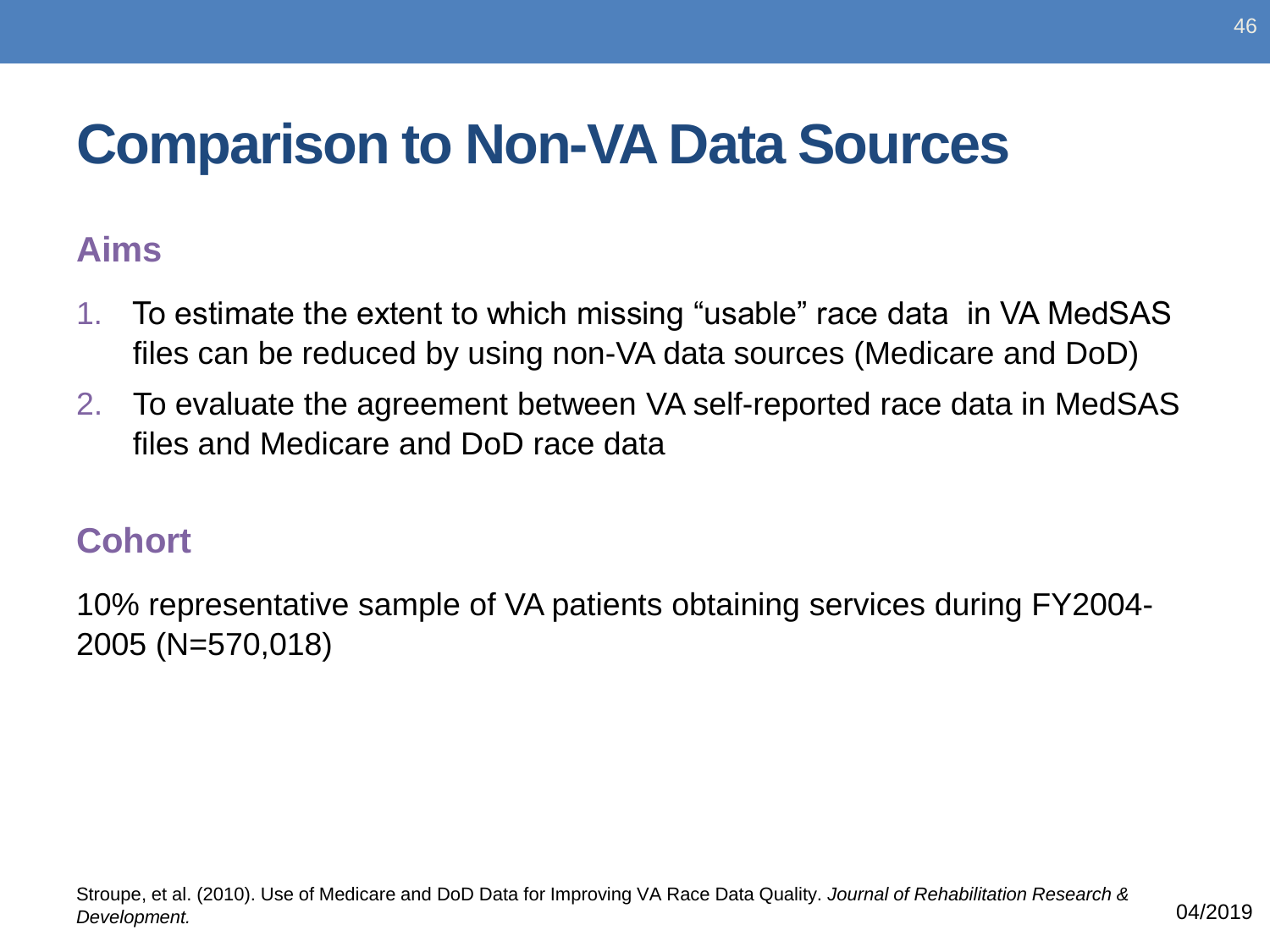## **Reduction in Missing Data**

52% were missing usable race from VA data sources

| Age $\geq 65$                   | Age $< 65$                                           |
|---------------------------------|------------------------------------------------------|
| 53% missing usable VA race data | 51% missing usable VA race data                      |
| Of those                        | Of those                                             |
| 95% had usable Medicare data    | <b>18%</b> had usable Medicare data                  |
|                                 | <b>37%</b> had usable DoD data                       |
|                                 | 52% had usable data from<br>Medicare and/or DoD data |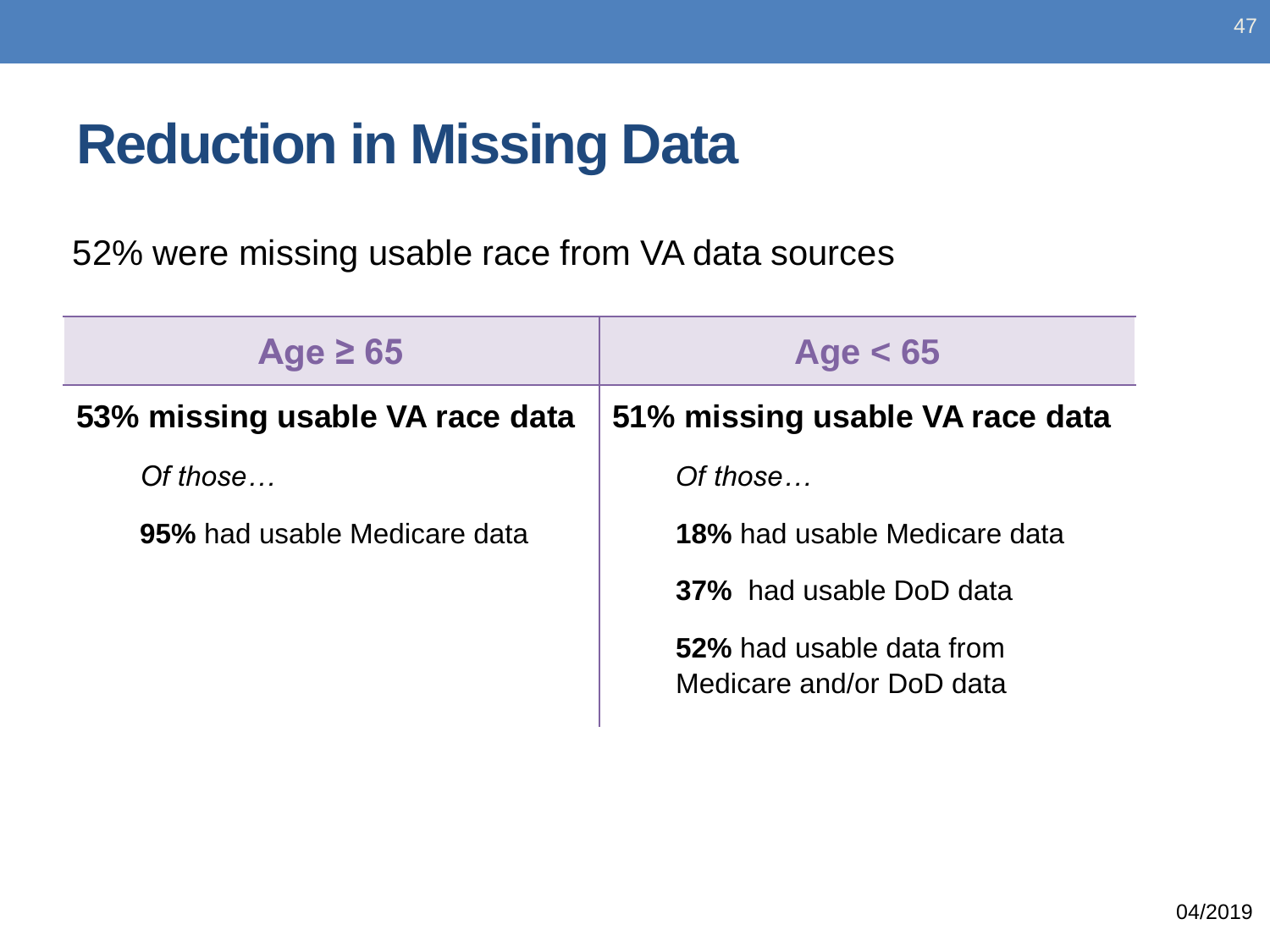### **Concordance with Non-VA Data Sources**

*Table compares non-VA data sources to self-reported VA race/ethnicity data* 

| <b>Race/Ethnicity</b>                                    |                                                                              |
|----------------------------------------------------------|------------------------------------------------------------------------------|
| <b>White and African Americans</b>                       | Agreement was good (93-99%) for both<br>non-VA data Sources                  |
| <b>Non-African American Minorities</b>                   | Agreement was poor (27-55%) for both<br>Medicare and DoD                     |
| <b>Hispanics</b>                                         | Classified as White (64%) rather than<br>Hispanic (25%) in the Medicare data |
| Asian, Pacific Islanders, and<br><b>Other Minorities</b> | Had to be collapsed into one category for<br>comparisons                     |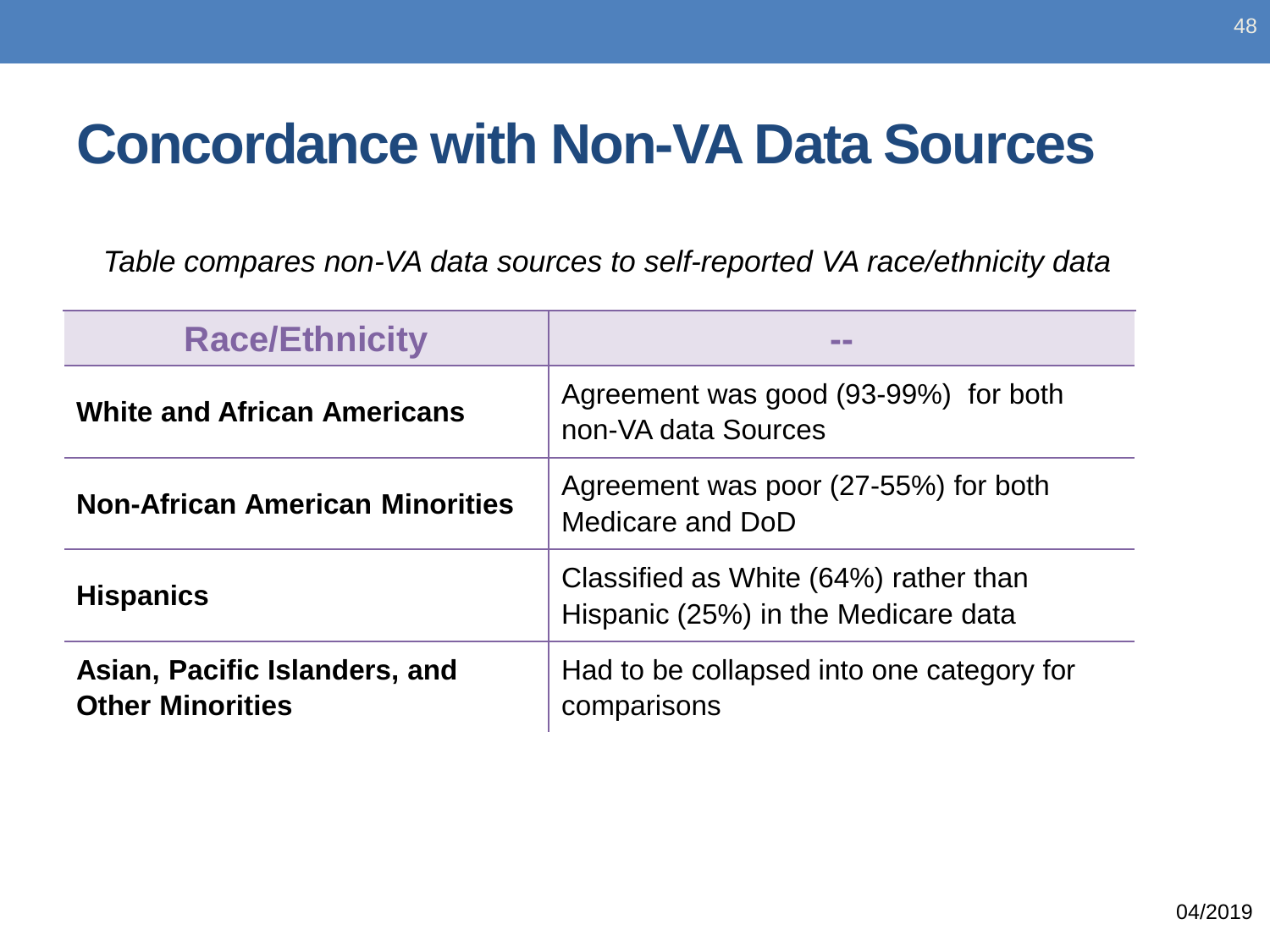## **Session Outline**

- Introduction
- Locating race and ethnicity in VA data
- Locating race and ethnicity in Medicare/Medicaid
- Quality of VA race/ethnicity data
- **Examples**
- Recommendations to address data quality issues
- Where to go for more help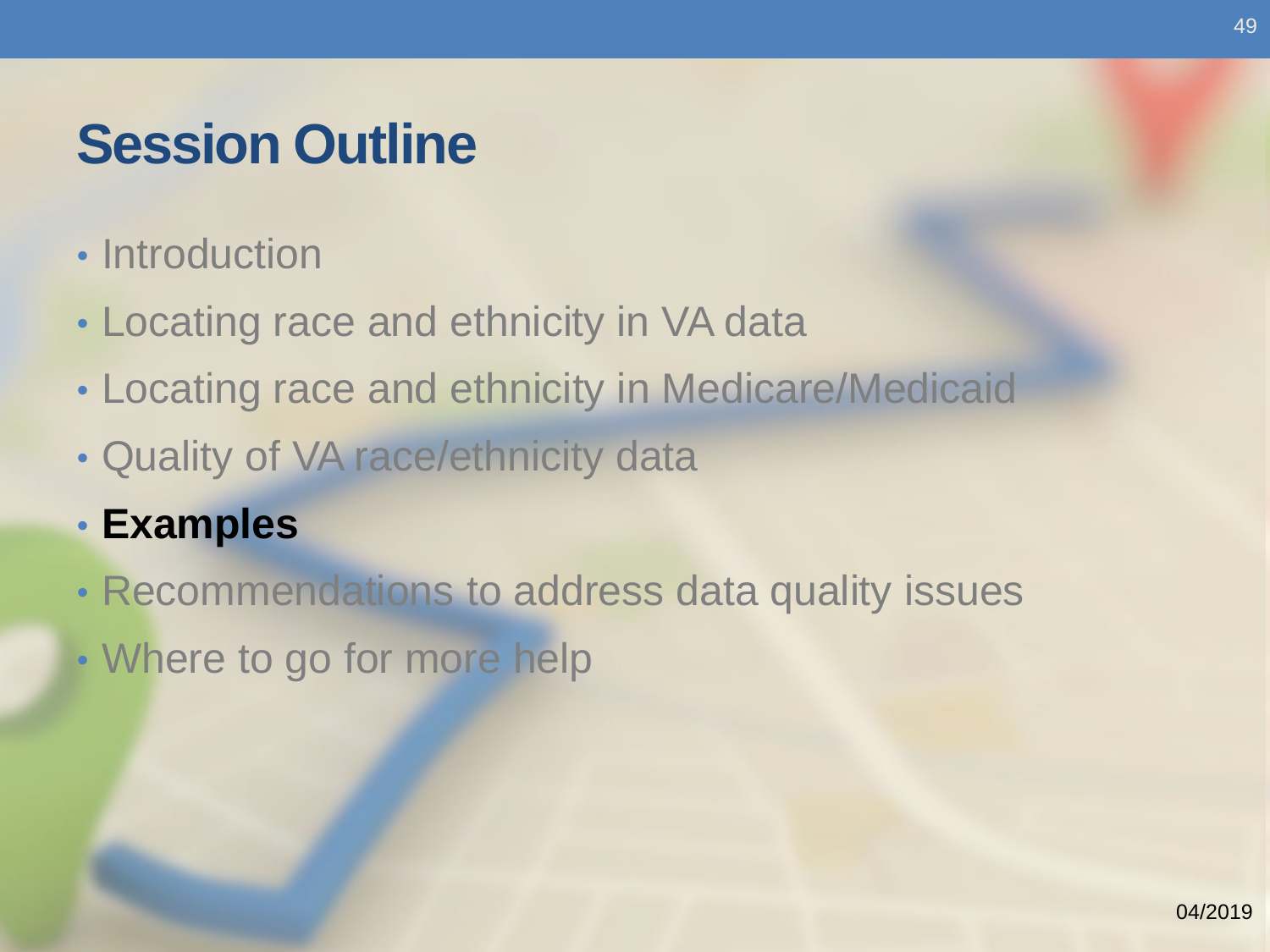# **SQL Examples in CDW**

#### Getting Started with Using CDW

| <b>Resources</b>                                                   | Released   |
|--------------------------------------------------------------------|------------|
| CDW: A Conceptual Overview 2017                                    | 2017/03/29 |
| CDW: Locating Its Documentation 2017                               | 2017/04/05 |
| Getting the Information You Need From CDW: SQL Starter<br>Language | 2015/01/26 |
| Building Your Dataset in CDW: Joining Tables within a Domain       | 2015/07/27 |
| Getting CDW Back Together: Joining CDW Tables (Continued)          | 2016/10/24 |
| Data Management in SOL: Selected Intermediate SOL Skills           | 2016/10/31 |

#### **Getting Started with Using CDW**

 *Includes several seminars on using SQL to join and manipulate CDW data* 

<http://vaww.virec.research.va.gov/CDW/Documentation.htm>(VA Intranet only)



#### **Race Data Best Practices Guide**

 *Several SQL examples for multiple tasks utilizing race and ethnicity data* 

[http://vaww.vhadataportal.med.va.gov/Portals/0/DataQualityProgram/Reports/B](http://vaww.vhadataportal.med.va.gov/Portals/0/DataQualityProgram/Reports/Best_Practices_Guide_Race_Data.pdf)  est\_Practices\_Guide\_Race\_Data.pdf (VA Intranet only)



Using SQL to "Sort Out" Race in CDW

A method for cleaning multiple values of race.

Introduction

#### **Researcher's Notebook: Using SQL to "Sort Out" Race in CDW**

[http://vaww.virec.research.va.gov/Notebook/RNB/RNB6-CDW-SQL-to-Sort-](http://vaww.virec.research.va.gov/Notebook/RNB/RNB6-CDW-SQL-to-Sort-Out-Race-CY16.pdf)Out-Race-CY16.pdf (VA intranet only)

*Connected to server [vhacdwa01.vha.med.va.gov](https://vhacdwa01.vha.med.va.gov)* 

 *Please note that the location of race data is now different from what is in these guides.* 04/2019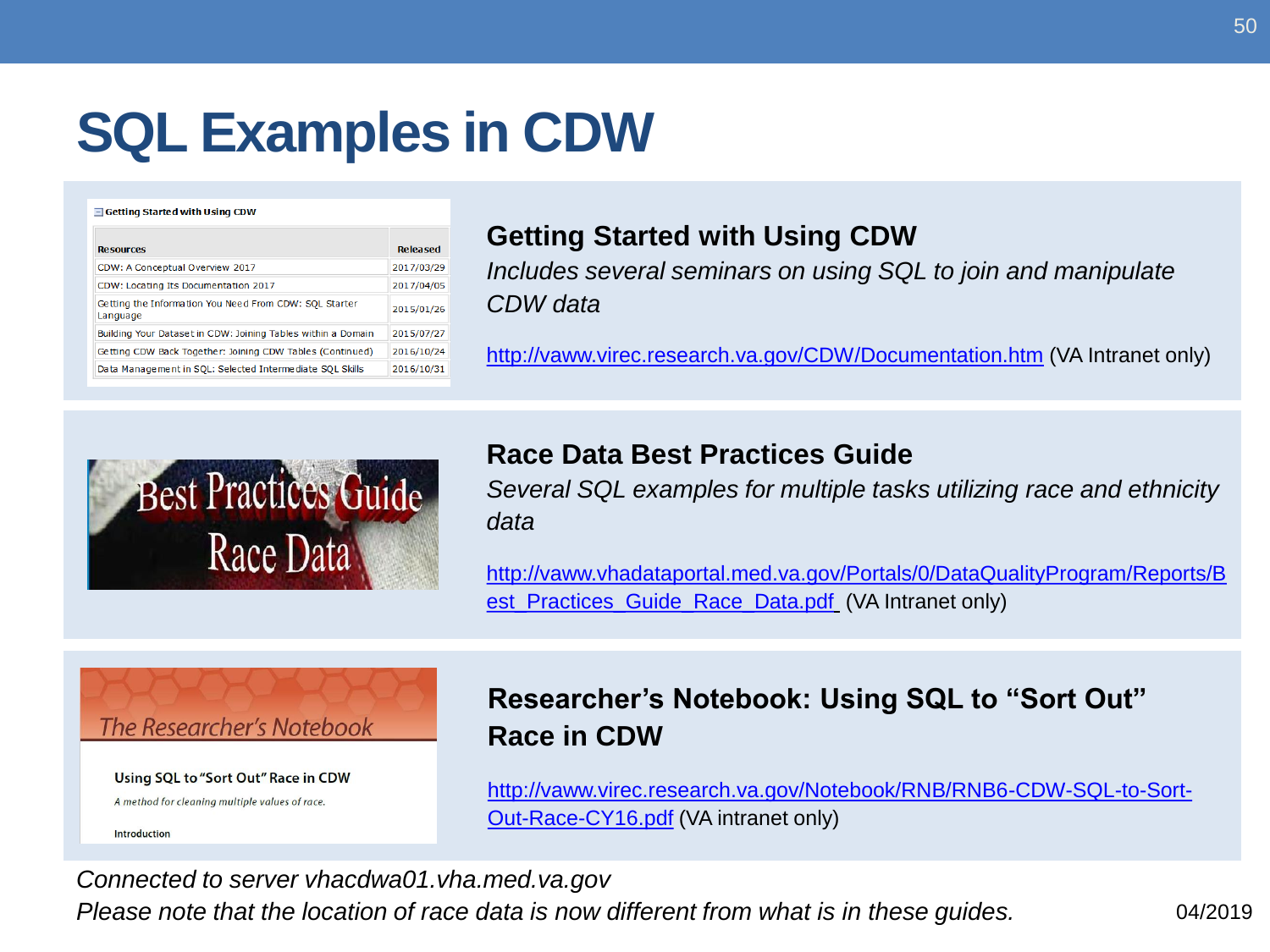#### **Example: Patsub.PatientRace**

|                | □SELECT Race, FORMAT(COUNT(Race),'N0') as Freq<br>FROM CDWWork.Patsub.PatientRace<br><b>GROUP BY Race</b><br>ORDER BY COUNT (Race) |            | $\rightarrow$ Format to show commas |
|----------------|------------------------------------------------------------------------------------------------------------------------------------|------------|-------------------------------------|
| 100 %          | $\mathbf{v}$ (<br>Results <b>Fig. Messages</b>                                                                                     |            |                                     |
|                | Race                                                                                                                               | Freq       |                                     |
|                | *Unknown at this time*                                                                                                             | 2          |                                     |
| $\overline{2}$ | *Missing*                                                                                                                          | 4          |                                     |
| $\overline{3}$ | WHITE NOT OF HISP ORIG                                                                                                             | 74,231     |                                     |
| 4              | <b>ASIAN</b>                                                                                                                       | 269,125    |                                     |
| 5              | NATIVE HAWAIIAN OR OTHER PACIFIC ISLANDER                                                                                          | 273,076    |                                     |
| 6              | AMERICAN INDIAN OR ALASKA NATIVE                                                                                                   | 281,759    |                                     |
| $\overline{7}$ | UNKNOWN BY PATIENT                                                                                                                 | 695,252    |                                     |
| 8              | <b>DECLINED TO ANSWER</b>                                                                                                          | 871,746    |                                     |
| 9              | <b>BLACK OR AFRICAN AMERICAN</b>                                                                                                   | 3,938,842  |                                     |
| 10             | <b>WHITE</b>                                                                                                                       | 18,054,251 |                                     |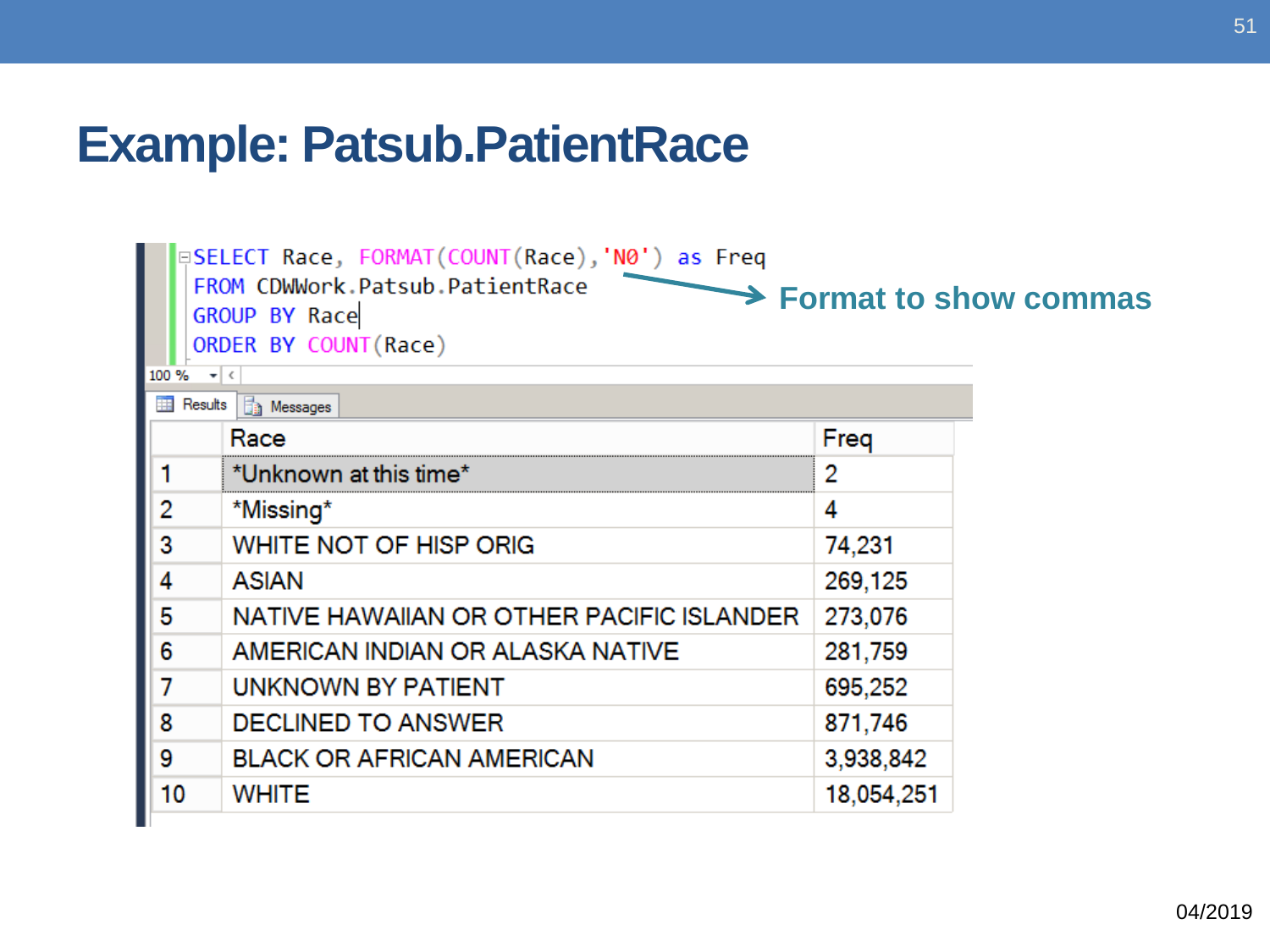#### **Example: Mapping to Standard Race Values**

- Create a table that maps between non-standard and standard values
	- → Code is on p.10 of "Race Data Best Practices Guide"
- Map these additional entries to "Unable to Map:"

"\*Unknown at this time\*" | "\*Missing\*" | "Asian/Pacific Islander"

• Change mapped categories to match project needs

 *alternate method for programming standard race values See Researcher's Notebook: Using SQL to "Sort Out" Race in CDW for*  <http://vaww.virec.research.va.gov/Notebook/RNB/RNB6-CDW-SQL-to-Sort-Out-Race-CY16.pdf>(VA intranet only)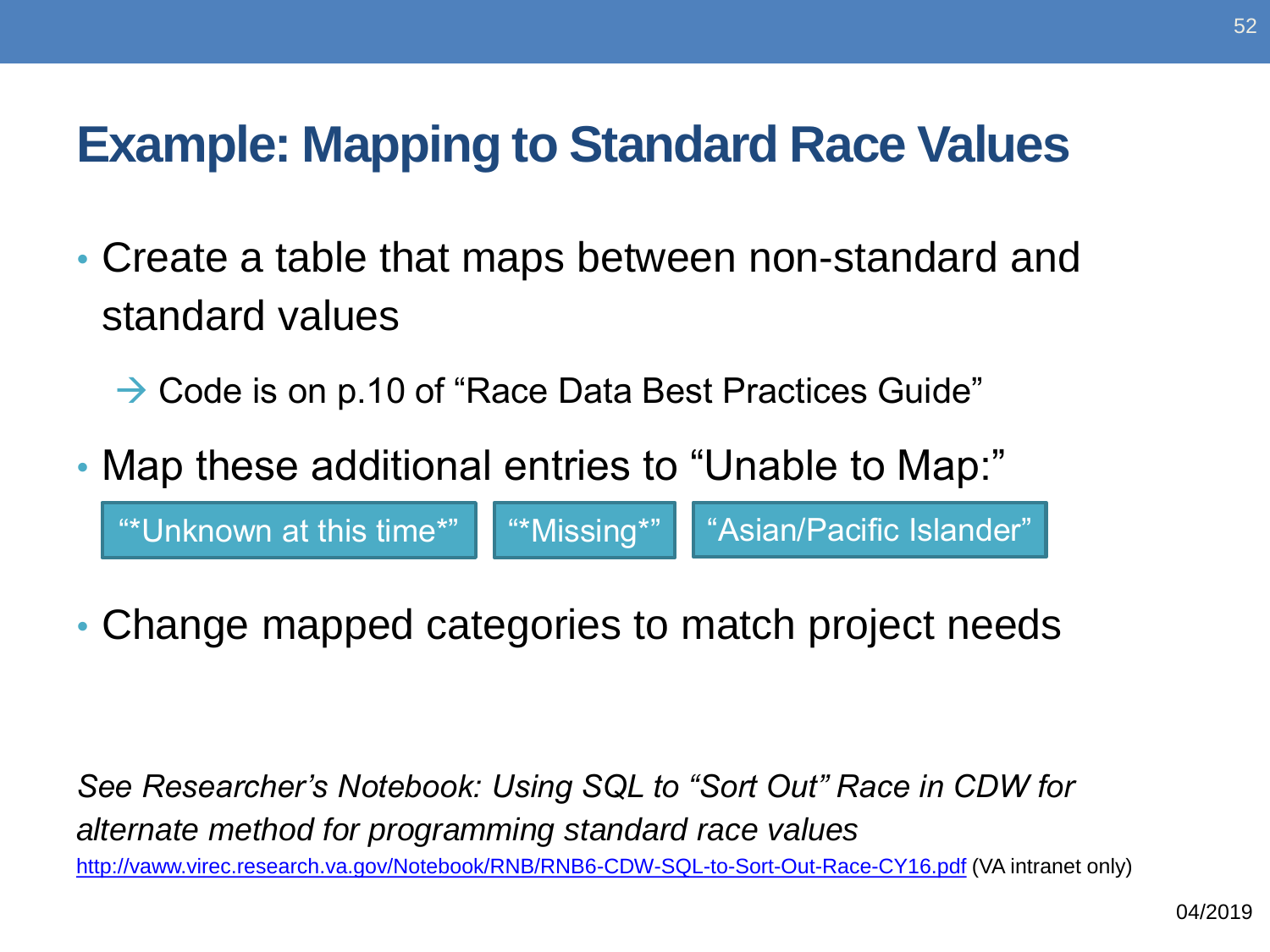### **Example: Race Translation Table**



\*See page 10 of Race Data Best Practices Guide for the remaining code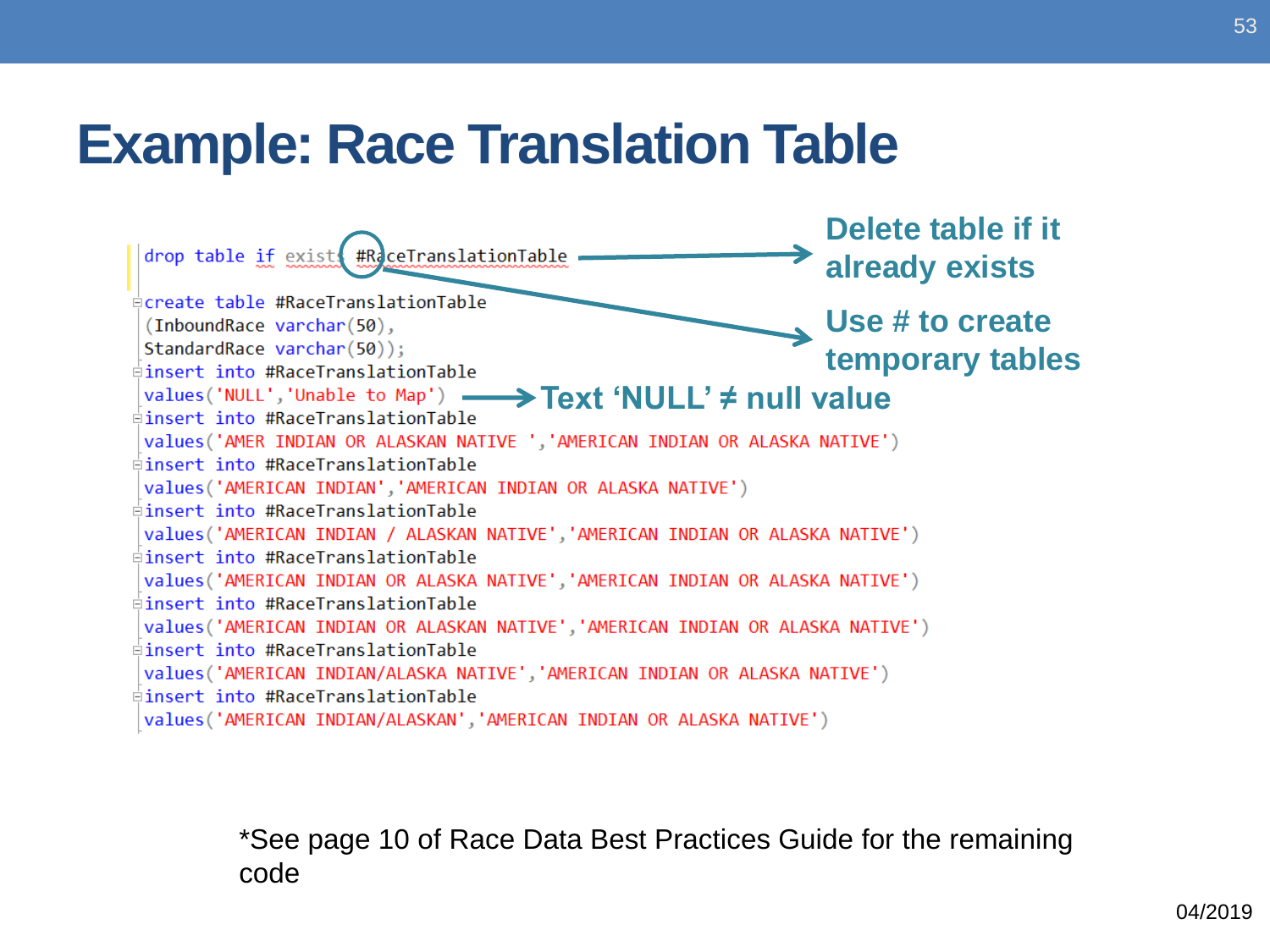## **Example: Convert to Standard Values**

□SELECT b.StandardRace, FORMAT(COUNT(b.StandardRace),'N0') as Freq FROM CDWWork.PatSub.PatientRace as a LEFT JOIN #RaceTranslationTable as b ON  $a.Race = b.InboundRace$ GROUP BY b. StandardRace ORDER BY COUNT(b.StandardRace)

Fred

100 %  $\bullet$  < **Results B** Messages StandardRace

.

|   | owna a va                                 | .          |
|---|-------------------------------------------|------------|
|   | Unable to Map                             | 6          |
| 2 | <b>ASIAN</b>                              | 269,125    |
| 3 | NATIVE HAWAIIAN OR OTHER PACIFIC ISLANDER | 273,076    |
|   | AMERICAN INDIAN OR ALASKA NATIVE          | 281,759    |
| 5 | UNKNOWN BY PATIENT                        | 695,252    |
| 6 | <b>DECLINED TO ANSWER</b>                 | 871,746    |
|   | <b>BLACK OR AFRICAN AMERICAN</b>          | 3,938,842  |
| 8 | <b>WHITE</b>                              | 18,128,482 |
|   |                                           |            |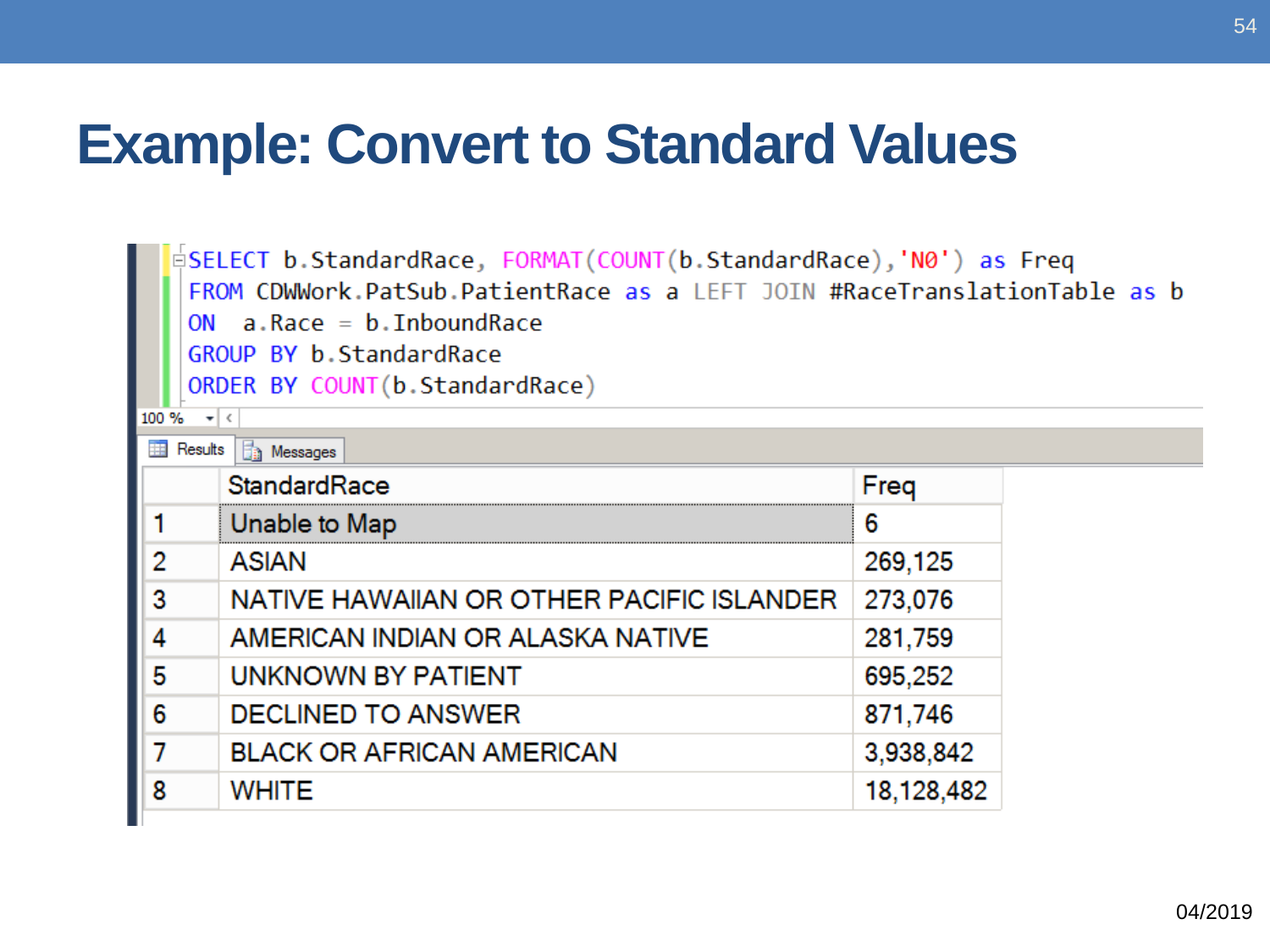## **Example: Patsub.PatientEthnicity**

□SELECT Ethnicity, FORMAT(COUNT(Ethnicity),'N0') as Freq FROM CDWWork.PatSub.PatientEthnicity as a<br>GROUP BY Ethnicity<br>ORDER BY COUNT(Ethnicity)

| 100%<br>Results | $\mathbf{v}$ (<br><b>Fig.</b> Messages |            |
|-----------------|----------------------------------------|------------|
|                 | <b>Ethnicity</b>                       | Freq       |
|                 | *Missing*                              |            |
|                 | *Unknown at this time*                 |            |
|                 | <b>DECLINED TO ANSWER</b>              | 473,961    |
|                 | UNKNOWN BY PATIENT                     | 989,292    |
|                 | <b>HISPANIC OR LATINO</b>              | 1,408,195  |
| 6               | NOT HISPANIC OR LATINO                 | 21,794,870 |
|                 |                                        |            |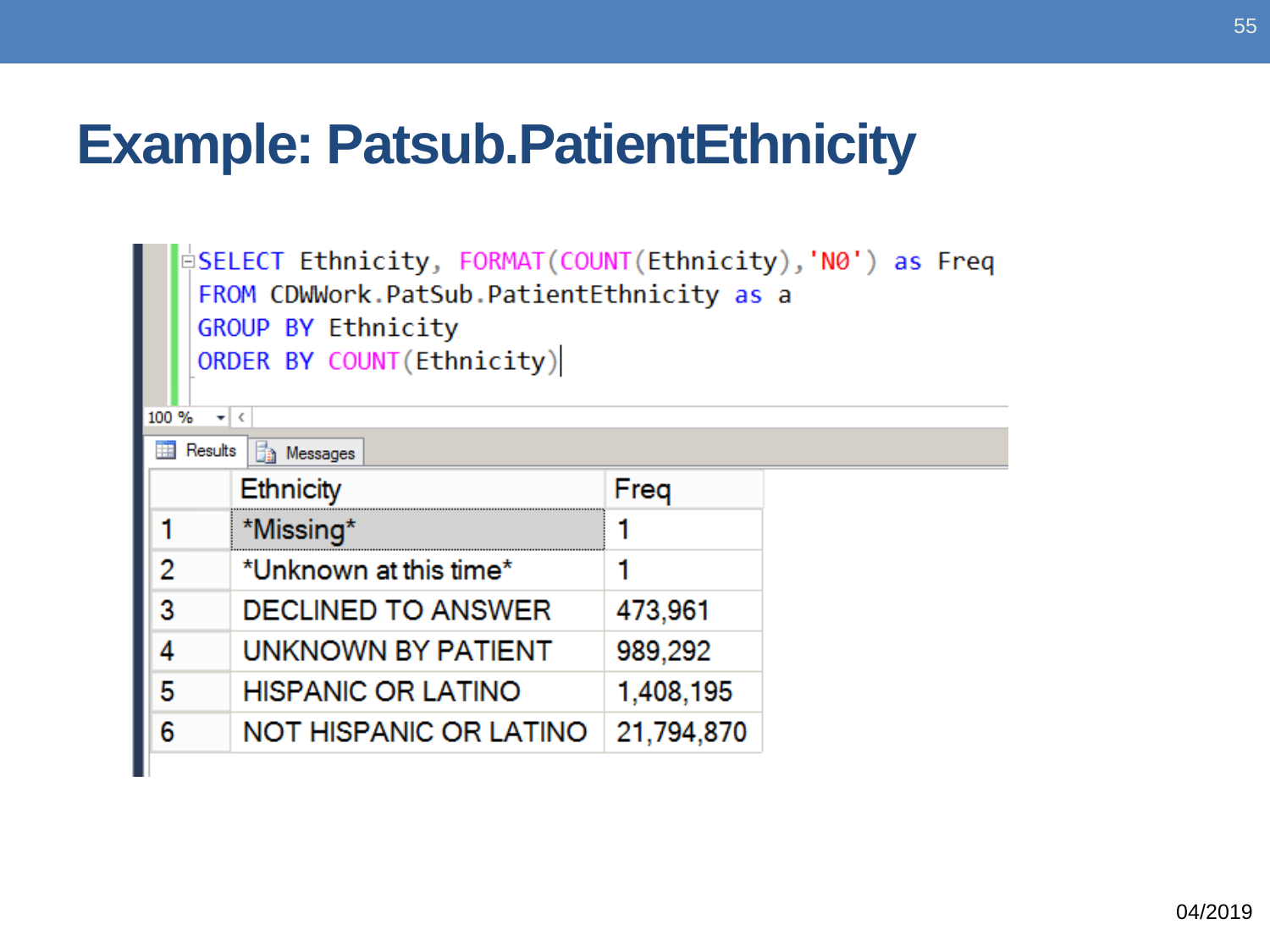## **Example: Collection Method**

†SELECT CollectionMethod, FORMAT(COUNT(CollectionMethod),'N0') as Freq FROM CDWWork.PatSub.PatientRace GROUP BY CollectionMethod ORDER BY COUNT(CollectionMethod)

| 100 %<br><b>Results</b> | $\mathbf{v}$ (<br><b>The Messages</b> |            |                                      |
|-------------------------|---------------------------------------|------------|--------------------------------------|
|                         | CollectionMethod                      | Freq       |                                      |
|                         | *Unknown at this time*                |            |                                      |
| 2                       | *Missing*                             | 3          |                                      |
| 3                       | <b>PROXY</b>                          | 444        |                                      |
| 4                       | <b>OBSERVER</b>                       | 1,832      |                                      |
| 5                       | <b>UNKNOWN</b>                        | 218,142    |                                      |
| 6                       | <b>SELF IDENTIFICATION</b>            | 24,237,866 | <b>Default Value, rarely changed</b> |
|                         |                                       |            |                                      |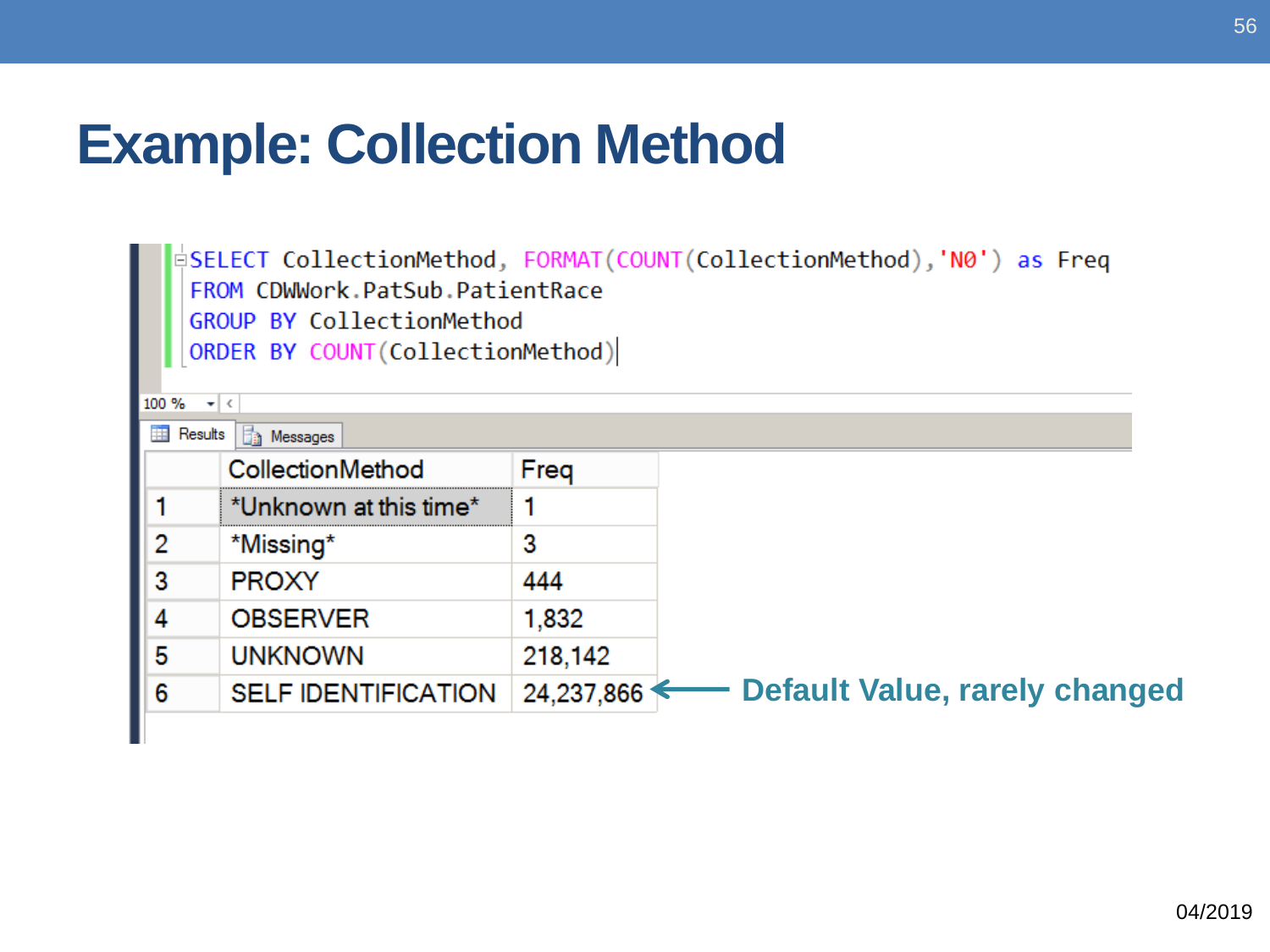## **Example: LegacyRace**

|                                                                                      |                                       | pSELECT a LegacyRace, FORMAT(COUNT(1),'N0') as Freq<br>FROM (SELECT DISTINCT PatientSID, LegacyRace from PatSub PatientRace) as a<br>GROUP BY a. LegacyRace<br>ORDER BY COUNT(1) DESC; |            | $\rightarrow$ Need to remove duplicates |
|--------------------------------------------------------------------------------------|---------------------------------------|----------------------------------------------------------------------------------------------------------------------------------------------------------------------------------------|------------|-----------------------------------------|
|                                                                                      | 100 %<br>$\mathbf{v} \mid \mathbf{v}$ |                                                                                                                                                                                        |            |                                         |
|                                                                                      | ᆍ                                     | Results <b>Fig.</b> Messages                                                                                                                                                           |            |                                         |
|                                                                                      |                                       | LegacyRace                                                                                                                                                                             | Freq       |                                         |
|                                                                                      |                                       | *Missing*                                                                                                                                                                              | 20,170,636 |                                         |
|                                                                                      |                                       | WHITE, NOT OF HISPANIC ORIGIN                                                                                                                                                          | 2,059,432  |                                         |
|                                                                                      |                                       | <b>UNKNOWN</b>                                                                                                                                                                         | 644,741    |                                         |
| $\begin{array}{ c c }\n\hline\n1 & 2 \\ \hline\n2 & 3 \\ \hline\n4 & 5\n\end{array}$ |                                       | BLACK, NOT OF HISPANIC ORIGIN                                                                                                                                                          | 496,330    |                                         |
|                                                                                      |                                       | <b>HISPANIC, WHITE</b>                                                                                                                                                                 | 171,881    |                                         |
| 6                                                                                    |                                       | <b>WHITE, NOT OF HISPANIC ORIGIN</b>                                                                                                                                                   | 109,097    |                                         |
|                                                                                      |                                       | <b>CAUCASIAN</b>                                                                                                                                                                       | 67,308     |                                         |
| $\begin{array}{ c c }\n\hline\n5 \\ 7 \\ 8\n\end{array}$<br>8                        |                                       | <b>BLACK</b>                                                                                                                                                                           | 51,483     |                                         |
|                                                                                      |                                       |                                                                                                                                                                                        |            |                                         |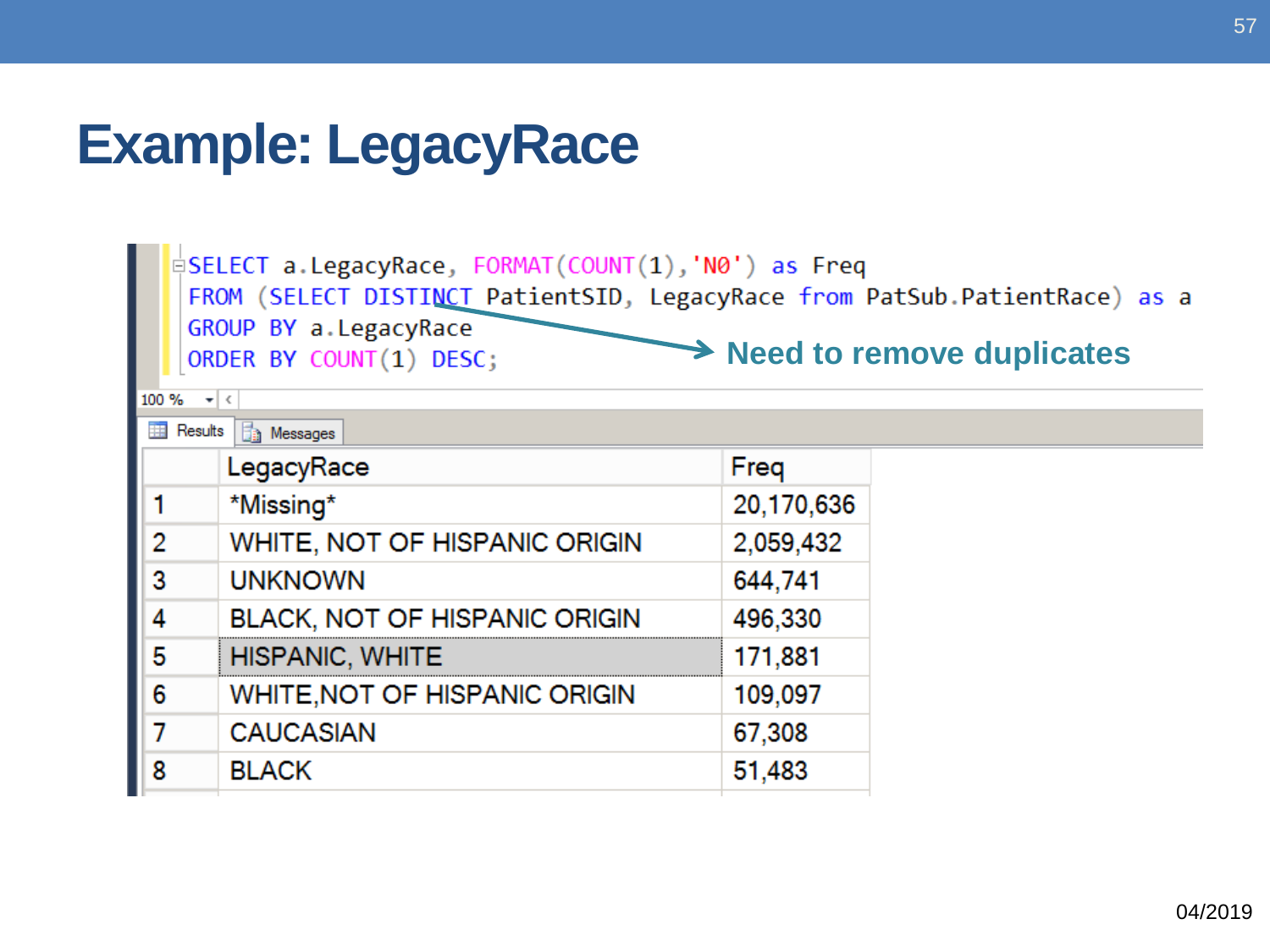## **Example: LegacyRace (Standard Values)**

**o** SELECT b StandardRace, FORMAT(COUNT(b StandardRace), 'N0') as Freq FROM (SELECT DISTINCT PatientSID, LegacyRace from PatSub PatientRace) as a LEFT JOIN #RaceTranslationTable as b ON a.LegacyRace=b.InboundRace

GROUP BY b. StandardRace

ORDER BY COUNT(b.StandardRace) DESC;

| 100 %                                | $\mathbf{v} \mid \mathbf{v}$              |            |  |
|--------------------------------------|-------------------------------------------|------------|--|
| 用<br>Results<br><b>Fig. Messages</b> |                                           |            |  |
|                                      | StandardRace                              | Freq       |  |
|                                      | Unable to Map                             | 20,837,492 |  |
| 2                                    | <b>WHITE</b>                              | 2,481,836  |  |
| 3                                    | <b>BLACK OR AFRICAN AMERICAN</b>          | 622,239    |  |
| 4                                    | AMERICAN INDIAN OR ALASKA NATIVE          | 15,106     |  |
| 5                                    | UNKNOWN BY PATIENT                        | 329        |  |
| 6                                    | <b>DECLINED TO ANSWER</b>                 | 112        |  |
|                                      | <b>ASIAN</b>                              | 10         |  |
| 8                                    | NATIVE HAWAIIAN OR OTHER PACIFIC ISLANDER | 6          |  |
|                                      |                                           |            |  |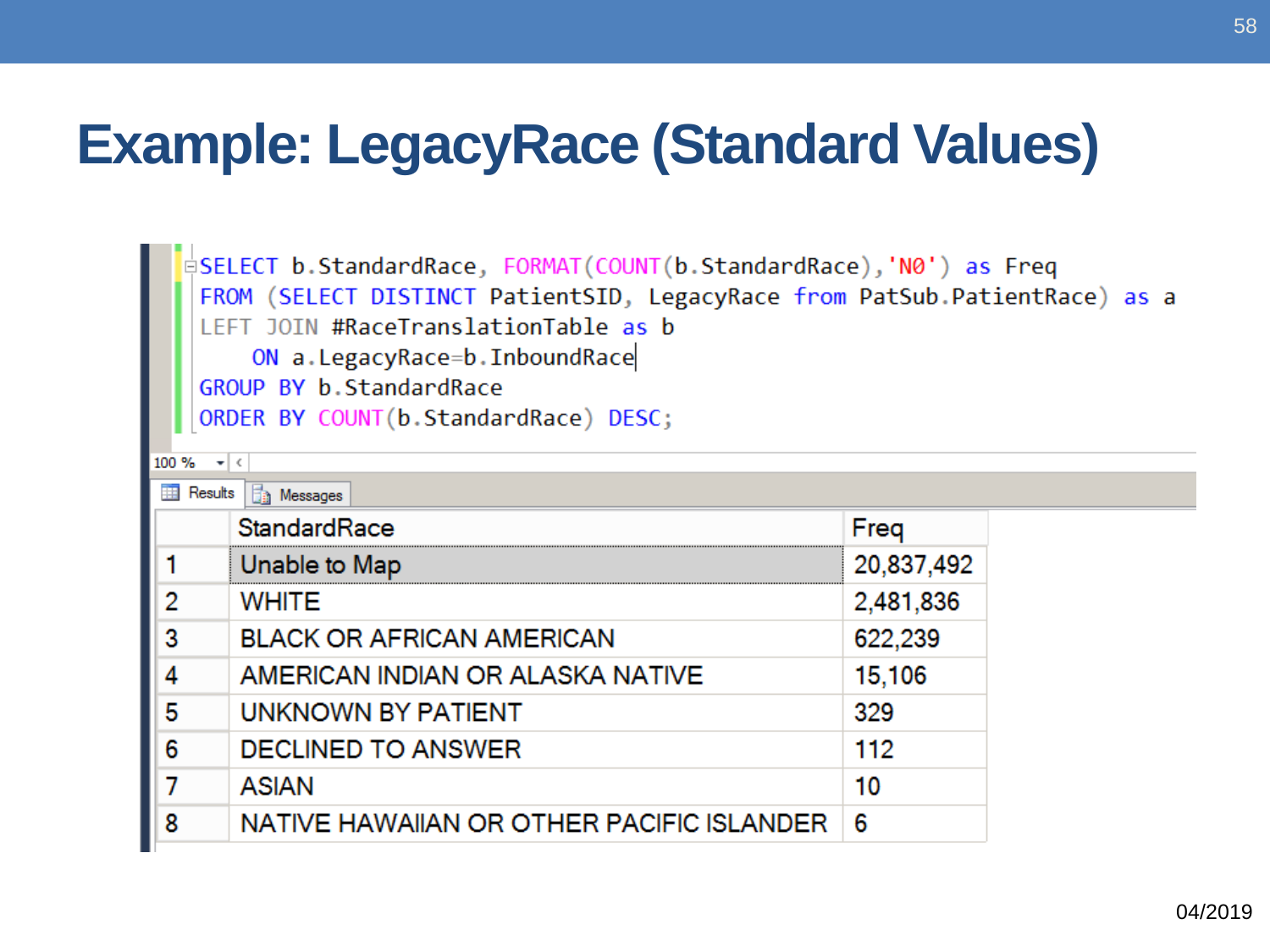## **Example: Multiple Sources (Long Format)**

```
DROP TABLE IF EXISTS #SampleCohort
SELECT TOP 100 PatientSID, Sta3n
  INTO #SampleCohort
  FROM CDWWork.Patient.Patient;
SELECT a PatientSID, a Sta3N, b Race, b CollectionMethod
FROM #SampleCohort as a LEFT JOIN sdwwork.PatSub.PatientRace AS b
   a.Patient SID = b.Patient SIDON
                                              Names don't need to match 
                                              as long as data type and 
UNION ALL
column order are the same<br>SELECT c.PatientSID, c.Sta3N, d.LegacyRace, NULL as CollectionMethod
FROM #SampleCohort AS c
LEFT JOIN (SELECT DISTINCT PatientSID, LegacyRace from PatSub PatientRace) as d
ON c.PatientSID = d.Patient SIDCan select different value 
ORDER BY 1;
                                                   for CollectionMethod but 
           sorts by the 1<sup>st</sup> column and the same # of columns for each table
```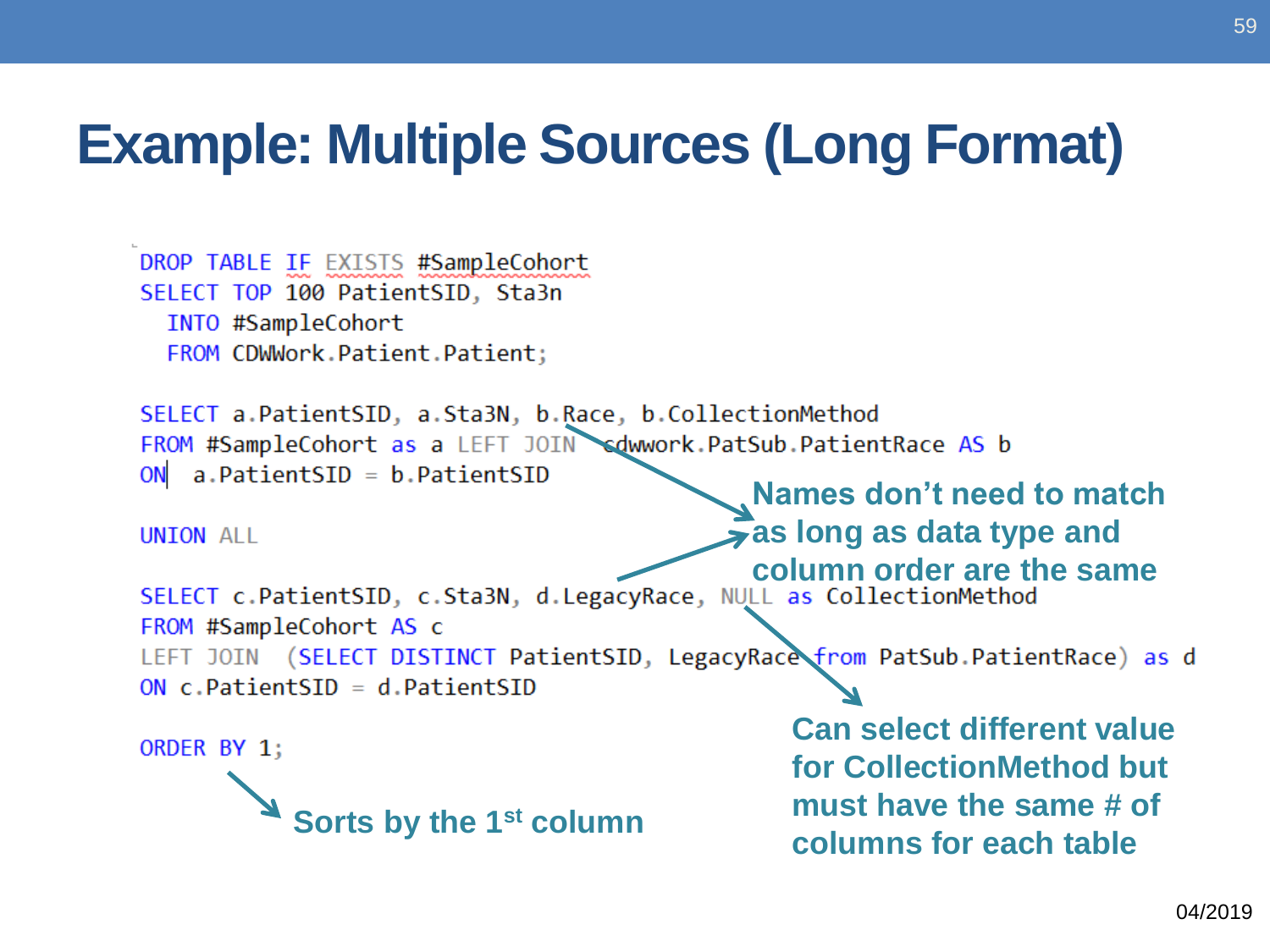## **Session Outline**

- Introduction
- Locating race and ethnicity in VA data
- Locating race and ethnicity in Medicare/Medicaid
- Quality of VA race/ethnicity data
- Examples
- **Recommendations to address data quality issues**
- Where to go for more help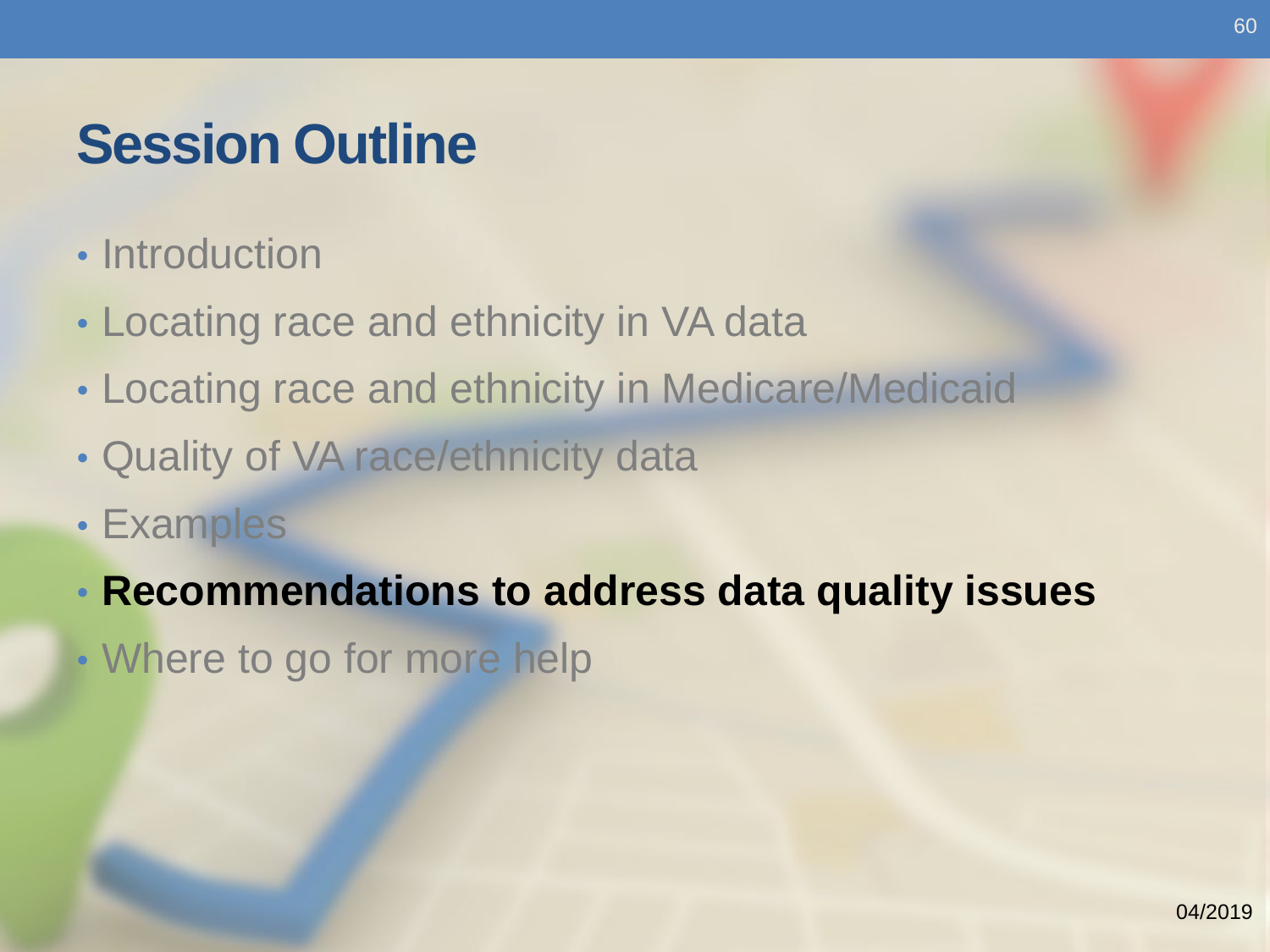## **Recommendations: VA Data**

#### **When multiple sources of race and ethnicity exist…**

- $\rightarrow$  Use data from newer collection methods, if available
- $\rightarrow$  Only consider data from old collection methods (< FY 2003), if newer data are not available\*
	- **LegacyRace** contains race and ethnicity in CDW
	- **RACE** contains race and ethnicity in MedSAS

#### **If conflicting values are still present…**

- $\rightarrow$  Prioritize values from specific sites, if relevant for the project
- → Consider using all recorded values

#### **When using MedSAS…**

 $\rightarrow$  Obtain race and ethnicity from both inpatient and outpatient files

*\* Unless the cohort has less recent utilization, LegacyRace may not be helpful*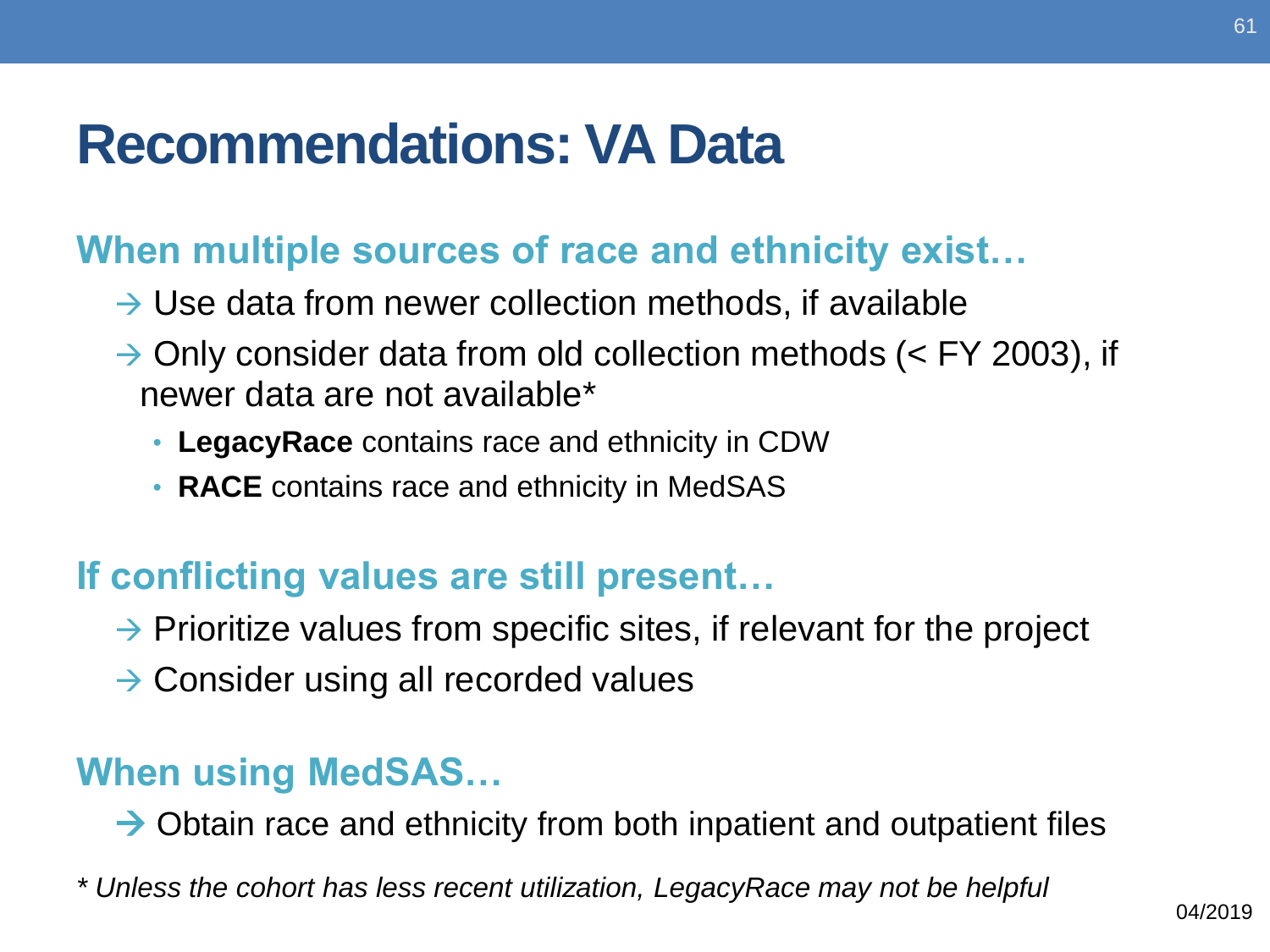## **Recommendations: Non-VA Data**

- Use of non-VA race data can reduce missing data
- disability) in the outside data source • Carefully consider any potential bias (e.g., age or
- Classifying non-Black minorities as "Other" results in better agreement with other data sources
- Potential supplementary data sources

Medicare | Department of Defense | Medicaid | Special Surveys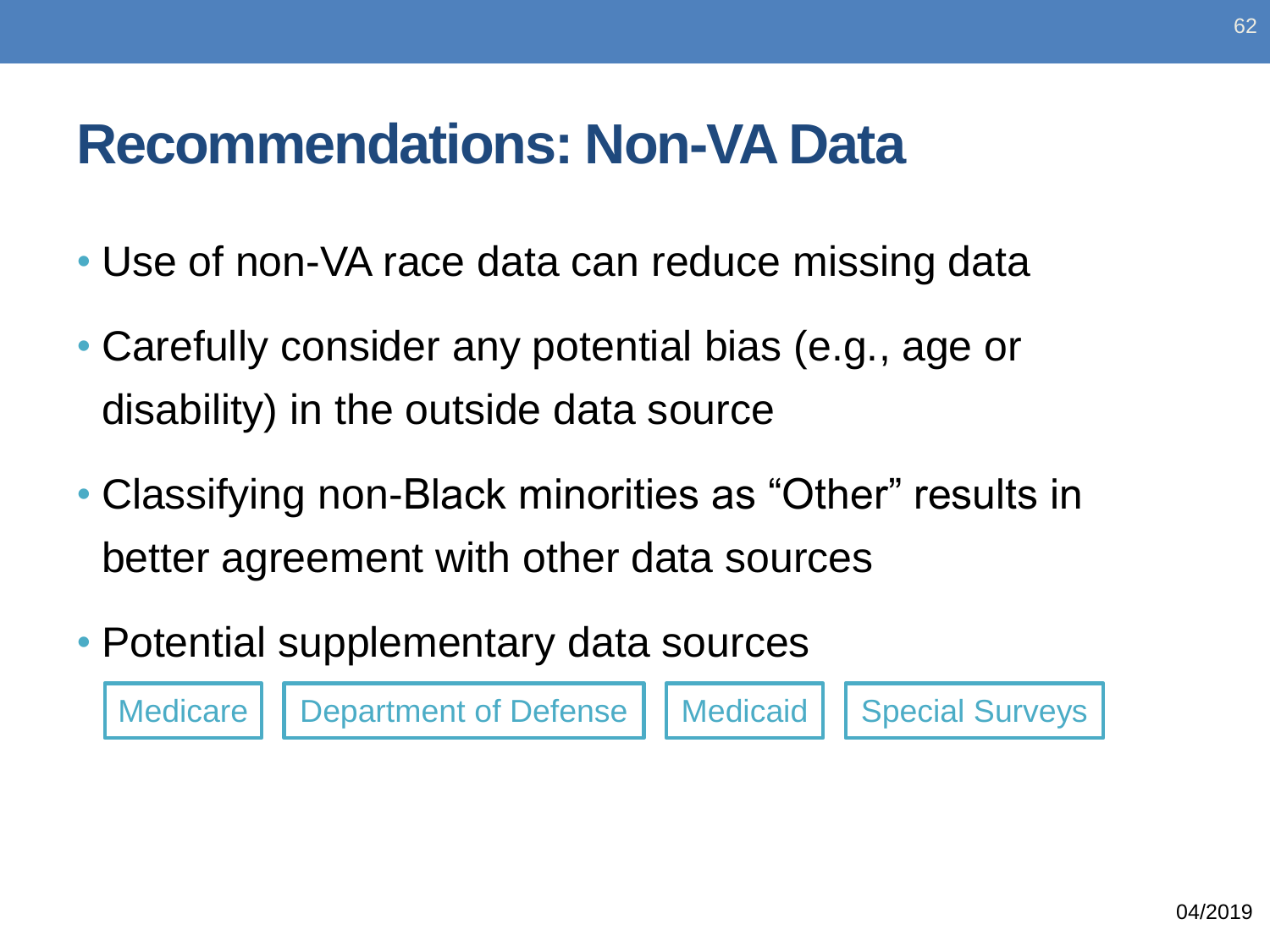## **Recommendations: Medicare**

#### **When using VA VSF…**

- $\rightarrow$  Match on date of birth and gender, in addition to (scrambled) SSN
- they use all 3 elements when conducting their VSF-study  $\rightarrow$  Researchers most likely to identify the right individuals if cohort record match

#### **Note that…**

- $\rightarrow$  Medicare data cannot be used to identify Hispanics with any degree of accuracy or completeness, but
- the identification of Hispanics and Asians → **RTI\_RACE** in the Medicare Denominator file can increase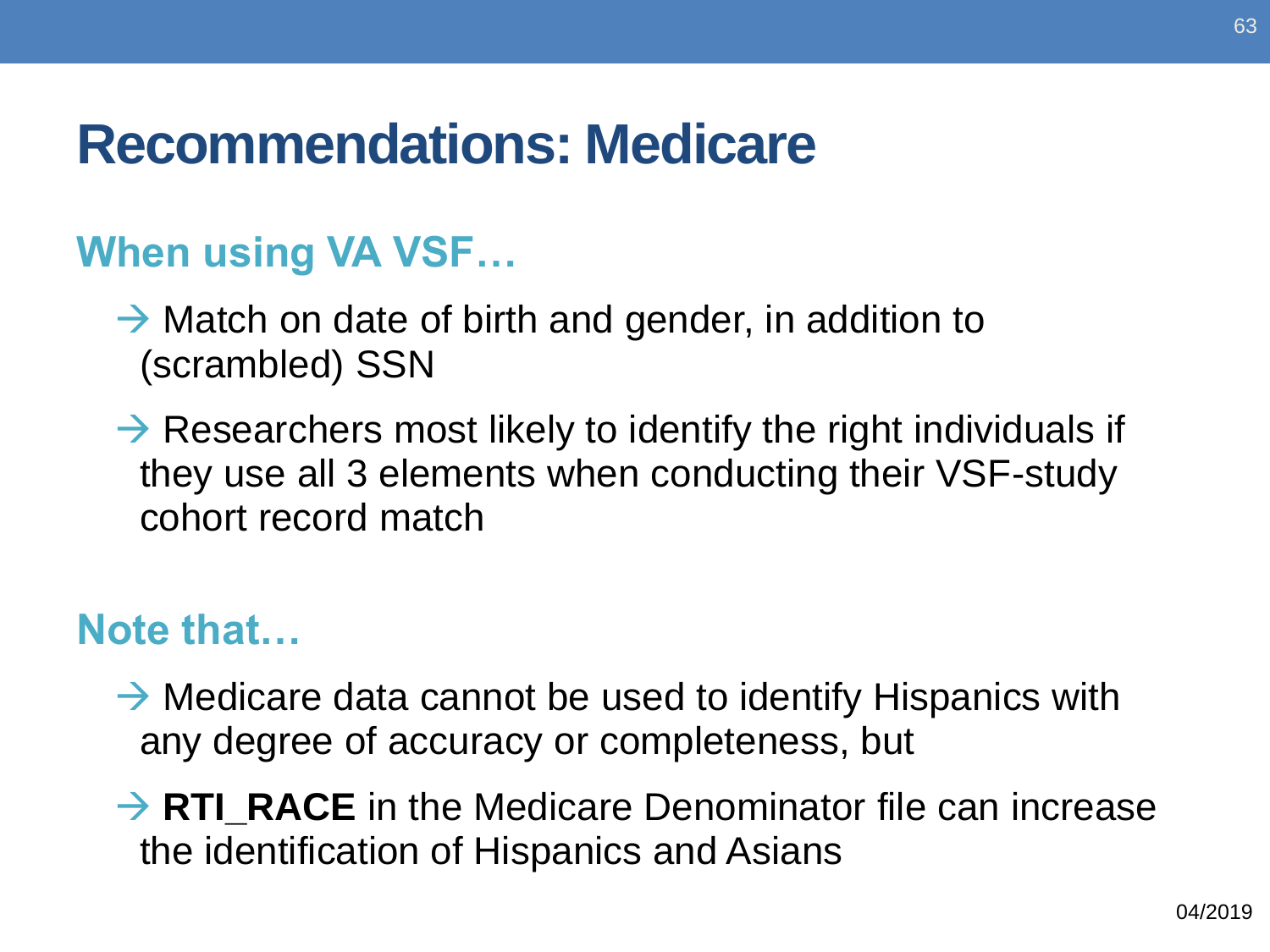## **Session Outline**

- Introduction
- Locating race and ethnicity in VA data
- Locating race and ethnicity in Medicare/Medicaid
- Quality of VA race/ethnicity data
- Examples
- Recommendations to address data quality issues
- **Where to go for more help**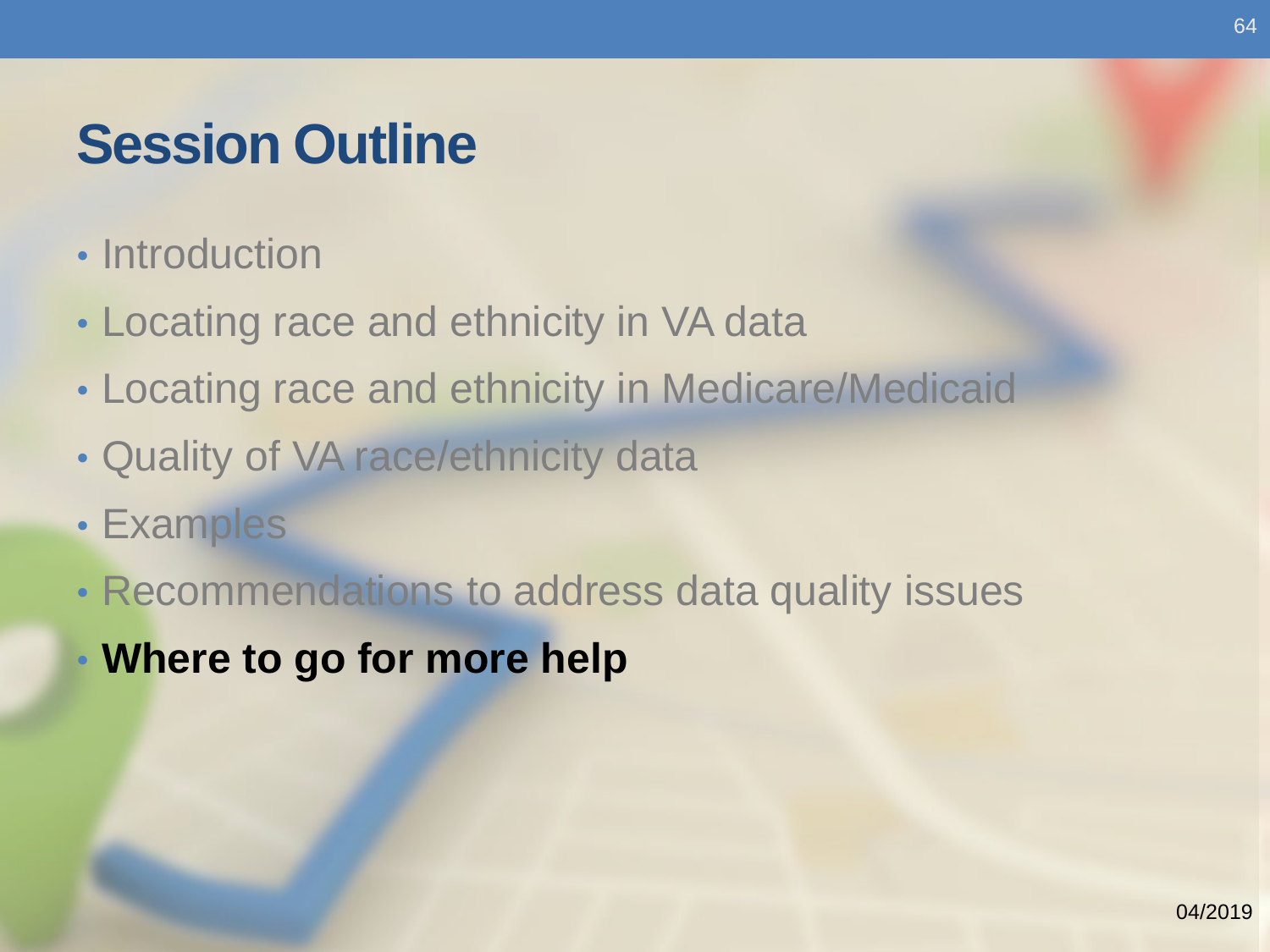# **VIReC**

#### INTRANET

Search All VA Web Pages » Open Advanced Search

**General Resources** 

**El** Data Access

**El** Data Sources

El Data Tools

Data Topics

El Products & Services

**El Special Projects** 

#### **VA INFORMATION RESOURCE CENTER (VIReC)**

**Overview** 

VIReC Home VA/CMS Home About Us New Users of VA Data

**FAOs** 

**Acronvms** 

HelpDesk

Researchers often use race and ethnicity data in health services research. These data are available from multiple sources within the VA. Researchers should be aware of the quality and completeness of race and ethnicity data elements in each source. There are five minimum categories for federal data on race: American Indian or Alaska Native. Asian, Black or African American, Native Hawaiian or Other Pacific Islander, and White. Federal data on ethnicity has two categories: Hispanic or Latino and Not Hispanic or Latino.

Additional information including standards for maintaining, collecting, and presenting these data is available from Statistical Policy Directive No. 15 (Office of Business Management and Budget, 2003).

#### **Medical SAS Datasets**

**Race & Ethnicity** 

The following variables in the VHA Medical SAS Inpatient and Outpatient datasets describe the race and ethnicity of Veterans who have used VA healthcare.

- RACE Captures race and ethnicity data prior to FY 2003.
- RACE1-RACE7 Captures multiple races from FY2003 to present.
- ETHNIC Captures a single value for ethnicity from FY2003 to present.

A substantial portion of Veterans do not have a "usable" race value in the Medical SAS Inpatient and Outpatient Datasets, VIReC's Technical Report: VA Race Data Ouality (September 2011) is the result of an investigation on Veterans' race and ethnicity data in the Medical SAS Datasets. This study also assessed the feasibility and utility of approaches to reduce missing race and ethnicity information in VHA data.

#### **Corporate Data Warehouse (CDW)**

The VHA Corporate Data Warehouse (CDW) is a national data repository. CDW Data are organized into domains. The following tables in the Patient Domain contain race and ethnicity data for Veterans who have used VA healthcare: Dim.CollectionMethod, Dim.Race,

#### Race and Ethnicity overview:

http://vaww.virec.research.va.gov/RaceAndEthnicity/Overview.htm<br>(Intranet only) (Intranet only)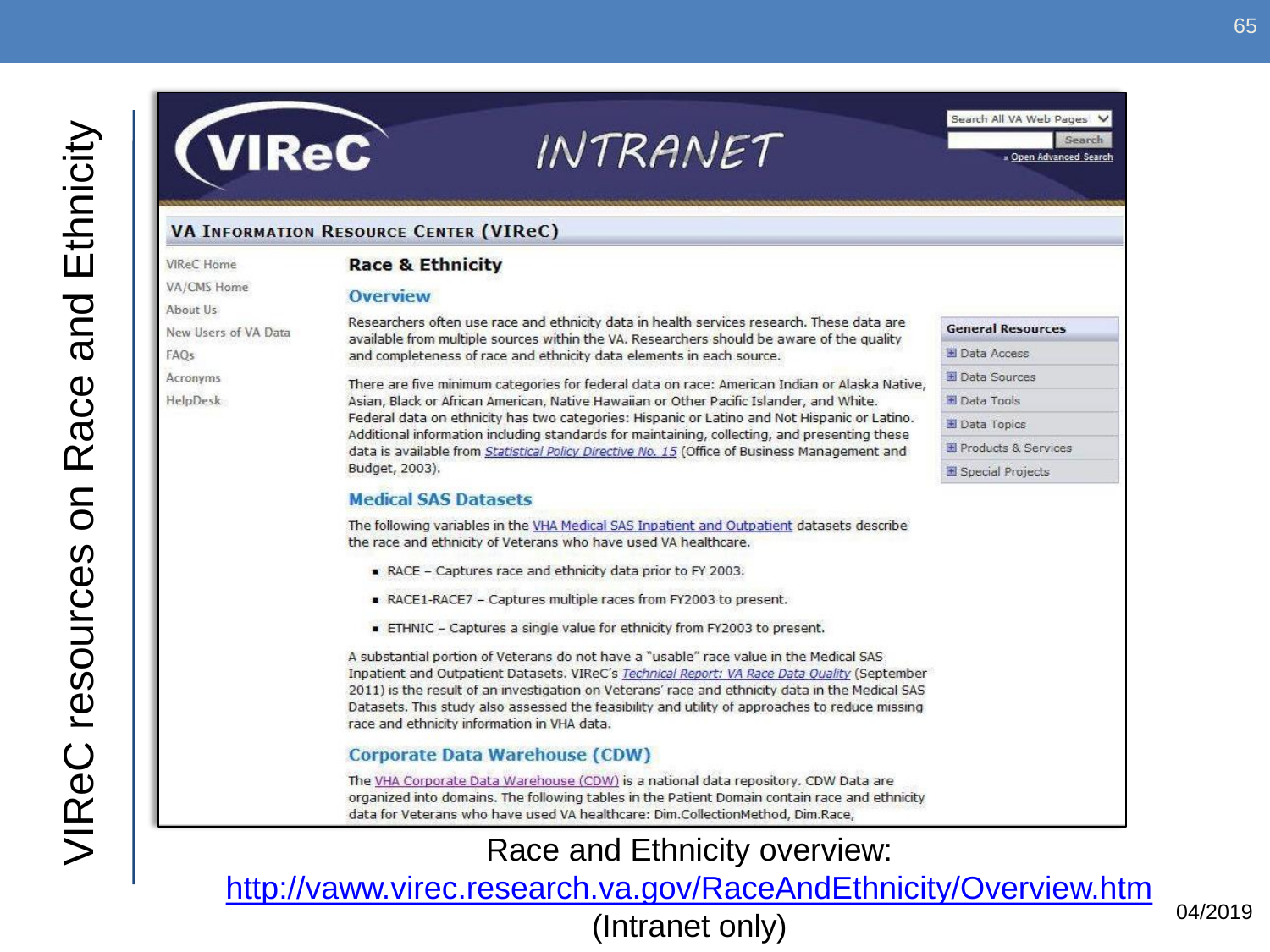*Quick Guide: Resources for Using VA Data*  <http://vaww.virec.research.va.gov/Toolkit/QG-Resources-for-Using-VA-Data.pdf>(VA Intranet)

VIReC:<http://vaww.virec.research.va.gov/Index.htm>(VA Intranet)

VIReC Cyberseminars: http://www.virec.research.va.gov/Resources/Cyberseminars.asp

VHA Data Portal: <http://vaww.vhadataportal.med.va.gov/Home.aspx>(VA Intranet)

VINCI:http://vaww.vinci.med.va.gov/vincicentral/ (VA Intranet)

CDW:<https://vaww.cdw.va.gov/Pages/CDWHome.aspx> (VA Intranet)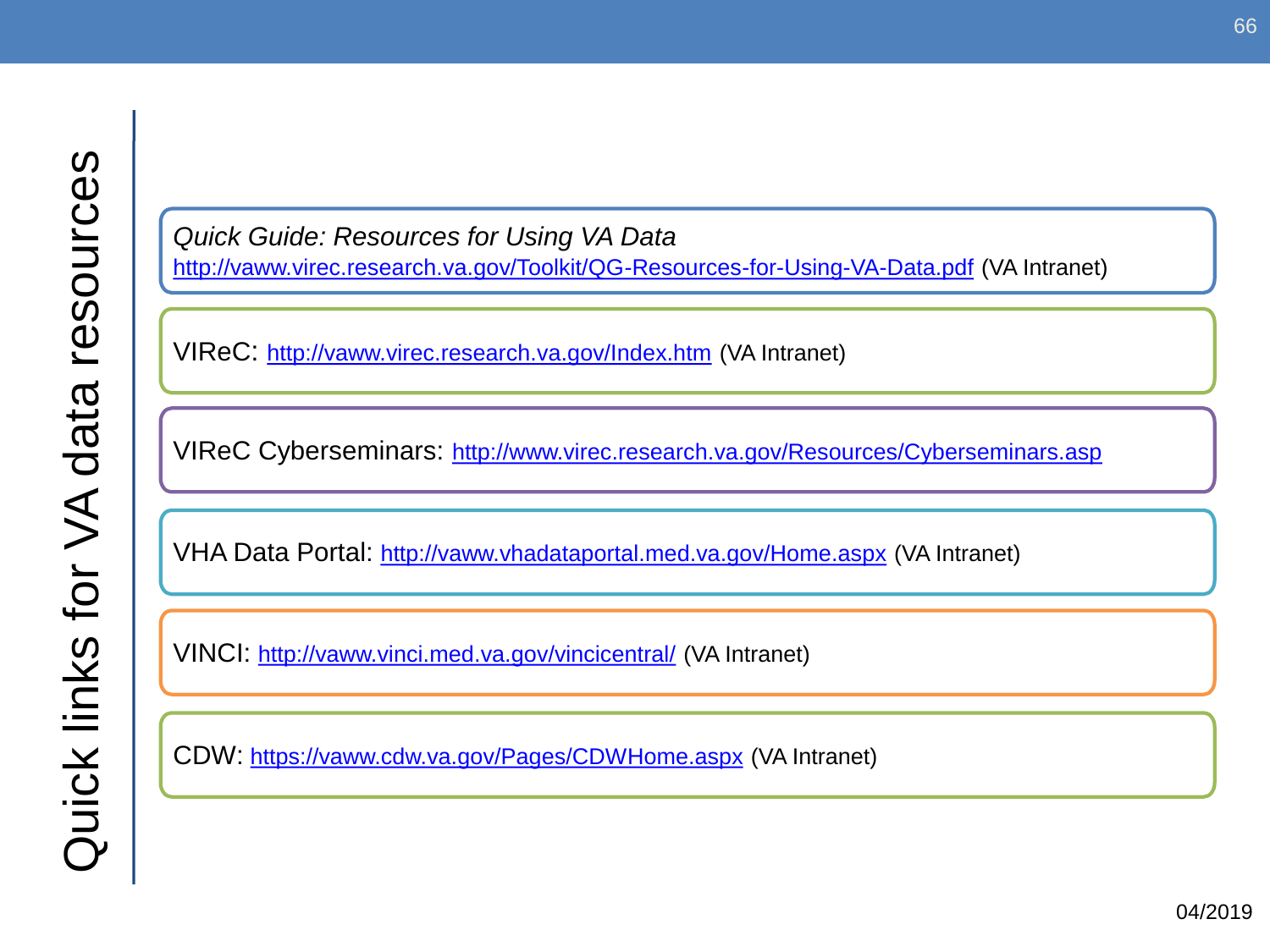## **VIReC Options for Specific Questions**

#### HSRData Listserv Holl HelpDesk

- Community knowledge **Individualized support** sharing
- 
- Researchers, operations,
- Subscribe by visiting

[http://vaww.virec.research.va.gov/Support/H](http://vaww.virec.research.va.gov/Support/HSRData-L.htm) SRData-L.htm (VA Intranet)



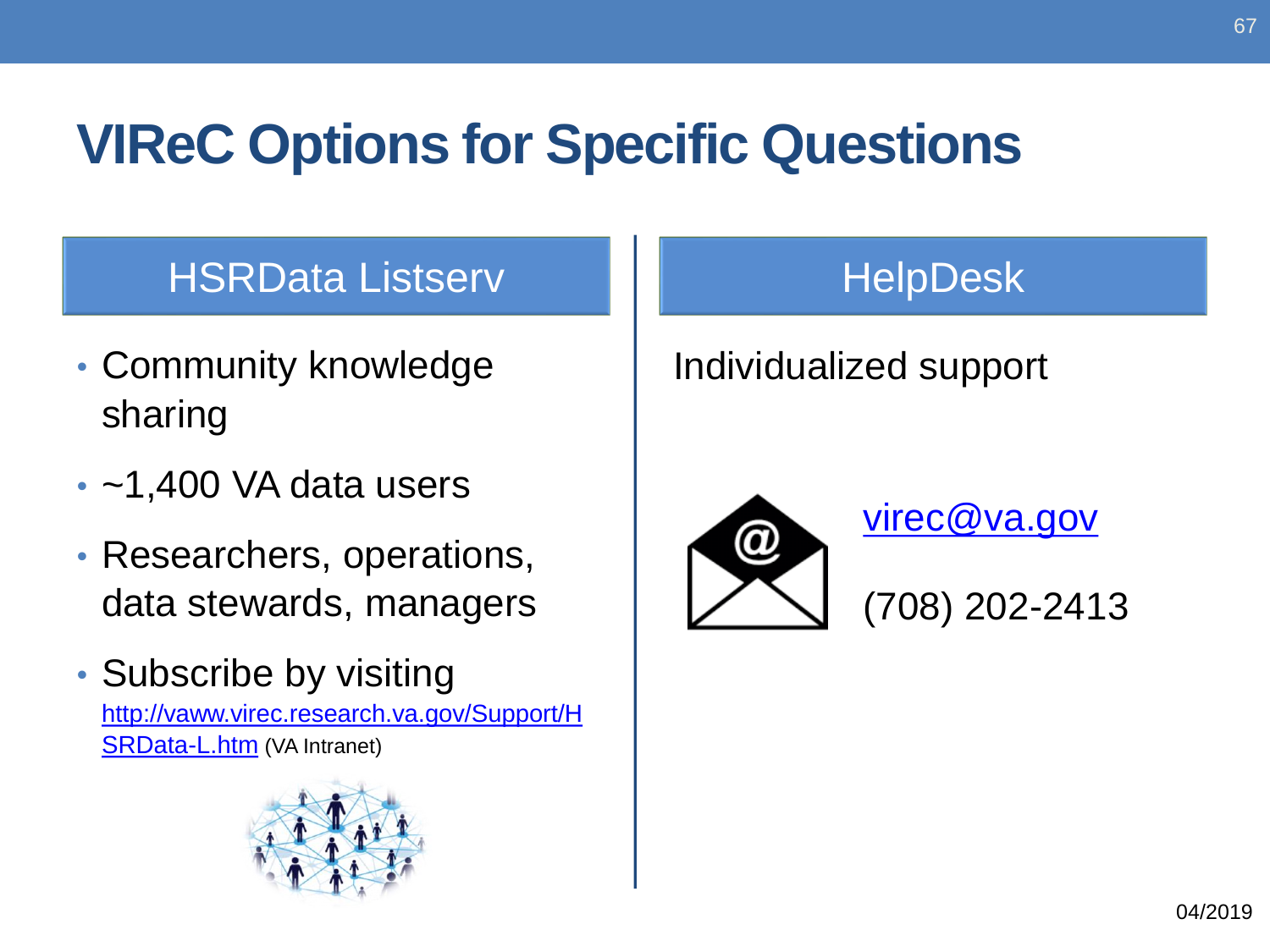## **Contact information**

VA Information Resource Center Hines VA Hospital virec@va.gov

708-202-2413

Maria Mor [Maria.Mor@va.gov](mailto:Maria.Mor@va.gov)

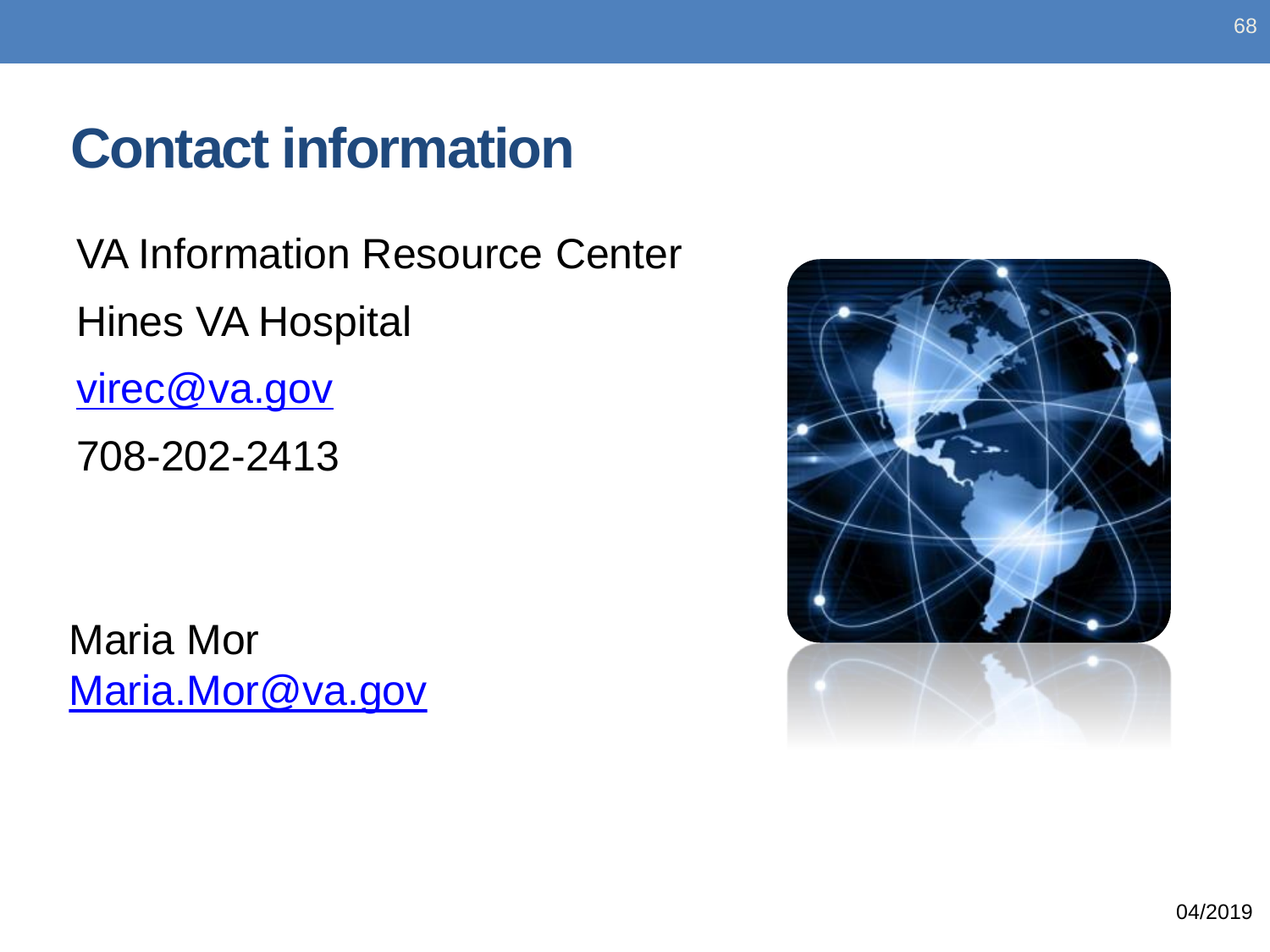#### **May 6, 2019 at 1 pm Eastern Next session:**



#### **Session #8**: *VetPop: A New Data Source with Socioeconomic Variables*

R. George Hauser, MD & Ankur Bhargava Veterans Affairs Connecticut Healthcare System

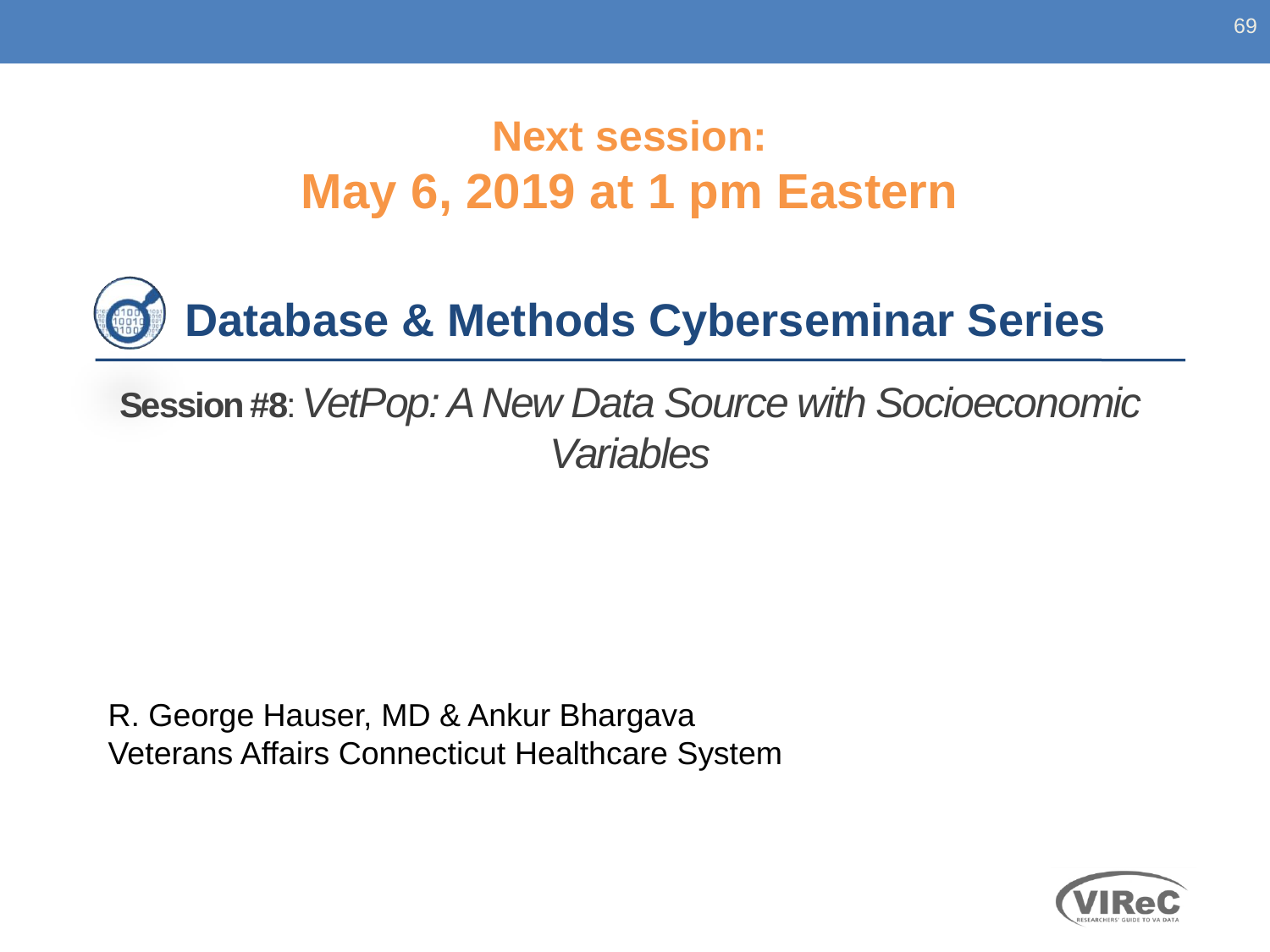#### **Selected Recent References on Race/Ethnicity Data**

- AHRQ (Agency for Healthcare Research and Quality) (2018). 2017 National Healthcare Quality and Disparities Report. (Rep. No. AHRQ Publication No. 18-0033-EF). Rockville, MD: Agency for Healthcare Research and Quality.
- Baker DW, Cameron KA, Feinglass J, Thompson, JA, Georgas P, Foster S, et al. (2006). A system for rapidly and accurately collecting patients' race and ethnicity. Am J Public Health, 96, 532-537.
- Bertolli J, LeeLisa M, Sullivan PS. (2007). Racial Misidentification of American Indians/Alaska Natives in the HIV/AIDS Reporting Systems of Five States and One

Urban Health Jurisdiction, U.S., 1984–2002. Public Health Reports, 122, 382-392.

- Blustein J. (1994). The Reliability of Racial Classifications in Hospital Discharge Abstract Data. American Journal of Public Health, 84, 1018-1021.
- Boehmer U, Kressin NR, Berlowitz DR, Christiansen CL, Kazis LE, Jones JA. (2002). Self-reported vs administrative race/ethnicity data and study results. Am J Public Health, 92, 1471-1472.
- Bonito AJ, Bann C, Eicheldinger C, Carpenter L. Creation of New Race-Ethnicity Codes and Socioeconomic Status (SES) Indicators for Medicare Beneficiaries. Final Report, Sub-Task 2. (Prepared by RTI International for the Centers for Medicare and Medicaid Services through an interagency agreement with the Agency for Healthcare Research and Policy, under Contract No.500-00-0024, Task No. 21) AHRQ Publication No. 08- 0029-EF. Rockville, MD, Agency for Healthcare Research and Quality. January 2008
- Brahan D, Bauchner H. (2005). Changes in reporting of race/ethnicity, socioeconomic status, gender, and age over 10 years. Pediatrics, 115, e163-e166.
- Clegg LX, Reichman ME, Hankey BF, Miller BA. Lin YD, Johnson NJ, et al. (2007). Quality of race, Hispanic ethnicity, and immigrant status in population-based cancer registry data: implications for health disparity studies. Cancer Causes Control, 18, 177-187.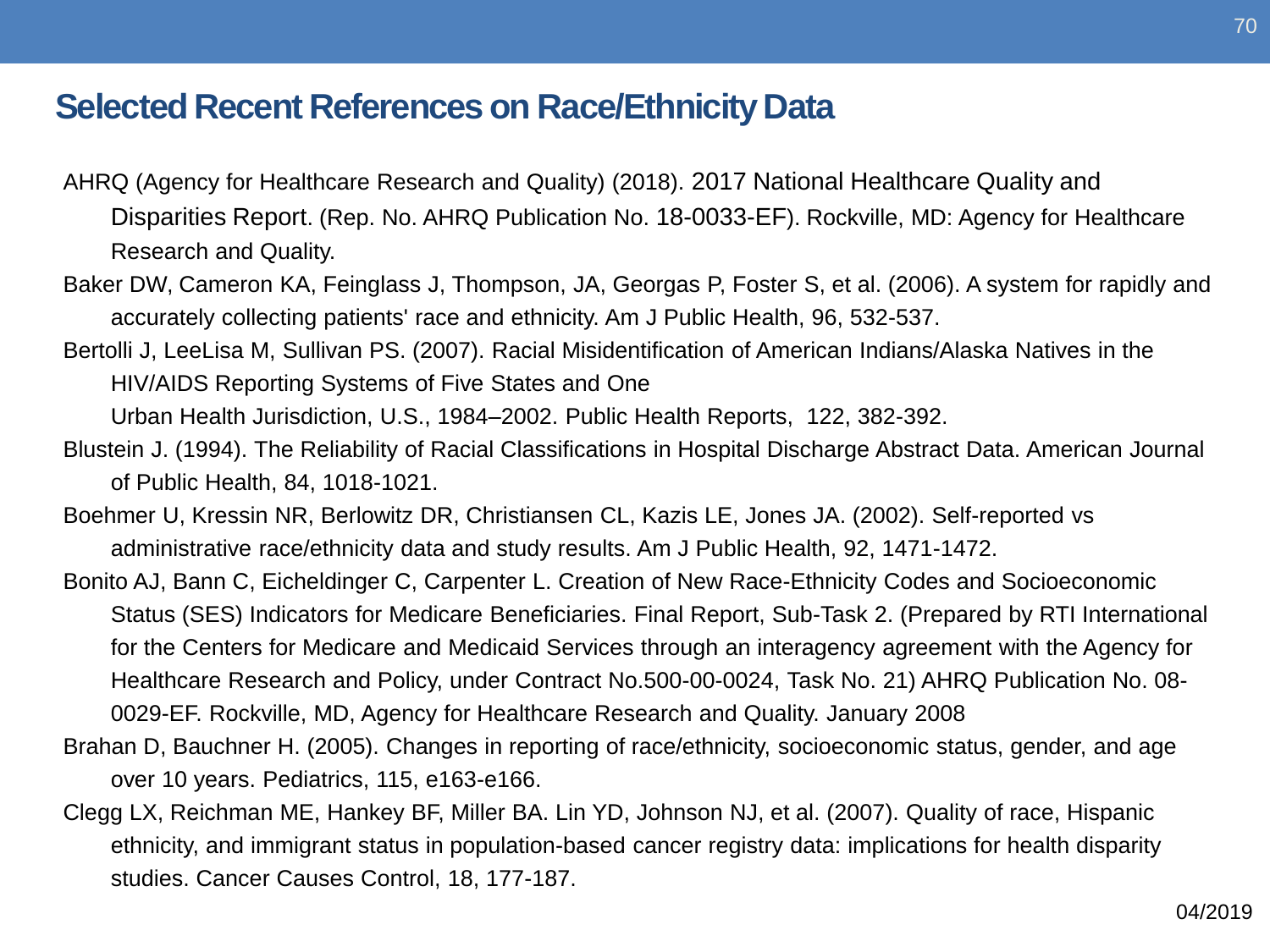#### **Selected Recent References on Race/Ethnicity Data**

- Eicheldinger C, Bonito A. (2008). More accurate racial and ethnic codes for Medicare administrative data. Health Care Financ Rev, 29, 27-42.
- Elliott MN, Fremont A, Morrison PA, Pantoja P, Lurie N. (2008). A new method for estimating race/ethnicity and associated disparities where administrative records lack self-reported race/ethnicity. Health Serv Res.
- Ford ME, Kelly PA. (2005). Conceptualizing and categorizing race and ethnicity in health services research. Health Serv Res, 40, 1658-1675.
- Friedman DJ, Cohen BB, Averbach AR, Norton JM. (2000). Race/ethnicity and OMB Directive 15: implications for state public health practice. Am.J Public Health, 90, 1714-1719.
- Gomez SL, Kelsey JL, Glaser SL, Lee MM, Sidney S. (2005). Inconsistencies between self-reported ethnicity and ethnicity recorded in a health maintenance organization. Ann Epidemiol, 15, 71-79.
- Gomez SL, Glaser SL. (2006). Misclassification of race/ethnicity in a population-based cancer registry (United States). Cancer Causes Control, 17, 771-781.
- Hahn RA. (1992). The state of federal health statistics on racial and ethnic groups. JAMA, 267, 268-271.
- Hahn RA, Stroup DF. (1994). Race and ethnicity in public health surveillance: criteria for the scientific use of social categories. Public Health Rep, 109, 7-15.
- Hamilton NS, Edelman D, Weinberger M, Jackson GL. (2009). Concordance between self-reported race/ethnicity and that recorded in a Veteran Affairs electronic medical record. N C Med J, 70, 296-300.
- Institute of Medicine. (2003). Unequal treatment: Confronting racial and ethnic disparities in health care Washington, DC: National Academies Press.
- Jones CP, Truman BI, Elam-Evans LD, Jones CA, Jones CY, Jiles R, et al. (2008). Using "socially assigned race" to probe white advantages in health status. Ethn Dis, 18, 496-504.
- Kashner TM. (1998). Agreement between administrative files and written medical records: a case of the Department of Veterans Affairs. Med Care, 36, 1324-1336.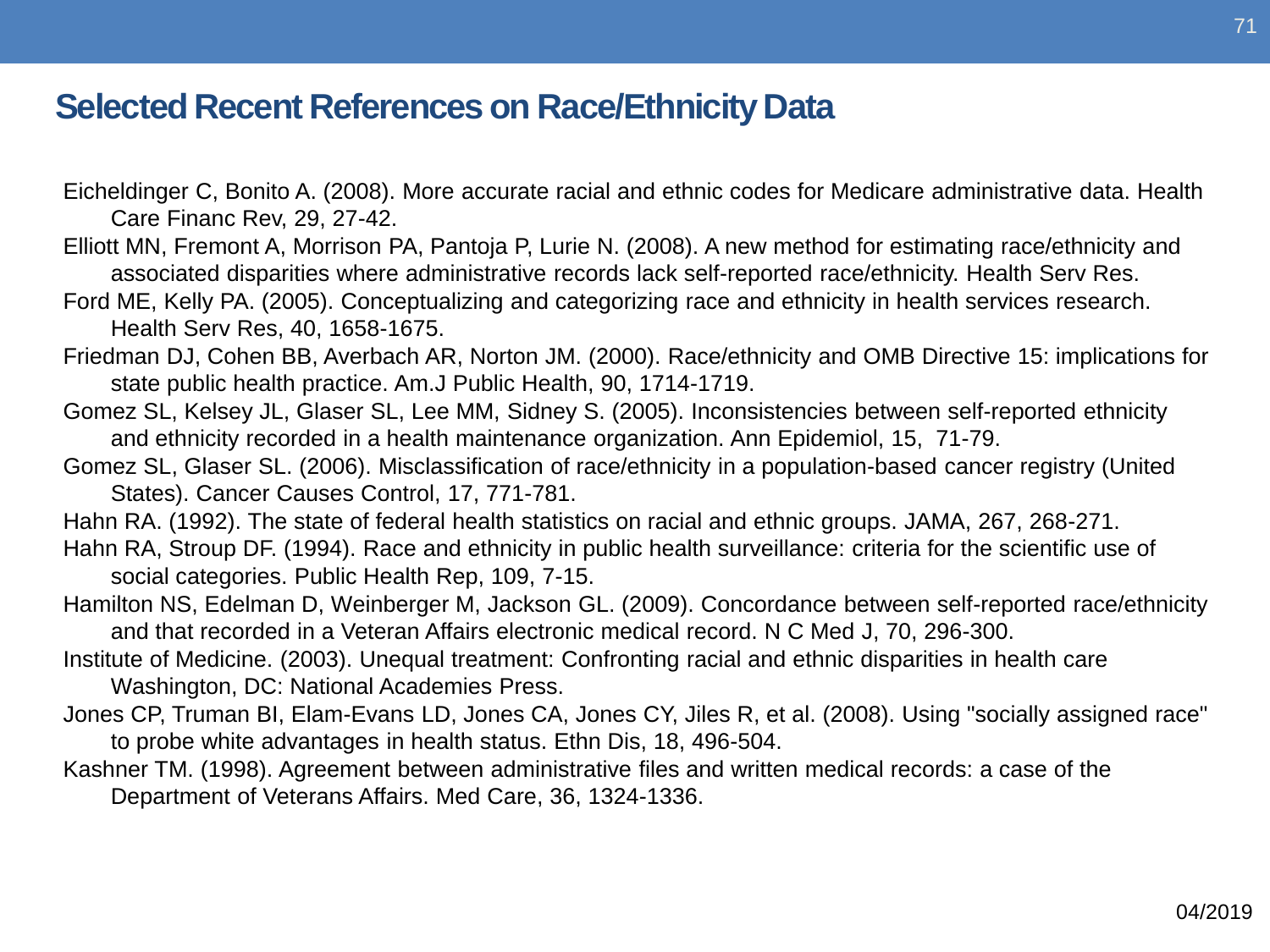#### **Selected Recent References on Race/Ethnicity Data**

- Kramer BJ, Wang M, Hoang T, Harker JO, Finke B, Saliba D. (2006). Identification of American Indian and Alaska Native veterans in administrative data of the Veterans Health Administration and the Indian Health.
- Laws MB, Heckscher RA. (2002). Racial and ethnic identification practices in public health data systems in New England. Public Health Rep, 117, 50-61.
- Long JA, Bamba MI, Ling B, Shea JA. (2006). Missing race/ethnicity data in Veterans Health Administration based disparities research: a systematic review. J Health Care Poor Underserved. 17(1):128-40. Review.
- public health. Annu Rev Public Health, 24, 83-110. Mays VM, Ponce NA, Washington DL, Cochran SD. (2003). Classification of race and ethnicity: implications for
- McAlpine DD, Beebe TJ, Davern M, Call K T. (2007). Agreement between self-reported and administrative race and ethnicity data among Medicaid enrollees in Minnesota. Health Serv Res, 42, 2373-2388.
- McBean AM. (2006). Improving Medicare's Data on Race and Ethnicity. National Academy of Social Insurance. Medicare Brief, No. 15.

Ref Type: Serial (Book,Monograph).

- Morgan RO, Wei II, Virnig BA. (2004). Improving identification of Hispanic males in Medicare: use of surname matching. Med Care, 42, 810-816.
- Office of Management and Budget Revisions to the Standards for the Classification of Federal Data on Race and Ethnicity, Notice of Decision (Rep. No. 62).
- Pan CX, Glynn RJ, Mogun H, Choodnovskiy I, Avorn J. (1999). Definition of race and ethnicity in older people in Medicare and Medicaid. J Am Geriatr Soc, 47, 730-733.
- Polednak AP. (2001). Agreement in race-ethnicity coding between a hospital discharge database and another database. Ethn Dis, 11, 24-29.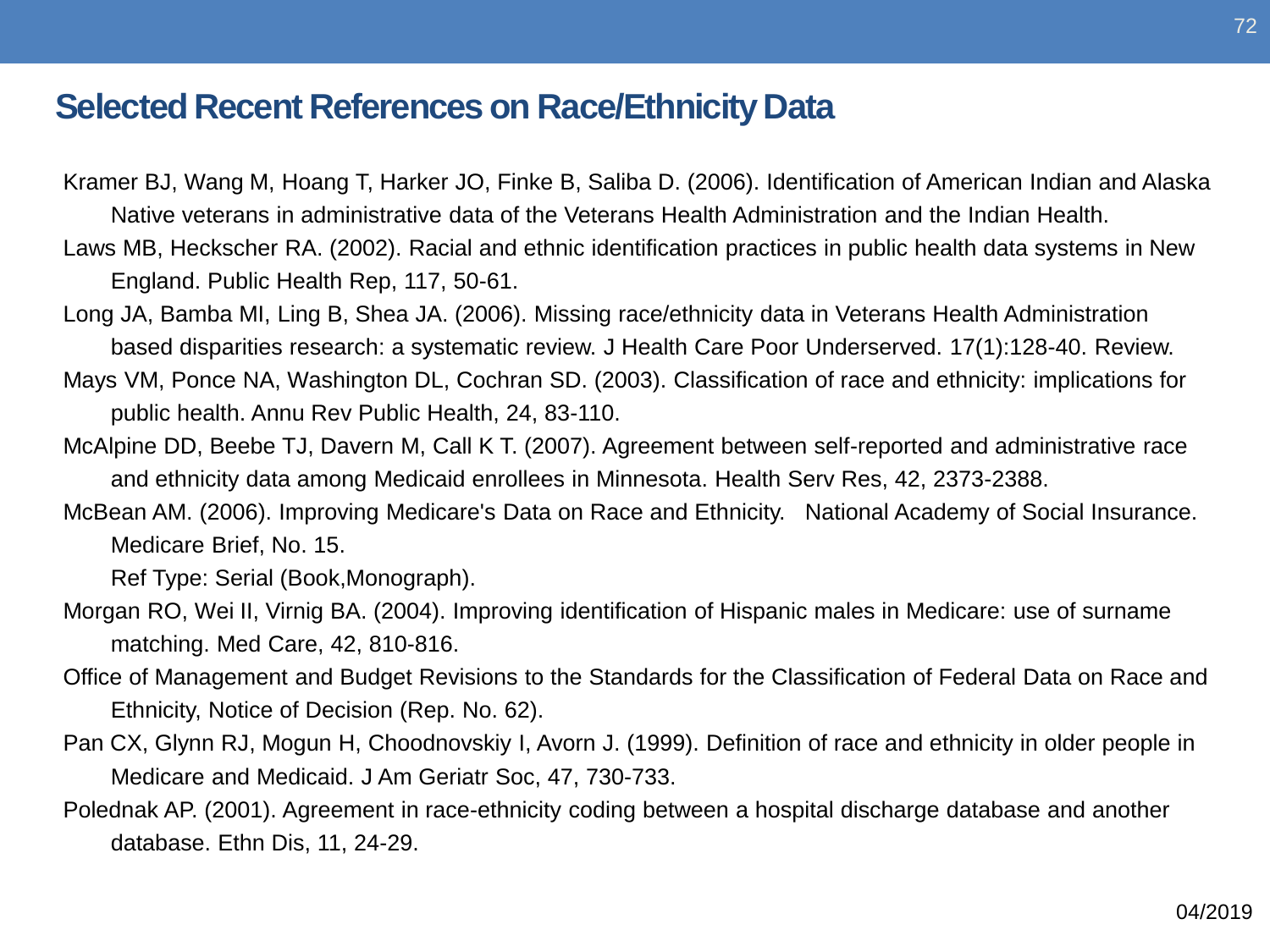## **Selected Recent References on Race/Ethnicity Data**

- Rhoades D. (2005). Racial Misclassification and Disparities in Cardiovascular Disease Among American Indians and Alaska Natives. Circulation, 111, 1250-1256.
- Saha S, Freeman M, Toure J, Tippens KM, Weeks C, Ibrahim S. (2008). Racial and ethnic disparities in the VA Health Care System: A Systematic Review. Journal of General Internal Medicine, 23, 654-671.
- Sohn M, Zhang H, Arnold N, Stroupe K, Taylor B, Wilt T, et al. (2006). Transition to the new race/ethnicity data collection standards in the Department of Veterans Affairs. Population Health Metrics, 4.
- Sondik EJ, Lucas JW, Madans JH, Smith, SS. (2000). Race/ethnicity and the 2000 census: implications for public health. Am.J Public Health, 90, 1709-1713.
- Stehr-Green P, Bettles J, Robertson LD. (2002). Effect of racial/ethnic misclassification of American Indians and Alaska Natives on Washington State death certificates, 1989-1997. American Journal of Public Health, 92, 443-444.
- Stroupe KT, Tarlov E, Zhang Q, Haywood T, Owens A, Hynes DM. Use of Medicare and DoD data for improving VA race data quality. Journal of Rehabilitation Research & Development. 2010;47(8):781-795.
- Sugarman J, Soderberg R, Gordon J, Rivara, FP. (1993). Racial misclassification of American Indians: its effect on injury rates in Oregon, 1989

through 1990. Am J Public Health, 83, 681-684.

 Sugarman J, Holliday M, Oss, A, Astorina J, Hui Y. (1996). Improving American Indian cancer data in the Washington State Cancer Registry

using linkages with the Indian Health Service and Tribal Records. Cancer, 78, 1564-1568.

- The Joint Commission: Advancing Effective Communication, Cultural Competence, and Patient- and Family-Centered Care: A Roadmap for Hospitals. Oakbrook Terrace, IL: The Joint Commission, 2010.
- Thoroughman DA, Frederickson D, Cameron D, Shelby L, Cheek, JE. (2002). Racial misclassification of American Indians in Oklahoma State Surveillance Data for Sexually Transmitted Diseases. American Journal of Epidemiology, 155, 1137-1141.